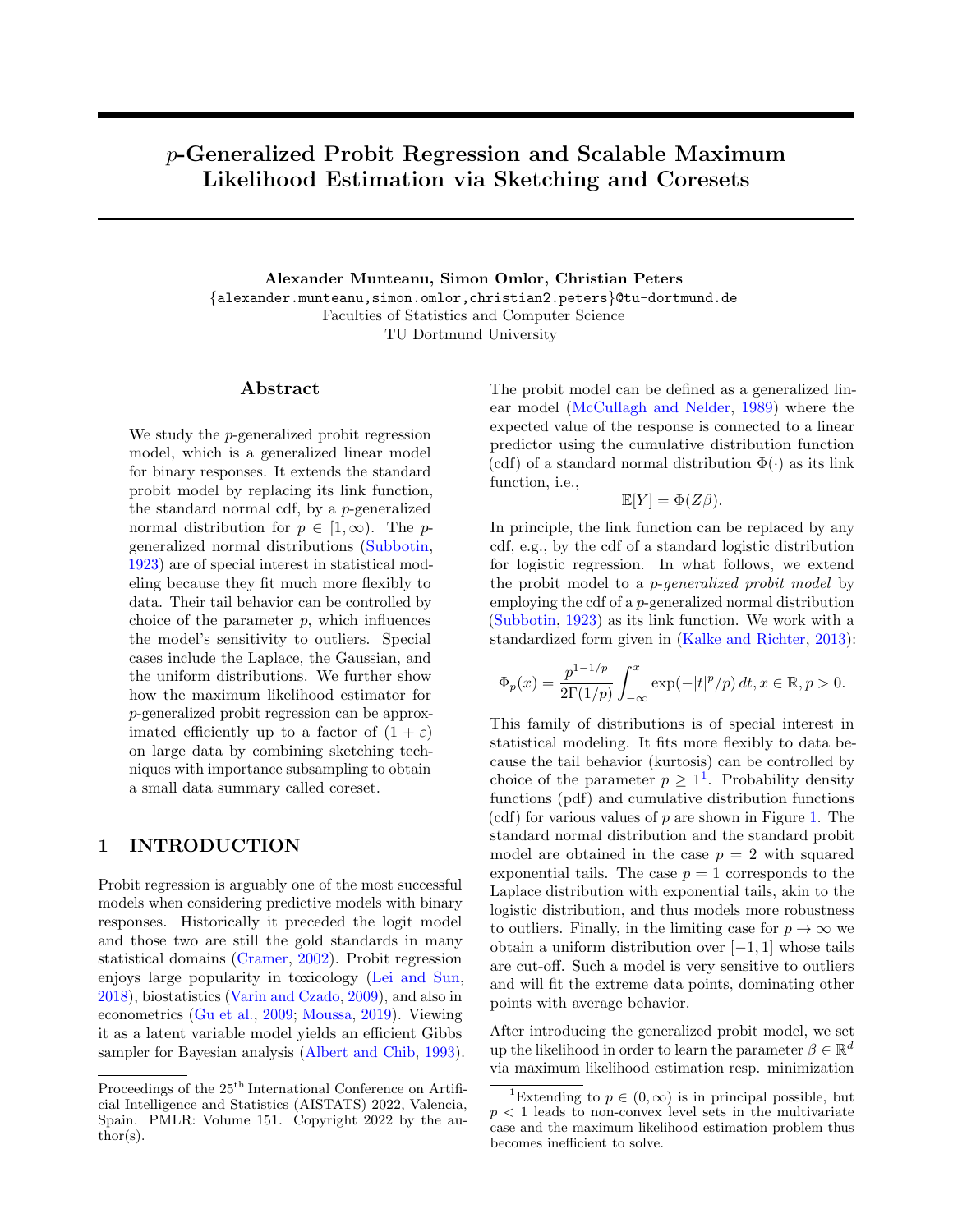

<span id="page-1-0"></span>Figure 1: Probability density functions (pdf) and cumulative distribution functions  $(cdf)$  of *p*-generalized normal distributions for various values of p.

of the negative log-likelihood. The resulting p-probit loss function is strictly monotonic and convex for  $p \geq 1$ . We note that efficient routines are available for evaluating the probability density function, the cumulative distribution function and drawing random variables [\(Kalke and Richter,](#page-10-5)  $2013$  $2013$ )<sup>2</sup>. This allows to employ standard optimization methods like gradient descent or Newton's method [\(Bubeck,](#page-9-3) [2015\)](#page-9-3). However, working with large scale data poses a severe limitation since each iteration scales at least linearly with the number of data points  $n$ . We note that stochastic gradient descent (SGD) and mini batching strategies provide scalable alternatives, and often work well in practice, but do not give the desired accuracy guarantees that we pursue in this paper. Examples and experiments where those methods fail were given in [\(Munteanu et al.,](#page-10-6) [2018,](#page-10-6) [2021\)](#page-10-7). Further, well-known random projections (e.g. Johnson-Lindenstrauss, Count Sketch, etc.) do not work for asymmetric functions since the sign of vectors are not preserved, and they have near linear lower bounds for  $p > 2$ . Another disadvantage of random projections is that linear combinations of data decrease their interpretability. We thus focus on approximating the full gradient via importance sampling to cope with the limitations arising with large  $n$ .

Two methods called coresets and sketching [\(Phillips,](#page-10-8) [2017;](#page-10-8) [Munteanu and Schwiegelshohn,](#page-10-9) [2018;](#page-10-9) [Feldman,](#page-9-4) [2020\)](#page-9-4) received a lot of attention recently and led to the so called *sketch and solve* paradigm [\(Woodruff,](#page-10-10) [2014\)](#page-10-10). The first step of sketch and solve is a data reduction: we compute coresets and sketches which are concise data summaries that approximate the original full data with respect to a given loss function. In a second step, we pass the reduced data to the standard optimization algorithm that we would have used on the full data. But the algorithm now performs much more efficiently on the summary due to its reduced size. The theoretical analysis ensures that the result is close to the result of analyzing the original large data. In this paper we combine methods from the sketching and coreset literature to facilitate an efficient estimation for p-generalized probit regression on large data.

#### 1.1 Related Work

The p-generalized normal distribution was introduced by [Subbotin](#page-10-0) [\(1923\)](#page-10-0) and became widely popular in the late twentieth century [\(Goodman and Kotz,](#page-9-5) [1973;](#page-9-5) [Osiewalski and Steel,](#page-10-11) [1993;](#page-10-11) [Johnson et al.,](#page-9-6) [1994\)](#page-9-6). We refer to [\(Dytso et al.,](#page-9-7) [2018\)](#page-9-7) for an extensive survey on applications and analytical properties of the generalized normal distribution. Among other results, this reference provides an asymptotic characterization of the tails of generalized normal distributions, which we concretize in a non-asymptotic way, similar to the classic work of [Gordon](#page-9-8) [\(1941\)](#page-9-8) on the standard normal distribution. Another nice property is the decomposability into independent marginals, which characterizes the class of multivariate generalized normal distributions [\(Sinz et al.,](#page-10-12) [2009;](#page-10-12) [Dytso et al.,](#page-9-7) [2018\)](#page-9-7). In summary, the class of p-generalized normal distributions naturally extends the standard normal distribution and retains several of its useful and desirable analytical properties. Hereby, it offers more parametric flexibility allowing for tails that are either heavier  $(p < 2)$  or lighter  $(p > 2)$ than normal  $(p = 2)$  which makes it an excellent choice in many modeling scenarios [\(Dytso et al.,](#page-9-7) [2018\)](#page-9-7).

Most related to our work are coreset and sketching algorithms for *linear*  $\ell_p$  regression [\(Clarkson,](#page-9-9) [2005;](#page-9-9) [Das](#page-9-10)[gupta et al.,](#page-9-10) [2009;](#page-9-10) [Sohler and Woodruff,](#page-10-13) [2011;](#page-10-13) [Meng](#page-10-14) [and Mahoney,](#page-10-14) [2013;](#page-10-14) [Woodruff and Zhang,](#page-10-15) [2013;](#page-10-15) [Clark](#page-9-11)[son et al.,](#page-9-11) [2016\)](#page-9-11), which aims at minimizing  $||Z\beta - Y||_p$ , and can be seen as a standard linear model  $Y = Z\beta + \eta$ , where the error term  $\eta$  follows a *p*-generalized normal distribution<sup>[3](#page-1-2)</sup>. The earlier works relied on subsampling according to  $\ell_p$  norms derived from a well-conditioned basis, whose approximation posed the computational bottleneck. Subsequent works improved the previous results significantly by approximating those bases via fast linear sketching techniques. To our knowledge, we are the first to study coresets and sketching for  $\ell_p$ regression in the setting of generalized linear models.

Coresets for generalized linear models were studied by [Molina et al.](#page-10-16) [\(2018\)](#page-10-16), who gave an impossibility result for Poisson regression and a heuristic based on a latent variable log-normal count model. Starting with [\(Reddi](#page-10-17) [et al.,](#page-10-17) [2015;](#page-10-17) [Huggins et al.,](#page-9-12) [2016\)](#page-9-12), a series of works focused on logistic regression. In [\(Munteanu et al.,](#page-10-6) [2018\)](#page-10-6) it was shown that there are no sublinear sketches or coresets for logistic regression, and to overcome this limitation the authors introduced a complexity parameter  $\mu$  for compressing the data, which is related to the sta-

<span id="page-1-1"></span><sup>&</sup>lt;sup>2</sup>Implementations are available in the Python package scipy.stats.gennorm as well as in the R package pgnorm.

<span id="page-1-2"></span><sup>3</sup>The connection is not explicitly elaborated in those references.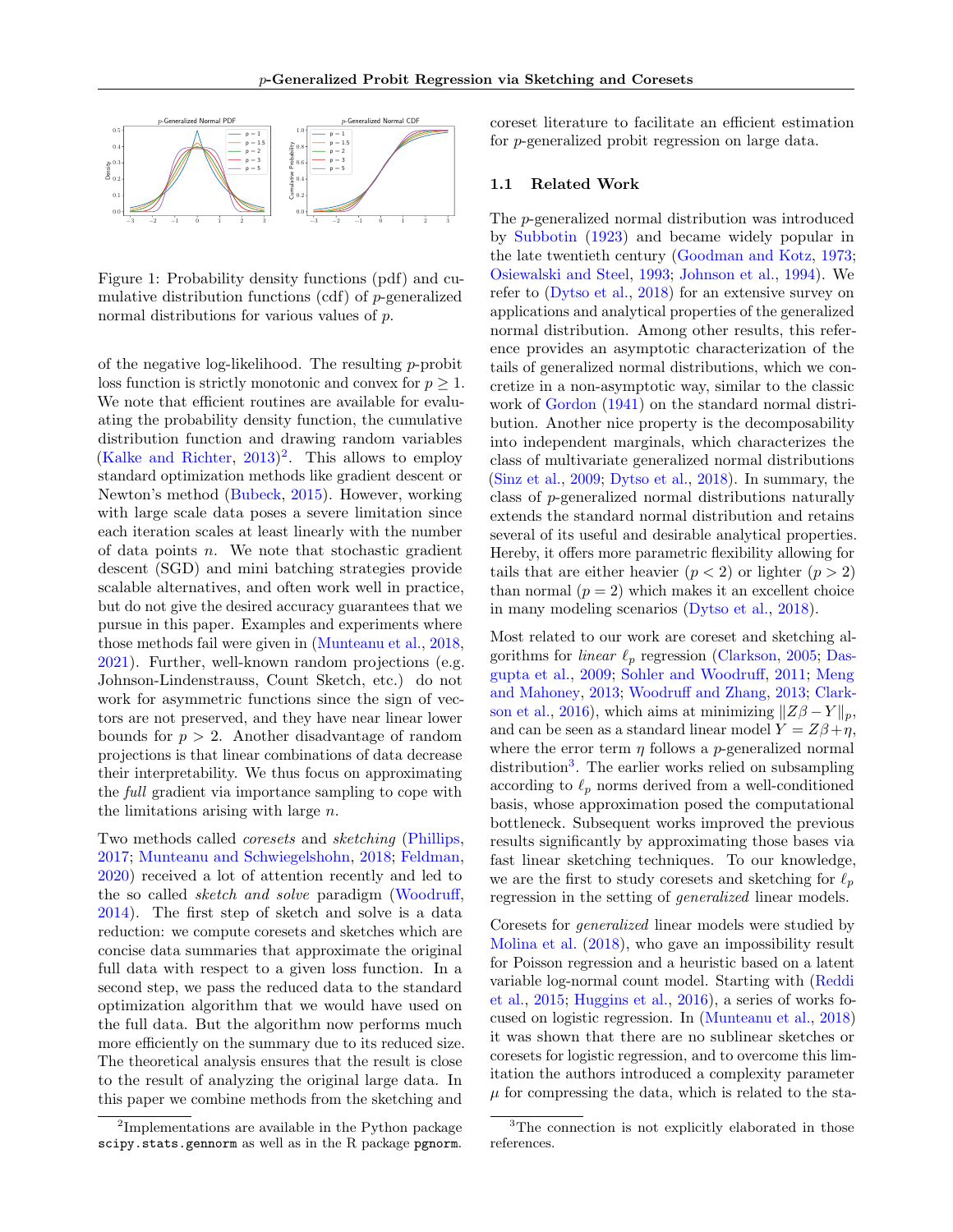tistical modeling and their assumption that  $\mu$  is small is naturally met on real world data and applications. The theoretical bounds have been recently improved [\(Mai et al.,](#page-10-18) [2021\)](#page-10-18) using  $\ell_1$  Lewis weights instead of sampling according to the square root of  $\ell_2$  leverage scores. However, the practical performance was only slightly improved at the cost of a  $O(\log \log n)$  factor increase in the running time and number of passes over the data, required for approximating the Lewis weights. Recently, [Munteanu et al.](#page-10-7) [\(2021\)](#page-10-7) developed the first oblivious linear sketch for solving logistic regression up to  $O(1)$  error in a single pass over a turnstile stream.

A different series of related works studied regularization as a means to overcome the lower bounds [\(Tolochinsky](#page-10-19) [and Feldman,](#page-10-19) [2018;](#page-10-19) [Tukan et al.,](#page-10-20) [2020\)](#page-10-20). Recently it was shown that if the regularization is strong enough then a uniform sample suffices [\(Samadian et al.,](#page-10-21) [2020\)](#page-10-21). In this paper we do not rely on regularization because a coreset for the regularized version of a problem does not yield a coreset for the unregularized version. On the other hand, if we have a coreset for the unregularized setting, it remains valid under any regularization term that is non-negative and does not depend on the data. This holds for the most common cases, e.g. for ridge, LASSO and elastic net regularization.

#### 1.2 Our Contribution

A simple observation is that the tails of the logistic and the 1-generalized normal distributions are both exponential, and thus very similar up to a constant  $factor<sup>4</sup>$  $factor<sup>4</sup>$  $factor<sup>4</sup>$ . We thus expect similar results for the generalized linear models employing those cdfs as their link functions with respect to both, lower and upper bounds. Moreover, the intuition behind this paper is that we can generalize the aforementioned notion of  $\mu$ -complexity and hereby extend the class of generalized linear models that admit small coresets in a natural way, to obtain results for the broader class of p-generalized probit regression. Specifically, our contributions are:

• We introduce the p-generalized probit model as a flexible framework for modeling binary data, and for classification.

• To facilitate an efficient and scalable maximum likelihood estimation for the parameters of the p-generalized probit model, we develop coreset constructions for the associated p-probit loss function via the sensitivity framework [\(Langberg and Schulman,](#page-10-22) [2010;](#page-10-22) [Feldman](#page-9-13) [and Langberg,](#page-9-13) [2011\)](#page-9-13) and combine with sketching techniques of [Woodruff and Zhang](#page-10-15) [\(2013\)](#page-10-15) to obtain wellconditioned  $\ell_p$  bases and to approximate  $\ell_p$  leverage scores efficiently.

• To this end we derive analytical properties of the pgeneralized normal distribution that continue and concretize the asymptotic tail bounds of [Dytso et al.](#page-9-7) [\(2018\)](#page-9-7) using similar techniques as the classic non-asymptotic work of [Gordon](#page-9-8) [\(1941\)](#page-9-8) on the tails of the standard normal distribution. This result may be of broader independent interest.

• We provide a new VC dimension bound for our weighted loss functions by a novel fine-grained analysis, that also improves the  $O(d \log n)$  bound of [Munteanu](#page-10-6) [et al.](#page-10-6) [\(2018\)](#page-10-6) for logistic regression to  $O(d \log(\mu/\varepsilon))^5$  $O(d \log(\mu/\varepsilon))^5$ .

• We conduct an empirical evaluation on benchmark data. We compare the case  $p = 1$  to logistic regression, assessing their proximity. We assess the results obtained from p-probit regression for different values of p. We further evaluate our coreset constructions for different values of p with respect to their approximation accuracy and algorithmic efficiency.

In summary, we advance the statistical modeling of binary data, make contributions in the field of analytical properties of the p-generalized normal distributions, generalize existing coreset constructions to a broader class of loss functions, and demonstrate the practical relevance of our methods.

### 2 TECHNICAL OVERVIEW

Several details are omitted due to page limitations. All missing pieces can be found in the appendix.

#### 2.1 Preliminaries

For a fixed constant  $p \in [1,\infty)$ , and an unknown paramter  $\beta \in \mathbb{R}^d$  we define the *p*-generalized probit model as a generalized linear model [\(McCullagh and](#page-10-4) [Nelder,](#page-10-4) [1989\)](#page-10-4):

$$
\mathbb{E}[Y] = \Phi_p(Z\beta),
$$

whose link function is given by  $\Phi_p(r)$  $p^{1-1/p}$  $\frac{p^{1-1/p}}{2\Gamma(1/p)} \int_{-\infty}^{r} \exp(-|t|^p/p) dt$ , i.e., the cumulative distribution function of the p-generalized normal distribution. Suppose we observe data  $\{(z_i, y_i)\}_{i=1}^n$ , where we have *row vectors*  $z_i \in \mathbb{R}^d$  and  $y_i \in \{0, 1\}$  for each  $i \in [n]$ . We have  $Pr[y_i = 1] = \mathbb{E}[y_i] = \Phi_p(z_i;\beta)$ and similarly  $Pr[y_i = 0] = 1 - \Phi_p(z_i \beta) = \Phi_p(-z_i \beta)$ . The likelihood of the model is given by

$$
\mathcal{L}(\beta|Z, Y) = \prod_{i=1}^{n} \Phi_p(z_i \beta)^{y_i} \Phi_p(-z_i \beta)^{(1-y_i)}
$$

$$
= \prod_{i=1}^{n} \Phi_p((2y_i - 1) \cdot z_i \beta).
$$

<span id="page-2-0"></span><sup>&</sup>lt;sup>4</sup>The distributions differ more significantly near their means, i.e., around zero.

<span id="page-2-1"></span><sup>&</sup>lt;sup>5</sup>It is widely believed that  $O(d)$  suffices but there is no formal proof for this, except in the case of equal weights.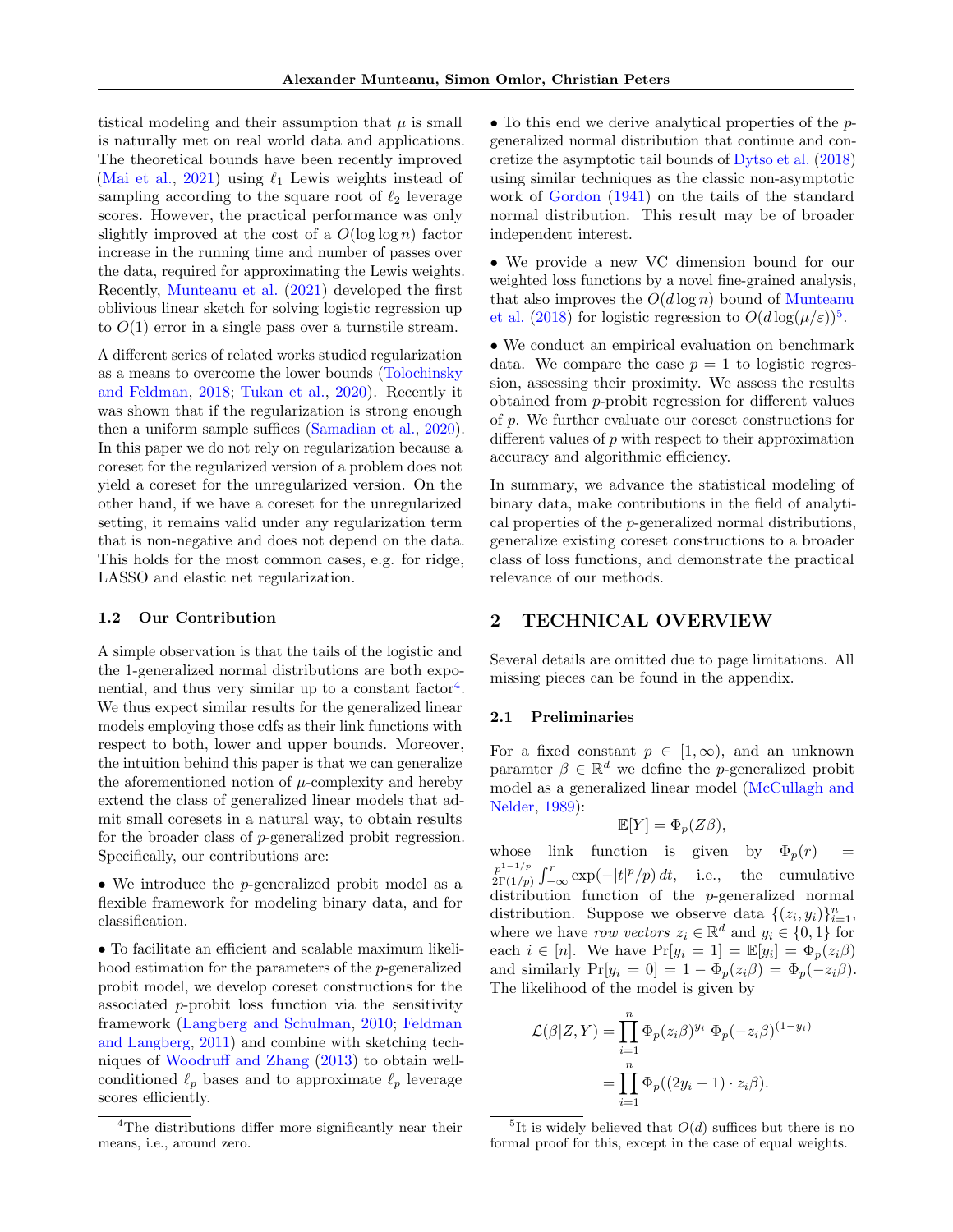We set  $x_i = -(2y_i - 1)z_i$  for all  $i \in [n]$  for convenience of presentation<sup>[6](#page-3-0)</sup>. Consequently the log-likelihood simplifies to  $\ell(\beta|X, Y) = \sum_{i=1}^{n} \ln(\Phi_p(-x_i\beta))$ . Maximizing the likelihood is thus equivalent to minimizing the following p-probit loss function, where we add a weight vector  $w \in \mathbb{R}_{>0}^n$  for technical reasons detailed below:

$$
f_w(X\beta) = \sum_{i=1}^n -\ln(\Phi_p(-x_i\beta)) \cdot w_i.
$$

We omit the subscript whenever the weights are uniform, i.e.,  $w_i = 1$  for all  $i \in [n]$ . Moreover, to simplify notations we define the individual loss function

$$
g(r) = -\ln(\Phi_p(-r)).\tag{1}
$$

The above loss function  $f_w$  can be minimized within the framework of convex optimization [\(Bubeck,](#page-9-3) [2015\)](#page-9-3) and can be regarded as solved for small to medium sized data. We provide a derivation of the gradient and the Hessian in Appendix [A](#page-11-0) for completeness.

#### 2.2 Coresets for  $p$ -Probit Regression

We focus on the situation where the number of data points  $n \gg d$  is very large. In this case, applying a standard algorithm directly is not a viable option due to being either too slow or even impossible requiring too much working memory. Following the sketch and solve paradigm, our goal is to reduce the data without losing much information, before we approximate the problem efficiently on the reduced data using a standard solver. More formally our goal is now to develop an  $\varepsilon$ -coreset:

<span id="page-3-6"></span>**Definition 2.1.** A weighted  $\varepsilon$ -coreset  $C = (X', w)$  for f is a matrix  $X' \in \mathbb{R}^{k \times d}$  together with a weight vector  $w \in \mathbb{R}_{\geq 0}^k$  such that for all  $\beta \in \mathbb{R}^d$  it holds that

$$
|f_w(X'\beta) - f(X\beta)| \le \varepsilon \cdot f(X\beta).
$$

Small  $\varepsilon$ -coresets with  $k \ll n$  cannot be obtained in general. There are examples where no  $\varepsilon$ -coreset of size  $k = o(n/\log n)$  exist, even if  $\varepsilon$  attains an arbitrarily large value [\(Munteanu et al.,](#page-10-6) [2018\)](#page-10-6). When  $X'$  is constrained to be a subset of the input, then the bound can be strengthened to  $\Omega(n)$  [\(Tolochinsky and Feld](#page-10-19)[man,](#page-10-19) [2018\)](#page-10-19). Those impossibility results rely on the monotonicity of the loss function and thus extend to all p-generalized probit losses. To get around those strong limitations, [Munteanu et al.](#page-10-6) [\(2018\)](#page-10-6) introduced a parameter  $\mu$  as a natural notion for the complexity of compressing the input matrix  $X$  for logistic regression, which we adapt to p-generalized probit models to parameterize our results.

**Definition 2.2.** Let  $X \in \mathbb{R}^{n \times d}$  be any matrix. For a fixed  $p \geq 1$  we define

$$
\mu_p(X) = \sup_{\beta \in \mathbb{R}^d \setminus \{0\}} \frac{\sum_{x_i \beta > 0} |x_i \beta|^p}{\sum_{x_i \beta < 0} |x_i \beta|^p}.
$$

We say that X is  $\mu$ -complex if  $\mu_p(X) \leq \mu < \infty$ .

Computing  $\mu$  is hard in general and is mainly for parameterizing the size of coresets in the theoretical analysis. In practice we spend as much memory as we can afford and do not precompute  $\mu$ . Fortunately, for many real world data sets  $\mu$  turns out to be sufficiently small [\(Munteanu et al.,](#page-10-6) [2018\)](#page-10-6).

<span id="page-3-4"></span>Our main result shows that if  $\mu$  is small, then there exists a small coreset  $C$ . In fact, the size of  $C$  does not depend on  $n$  at all and it can be computed efficiently in two passes over the data:

<span id="page-3-2"></span>**Theorem 1.** If  $X \in \mathbb{R}^{n \times d}$  is  $\mu$ -complex for any fixed  $p \in [1,\infty)$  then with constant probability we can compute an  $\varepsilon$ -coreset  $C = (X', w)$  for p-probit regression of size  $k = O(\frac{S}{\varepsilon^2}(d\ln(\varepsilon^{-1}\mu)\ln S))$  in two passes over the data, where

$$
S = \begin{cases} O(\mu d), & \text{for } p = 2 \\ O(\mu d^p (d \log d)^2), & \text{for } p \in [1, 2) \\ O(\mu d^{2p} (d \log d)^2), & \text{for } p \in (2, \infty). \end{cases}
$$

Algorithm [1](#page-23-0) runs in  $O(\text{nnz}(X)d + \text{poly}(d))^7$  $O(\text{nnz}(X)d + \text{poly}(d))^7$  time for  $p \in [1,2]$  and in  $O(\text{nnz}(X))d + \text{poly}(d)n^{1-\frac{2}{p}} \log n)$  time for  $p > 2$ , were nnz denotes the number of non-zeros.

In the case  $p = 2$ , which is of special importance since it corresponds to the standard probit regression model, we have the following improvements:

<span id="page-3-3"></span>Corollary 2.3. Consider the setting of Theorem [1,](#page-3-2) for  $p = 2$ . The running time can be reduced to  $O(\max(X) \log n + \text{poly}(d)).$  Moreover there exists a single pass online algorithm (Algorithm [2\)](#page-24-0) that runs in time  $O(nd^2 + \text{poly}(d))$  and computes a coreset of size

$$
O\left(\frac{\mu d^2 \ln(\|X\|_2)}{\varepsilon^2} \ln(\varepsilon^{-1} \mu) \ln(\mu d \ln(\|X\|_2))\right),\,
$$

where  $||X||_2$  denotes the largest singular value of X.

The coreset of Theorem [1](#page-3-2) or Corollary [2.3](#page-3-3) can then be used to compute a  $(1 + \varepsilon)$ -approximation for the optimal maximum likelihood estimator for  $\beta$ :

<span id="page-3-5"></span>Corollary 2.4. Let  $(X', w)$  be a weighted  $\varepsilon$ -coreset for f. Let  $\hat{\beta} \in \operatorname{argmin}_{\beta \in \mathbb{R}^d} f_w(X' \beta)$ . Then it holds that  $f(X\tilde{\beta}) \leq (1+3\varepsilon) \min_{\beta \in \mathbb{R}^d} f(X\beta).$ 

<span id="page-3-1"></span><sup>7</sup>Here,  $T = \text{poly}(d)$  means that there exists a constant  $c \geq 1$  such that  $T = \Theta(d^c)$ .

<span id="page-3-0"></span><sup>&</sup>lt;sup>6</sup>Indeed,  $y_i$  and  $z_i$  always appear in that combination so we can assume the data consists only of  $x_i \in \mathbb{R}^d$  for  $i \in [n]$ .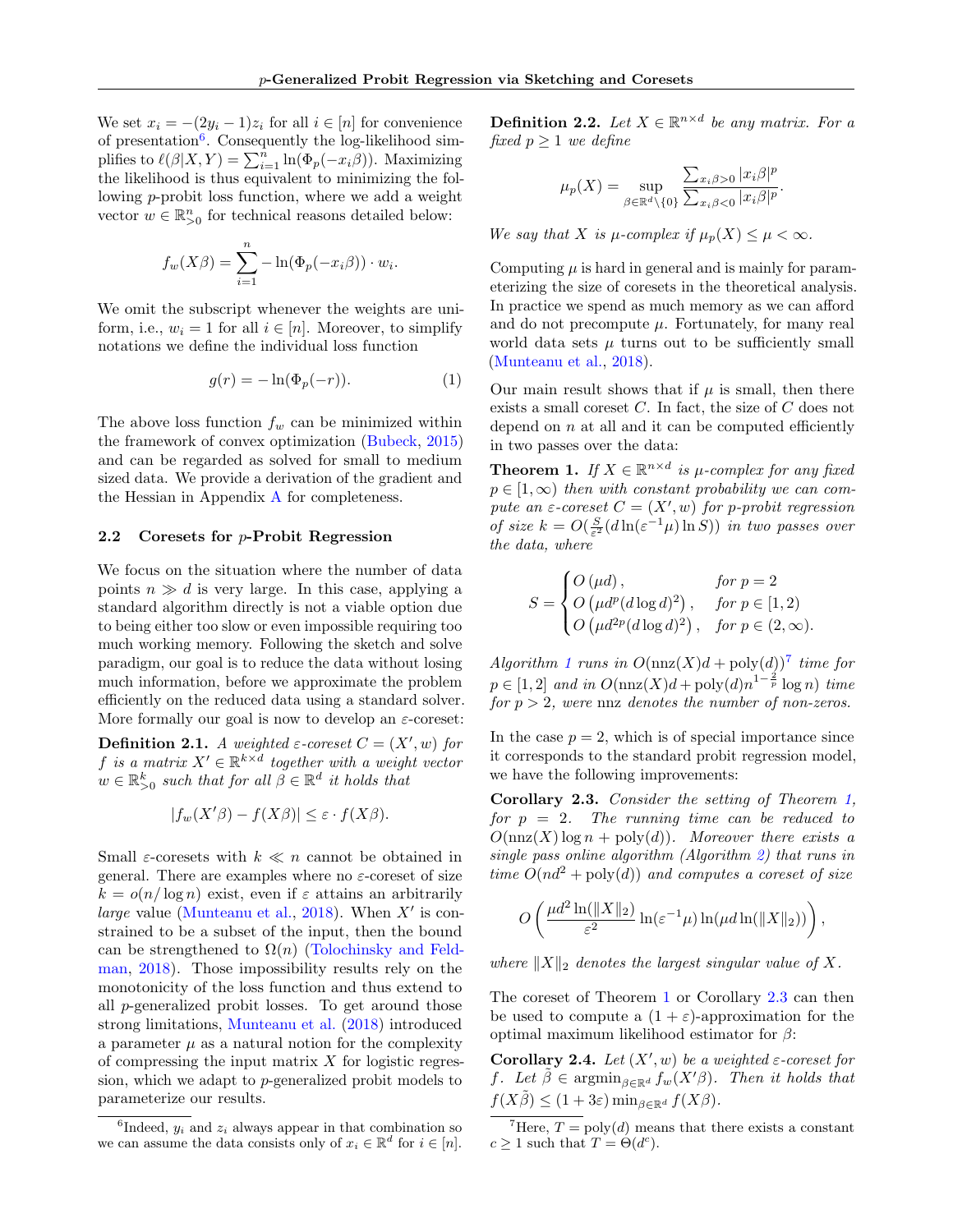High Level Description of the Algorithm Before getting into the details we outline Algorithm [1:](#page-23-0)

- 1. We make a first pass to sketch the data for the purpose of estimating their individual importance.
- 2. We make another pass to subsample the data proportional to their importance to obtain a coreset.
- 3. We solve the reduced problem on the coreset using a standard algorithm for convex optimization.

This approach implements the sensitivity sampling framework. The importance measure that it builds upon is called sensitivity, which measures the worst case contribution of each input point to the objective function. For efficiency reasons we first compute a sketch of the data in one pass. In the second pass, the sketch is used to approximate the  $\ell_p$  leverage scores, which upper bound the sensitivities of the input points. Hereby, we pass them one-by-one to a reservoir sampler to obtain the coreset. In the following paragraphs we will prove that the output has the desired coreset property. To this end we will outline the sensitivity framework, then establish the connection of our loss function to  $\ell_p$  spaces. We will further bound the VC dimension for our loss function and bound the sensitivities in terms of  $\ell_p$  leverage scores. We will then show how we can approximate the  $\ell_p$  leverage scores by means of well-conditioned bases via sketching, to use them as importance measure in the actual algorithm. Putting all those pieces together will prove Theorem [1.](#page-3-2) Finally, we can solve the original problem approximately using gradient descent or other standard methods for convex optimization (see [Bubeck,](#page-9-3) [2015\)](#page-9-3) on the resulting coreset. We continue with a more detailed description of all pieces and then put them together.

The Sensitivity Framework To prove Theorem [1,](#page-3-2) we start with the so called sensitivity framework [\(Langberg and Schulman,](#page-10-22) [2010;](#page-10-22) [Feldman and Langberg,](#page-9-13) [2011;](#page-9-13) [Braverman et al.,](#page-9-14) [2016;](#page-9-14) [Feldman et al.,](#page-9-15) [2020\)](#page-9-15). This framework provides a meta theorem, that can be used to construct coresets via importance subsampling. The main parameters that we need to bound is the VC dimension  $\Delta$  of a weighted set of functions that can roughly be thought of as the dimension of the parameter space, and the sensitivities of the input points. The latter quantify the worst-case contributions of single input points to the loss function. Recall Eqn. [\(1\)](#page-3-4).

<span id="page-4-1"></span>Definition 2.5 [\(Langberg and Schulman](#page-10-22) [\(2010\)](#page-10-22)). For all  $i \in [n]$ , we define the sensitivity  $\zeta_i$  of point  $x_i$  by

$$
\zeta_i = \sup_{\beta \in \mathbb{R}^d} \frac{g(x_i \beta)}{f(X\beta)}.
$$

The total sensitivity is given by  $Z = \sum_{i=1}^{n} \zeta_i$ 

Calculating the sensitivities is often difficult in the sense that it requires to solve the problem to optimality first, before it allows us to obtain an approximation. Fortunately it suffices to calculate upper bounds  $S = \sum_{i=1}^{n} s_i \ge \sum_{i=1}^{n} \zeta_i = Z$ , which is often tractable, though it is crucial to control the increased total sensitivity bound S. Our bound S will depend on p, d, and  $\mu$  as detailed in Theorem [1.](#page-3-2) The meta theorem (Proposition  $B.3$ ) then ensures that if we sample  $k = O\left(\frac{S}{\varepsilon^2} \left(\Delta \ln S + \ln\left(\frac{1}{\delta}\right)\right)\right)$  points each with probability  $p_i = \frac{s_i}{S_i}$ , then the resulting subsample, reweighted by  $w_i = \frac{z_1}{kp_i}$ , is an  $\varepsilon$ -coreset with probability at least  $1 - \delta$ . More formal details are deferred to Appendix [B.](#page-12-1)

Properties of the Loss Function The first step for bounding the parameters of the sensitivity framework is to analyze the tails of the generalized normal distribution and relate its negative logarithm to  $g(r) \approx r^p/p$ for  $r \geq 0$ , and to  $\exp(-|r|^p/p)$  for  $r < 0$ . This generalizes classic results on the tails of the standard normal distribution [\(Gordon,](#page-9-8) [1941\)](#page-9-8). The following lemma makes this more precise and follows by combining the technical derivations of Lemma [C.1](#page-13-0) in the appendix.

<span id="page-4-0"></span>**Lemma 2.6.** The function g (see Eqn.  $(1)$ ) is convex and strictly increasing. Further for any  $r > 0$  we have

$$
g'(r) \ge r^{p-1},
$$

for any  $r \geq 1$  we have

$$
g'(r) \le r^{p-1} + \frac{p-1}{r}.
$$

and there exists a constant  $c_1 > 0$  such that

 $g(r) \ge c_1 e^{-|r|^p/p}$ 

for any  $r < 0$ .

Bounding the VC Dimension It is well-known [\(Huggins et al.,](#page-9-12) [2016;](#page-9-12) [Munteanu et al.,](#page-10-6) [2018\)](#page-10-6) that for uniform weights, the VC dimension of any invertible function of  $X\beta$  can be bounded by relating to the class of affine separators, whose VC dimension equals  $d+1$ , see [\(Kearns and Vazirani,](#page-10-23) [1994\)](#page-10-23). [Munteanu et al.](#page-10-6) [\(2018\)](#page-10-6) showed that the number of distinct weights for logistic regression can be bounded by  $|W| = O(\log n)$  by rounding the sensitivities to the next powers of 2, implying the VC dimension is bounded by  $O(d \log n)$ . The same arguments would apply to p-probit loss as well. In our fine-grained analysis we start by additionally rounding all sensitivities below  $\frac{S}{n}$  to  $\frac{S}{n}$  while increasing the total sensitivity to at most  $2S + n\frac{S}{n} = 3S$ . Then we inspect large and small sensitivities separately, depending on their relation to a threshold  $s_0$ . For the large sensitivities  $s_i > s_0$  we can show using Lemmas [2.6](#page-4-0) and [C.3](#page-15-0)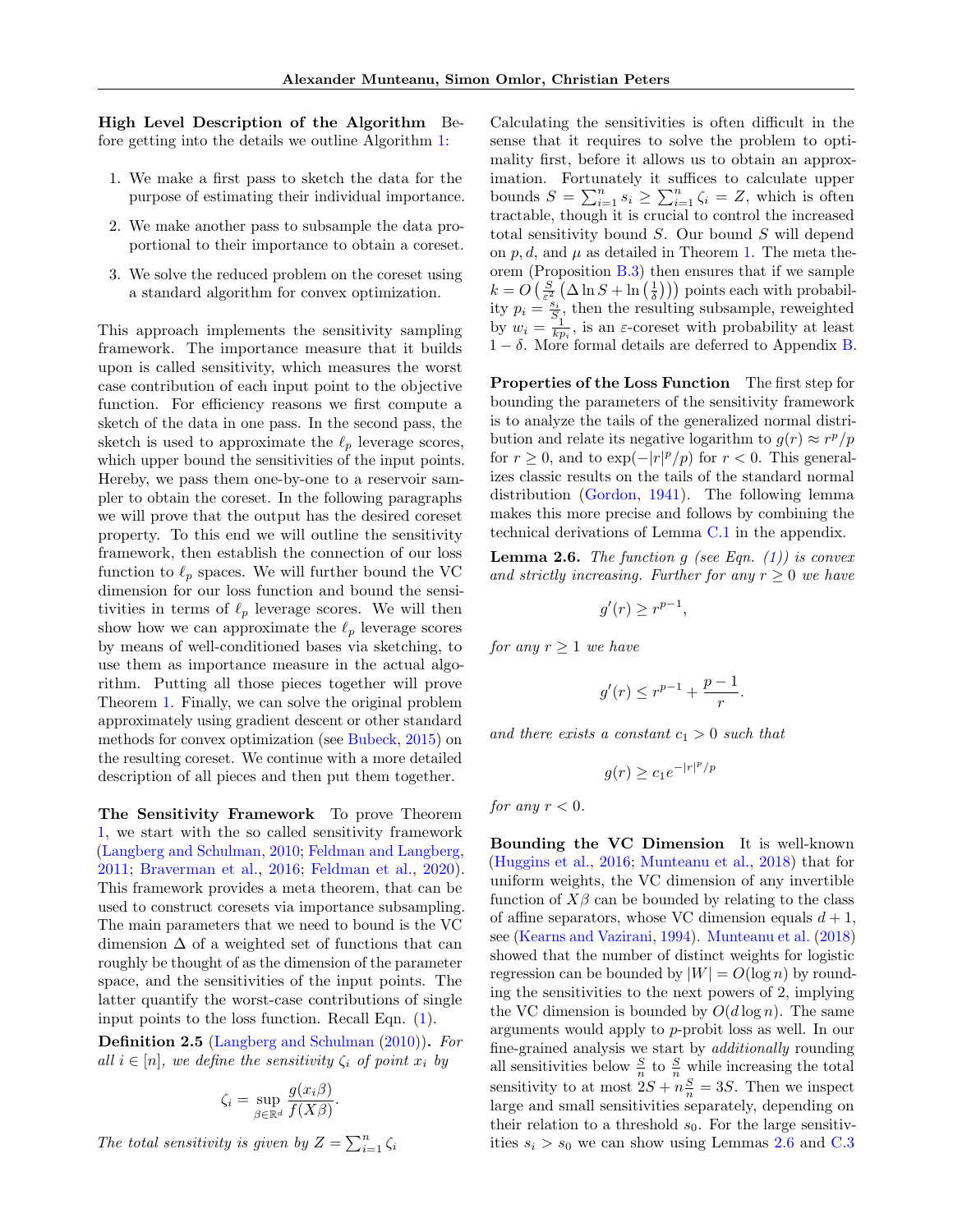that their contribution can be approximated well when we replace  $g(r)$  by a function  $G^+(r)$  that equals zero for  $r < 0$ , and  $\frac{r^p}{n}$  $\frac{r}{p}$  for  $r \geq 0$ , and whose VC dimension is bounded by  $O(d)$ .

<span id="page-5-4"></span>**Lemma 2.7.** Let  $I_1$  be the index set of all data points with  $s_i > s_0 := \frac{\mu Sc \ln(p\varepsilon^{-1})}{\varepsilon n}$  $\frac{\ln(p\varepsilon^{-1})}{\varepsilon n}$  for some constant  $c \in \mathbb{R}_{>0}$ . Then for all  $\beta \in \mathbb{R}^d$  it holds that

$$
\sum_{i \in I_1} G^+(x_i \beta) \leq \sum_{i \in I_1} g(x_i \beta)
$$
  
 
$$
\leq (1 + \varepsilon) \sum_{i \in I_1} G^+(x_i \beta) + \varepsilon \cdot \frac{n}{\mu}.
$$

The additive error can be charged using a lower bound on the p-probit loss function.

<span id="page-5-3"></span>**Lemma 2.8.** Assume  $X \in \mathbb{R}^{n \times d}$  is  $\mu$ -complex. Then we have for any  $\beta \in \mathbb{R}^d$  that

$$
f(X\beta) = \Omega\left(\frac{n}{\mu}\left(1 + \ln(\mu)\right)\right).
$$

For the remaining small sensitivities, they are bounded between narrow thresholds  $\frac{S}{n} \leq s_i \leq s_0$  and by the previous rounding to the next power of 2 we can argue that there are only  $|W| = O(\log \frac{\mu}{\varepsilon})$  different weights. Overall we can bound the VC dimension by  $O(d \log \frac{\mu}{\varepsilon})$ using the following argument.

By the technical Corollary [C.6](#page-17-0) in the appendix, our goal of obtaining a coreset for f reduces to obtaining a coreset for the substitute function

$$
\tilde{f}(X\beta) = \sum_{i \in [n] \setminus I_1} g(x_i\beta) + \sum_{i \in I_1} G^+(x_i\beta).
$$

To this end we set  $\mathcal{F}_1 = \{w_i G_i^+ | i \in I_1\}$  where  $G_i^+(\beta) = G^+(x_i\beta)$  and  $\mathcal{F}_2 = \{w_i g_i \mid i \in I_2 := [n] \setminus I_1\}$ where  $q_i(\beta) = q(x_i\beta)$ . Further we set  $\mathcal{F} = \mathcal{F}_1 \cup \mathcal{F}_2$  and show that the VC dimension of  $\mathcal F$  can be bounded as desired:

<span id="page-5-2"></span>**Lemma 2.9.** For the VC dimension  $\Delta$  of  $\mathfrak{R}_{\mathcal{F}}$  we have

$$
\Delta \le (d+1) \left( \log_2 \left( \mu c \varepsilon^{-2} \right) + 2 \right) = O(d \log(\mu/\varepsilon)).
$$

Bounding the Sensitivities Using the analytic bounds and the assumption of  $\mu$ -complex data we can relate the sensitivities for the negative domain to roughly  $\frac{\mu}{n}$ , and for the positive part to the  $\ell_p$  leverage scores, defined by  $u_i = \sup_{\beta \neq 0} \frac{|x_i \beta|^p}{\|X \beta\|_*^p}$  $\frac{|x_i\rho|^2}{\|X\beta\|_p^p}$ , cf. [\(Dasgupta](#page-9-10) [et al.,](#page-9-10) [2009\)](#page-9-10). This gives us the following lemma.

<span id="page-5-1"></span>**Lemma 2.10.** There is a constant  $c_s$  such that the sensitivity  $\zeta_i$  of  $x_i, i \in [n]$  for  $\tilde{f}$  is bounded by

$$
\zeta_i \le c_s \mu \left(\frac{1}{n} + u_i\right)
$$

Summing over the combined upper bound yields a total sensitivity of  $S \leq \sum_{i \in [n]} c_s \mu(1/n + u_i) =$  $O(\mu \sum_{i \in [n]} u_i)$ , which dominates the size of the coreset; see Theorem [1.](#page-3-2) The sum of leverage scores can further be bounded by roughly  $d^{O(p)}$  by means of  $\ell_p$ well-conditioned bases for the column space of X.

Well-conditioned Bases via Sketching Techniques One can approximate the  $\ell_p$  leverage scores using an orthonormal basis for the column space of X. Unfortunately this gives only an  $n^c$ -approximation for  $p \neq 2$ . We thus work with a generalization to so called well-conditioned bases. An  $(\alpha, \beta, p)$ -well-conditioned basis  $V$  is a basis that preserves the norm of each vector well, as detailed in the following definition.

<span id="page-5-5"></span>**Definition 2.11** [\(Dasgupta et al.](#page-9-10)  $(2009)$ ). Let X be an  $n \times m$  matrix of rank d, let  $p \in [1, \infty)$ , and let q be its dual norm, i.e.,  $q \in (1,\infty]$  satisfying  $\frac{1}{p} + \frac{1}{q} = 1$ . Then an  $n \times d$  matrix V is an  $(\alpha, \beta, p)$ -well-conditioned basis for the column space of  $X$  if

$$
(1) \t||V||_p := \left(\sum_{i \le n, j \le d} |V_{ij}|^p\right)^{1/p} \le \alpha, \text{ and}
$$
  

$$
(2) \text{ for all } z \in \mathbb{R}^d, \t||z||_q \le \beta ||Vz||_p.
$$

We say that  $V$  is a p-well-conditioned basis for the column space of X if  $\alpha$  and  $\beta$  are  $d^{O(1)}$ , independent of m and n.

We can bound the leverage scores in terms of the rowwise p-norms of such a basis.

<span id="page-5-0"></span>**Lemma 2.12.** Let V be an  $(\alpha, \beta, p)$ -well-conditioned basis for the column space of  $X$ . Then it holds for all  $i \in [n]$  that  $u_i \leq \beta^p ||v_i||_p^p$ . As a direct consequence we have  $\sum_{i=1}^{n} u_i \leq \beta^p ||V||_p^p \leq (\alpha \beta)^p = d^{O(p)}$ .

A prominent example of a well-conditioned basis is the aforementioned orthonormal basis for  $\ell_2$ , which can be obtained by QR-decomposition (or SVD) in  $O(nd^2)$ . Such a basis Q is  $(\sqrt{d}, 1, 2)$ -well-conditioned, since  $||Q||_F = \sqrt{d}$  and  $||Qz||_2 = ||z||_2$  due to rotational invariance of the  $\ell_2$ -norm. For general p there exist so called Auerbach bases [\(Auerbach,](#page-9-16) [1930\)](#page-9-16) with  $\alpha = d$ and  $\beta = 1$ , and approximations thereof can be computed in time  $O(nd^5 \log n)$  via Löwner–John ellipsoids [\(Clarkson,](#page-9-9) [2005;](#page-9-9) [Dasgupta et al.,](#page-9-10) [2009\)](#page-9-10).

To get around this computational bottleneck, we first apply a sketching matrix to our data that yields a so called subspace embedding for approximating the  $\ell_p$ norms of all vectors in the column space of  $X$  with a distortion of roughly  $O((d \log d)^{1/p})$ . To this end we apply an embedding into  $\ell_{\infty}$  using 1/p-powers of inverse exponential random variables [\(Andoni,](#page-9-17) [2017;](#page-9-17) [Woodruff and Zhang,](#page-10-15) [2013\)](#page-10-15) followed by a dimensionality reduction via sparse random embeddings [\(Clarkson](#page-9-18) [and Woodruff,](#page-9-18) [2017;](#page-9-18) [Cohen,](#page-9-19) [2016\)](#page-9-19) to obtain a small sketch ΠX.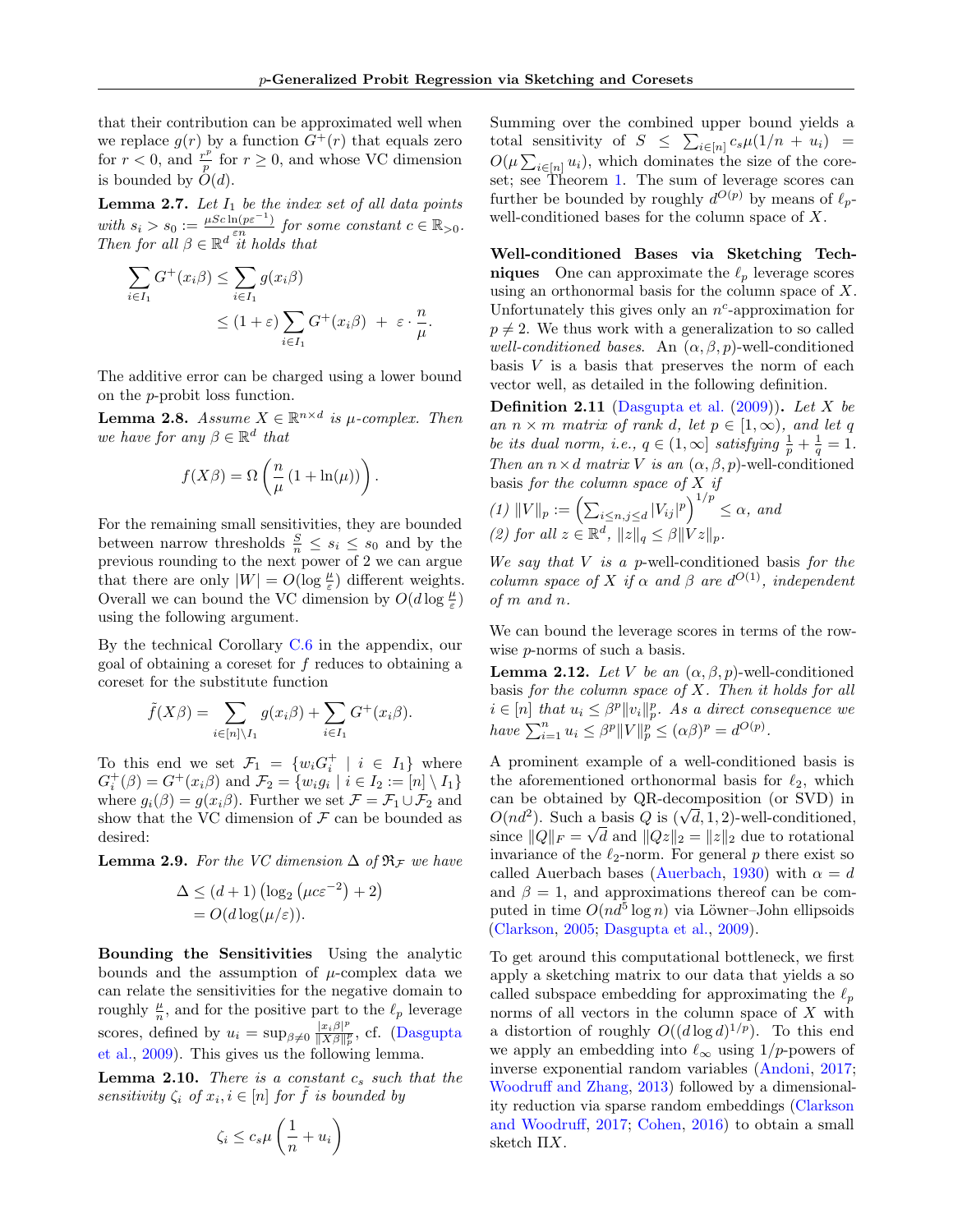<span id="page-6-0"></span>Lemma 2.13 [\(Woodruff and Zhang](#page-10-15) [\(2013\)](#page-10-15); [Clarkson](#page-9-18) [and Woodruff](#page-9-18) [\(2017\)](#page-9-18)). There exists a random embedding matrix  $\Pi \in \mathbb{R}^{n' \times n}$  and  $\gamma = O(d \log(d))$  such that

$$
\forall \beta \in \mathbb{R}^d: \ \frac{1}{\gamma^{1/p}} \|X\beta\|_p \le \|\Pi X\beta\|_q \le \gamma^{1/p} \|X\beta\|_p
$$

holds with constant probability, where  $q = 2, n' = O(d^2)$ if  $p \in [1, 2]$  and  $q = \infty$ ,  $n' = O(n^{1-\frac{2}{p}} \log n (d \log d)^{1+\frac{2}{p}} +$  $d^{5+4p}$ ) if  $p \in (2,\infty)$ . For  $p=2$  we have  $\gamma=2$ . Further ΠX can be computed in  $O(nnz(X))$  time.

For  $p \in [1, 2]$ , we can obtain  $n' = O(d \log d)$  in exchange for an increased running time  $O(nnz(X)\log d)$ by using the  $\ell_2$  subspace embedding of [Cohen](#page-9-19) [\(2016\)](#page-9-19) as a replacement for [\(Clarkson and Woodruff,](#page-9-18) [2017\)](#page-9-18). We further note that  $\Omega(n^{1-\frac{2}{p}} \log n)$  is necessary for  $p > 2$  due to tight lower bounds for sketching the pth frequency moments [\(Andoni et al.,](#page-9-20) [2013\)](#page-9-20).

Now we decompose the sketch  $\Pi X = QR$ , which is fast due to its reduced size and argue that  $V = XR^{-1}$  is p-well-conditioned, leading to the desired  $d^{O(p)}$  bound.

<span id="page-6-1"></span>Lemma 2.14. If  $\Pi$  satisfies Lemma [2.13](#page-6-0) and  $\Pi X =$  $QR$  is the QR-decomposition of  $\Pi X$  then  $V = XR^{-1}$  is an  $(\alpha, \beta, p)$ -well-conditioned basis for the columnspace of X, where for  $\gamma = O(d \log(d))$  we have

$$
(\alpha, \beta) = \begin{cases} (\sqrt{2d}, \sqrt{2}), & \text{for } p = 2\\ (d\gamma^{1/p}, \gamma^{1/p}), & \text{for } p \in [1, 2) \\ (d\gamma^{1/p}, d\gamma^{1/p}), & \text{for } p \in (2, \infty). \end{cases}
$$

We note that similar methods have been used before in the context of *linear*  $\ell_p$  regression [\(Sohler and Woodruff,](#page-10-13) [2011;](#page-10-13) [Woodruff and Zhang,](#page-10-15) [2013\)](#page-10-15) and for approximating the  $\ell_2$  leverage scores [\(Drineas et al.,](#page-9-21) [2012\)](#page-9-21).

#### 2.3 Proof of Theorem [1](#page-3-2)

The previous argumentation yields a coreset whose size does not depend on  $n$  and that can be calculated efficiently on large data. We prove our main results.

Proof of Theorem [1.](#page-3-2) We first describe the algorithm (Algorithm [1\)](#page-23-0) and its running time: First we apply our sketching matrix Π from Lemma [2.13](#page-6-0) to compute  $\Pi X$  in time  $O(\text{nnz}(X))$  in one pass over the data. The number of rows is  $n' = O(d^2)$  for  $p \in [1,2]$  and  $n' =$  $O(n^{1-\frac{2}{p}} \log n \operatorname{poly}(d))$  for  $p > 2$ . Then we calculate the QR-decomposition of  $\Pi X = QR$  in time  $O(d^4)$ respectively in time  $O(n^{1-\frac{2}{p}} \log n \text{ poly}(d))$  depending on the value of p, which is faster than  $O(nd^2)$  without sketching. In a second pass over the data we compute the row norms  $||v_i||_p^p = ||x_iR^{-1}||_p^p$  used in our sampling probabilities. We set  $s_i = \frac{1}{n} + \beta^p ||v_i||_p^p$ . By Lemma [2.12,](#page-5-0)

 $S_0 = 1 + (\alpha \beta)^p$  is an upper bound for  $\sum_{i=1}^n s_i$ . Next we set  $s_i' = \max\{2^{\lceil \log_2(s_i) \rceil}, \frac{S_0}{n}\}\)$ , i.e. we round  $s_i$  to the next power of 2 such that  $S' = \sum_{i=1}^{n} s'_i \le 2S_0 + n \cdot \frac{S_0}{n} =$  $3S_0$ . As we calculate those values, we can feed the point  $x_i$  augmented with the corresponding sampling weight  $s'_{i}$  directly to k independent copies of a weighted reservoir sampler [\(Chao,](#page-9-22) [1982\)](#page-9-22). The latter is an online algorithm and updates its sample in constant time. The second pass takes  $O(nnz(X)d + poly(d))$  time for  $p \in [1, 2]$ , respectively  $O(\max(X)d + \text{poly}(d) n^{1-\frac{2}{p}} \log n)$ for  $p > 2$ . Lemma [2.10](#page-5-1) yields  $S = \sum_{i \in [n]} c_s \mu(1/n +$  $(u_i) = O(\mu \sum_{i \in [n]} u_i)$  and by Lemma [2.12](#page-5-0) we have that  $\sum_{i\in[n]} u_i \leq (\alpha\beta)^p = d^{O(p)}$  where the values of  $\alpha, \beta$  are detailed in Lemma [2.14.](#page-6-1) Using Lemmas [2.9,](#page-5-2) [2.10,](#page-5-1) and [2.12](#page-5-0) to bound the parameters of Proposition [B.3](#page-12-0) we get for the substitute function  $\tilde{f}$  that  $\forall \beta : |f_w(X'\beta) - \tilde{f}_w(X'\beta)|$  $|\tilde{f}(X\beta)| \leq \varepsilon \tilde{f}(X\beta)$  with probability at least  $1-\delta$ . By Corollary [C.6](#page-17-0) and Lemma [C.7](#page-18-0) this implies with high probability that  $(X', w)$  is a 7 $\varepsilon$ -coreset for f. Folding the constant into  $\varepsilon$  completes the proof. П

*Proof of Corollary [2.3.](#page-3-3)* If  $p = 2$  and  $d = \omega(\ln n)$ , we can use a Johnson–Lindenstrauss transform, i.e., a matrix  $G \in \mathbb{R}^{d \times m}$  where  $m = O(\ln(n))$  and whose entries are i.i.d.  $G_{ij} \sim N(0, \frac{1}{m})$  [\(Johnson and Lindenstrauss,](#page-10-24) [1984\)](#page-10-24) to compute a  $\frac{1}{2}$ -approximation to the row norms: We have  $||v_i'||_2^2 := ||x_i(R^{-1}G)||_2^2 \ge ||x_iR^{-1}||_2^2/2$  for all  $i \in [n]$  simultanously with constant probability. The running time reduces to  $O(\max(X)\ln(n) + \text{poly}(d)).$ The online algorithm (Algorithm [2\)](#page-24-0) is obtained by running the online  $\ell_2$  leverage score algorithm of [Chhaya](#page-9-23) [et al.](#page-9-23) [\(2020\)](#page-9-23) that recently extended the previous work of [Cohen et al.](#page-9-24) [\(2020\)](#page-9-24). Each row update takes  $O(d^2)$ time except for at most  $O(d)$  updates that take  $O(d^3)$ time, implying  $O(nd^2 + \text{poly}(d))$  total running time. The slightly increased coreset size results from an increase of the total sensitivity by at most  $\log(||X||_2)$  due<br>to the online procedure (Chhava et al., 2020). to the online procedure [\(Chhaya et al.,](#page-9-23) [2020\)](#page-9-23).

### 3 EMPIRICAL EVALUATION

Our intention is to corroborate our theoretical results by investigating the following questions empirically:

(Q1) How does the 1-probit model compare to logistic regression?

(Q2) How do the p-probit models for different values of p compare to one another?

(Q3) How accurate are the maximum likelihood (ML) estimators obtained from p-probit coresets?

(Q4) How fast can we obtain an accurate ML estimator from p-probit coresets?

All experiments were conducted on an AMD Ryzen 7 2700x processor (8 cores, 3.7GHz, 16GB RAM).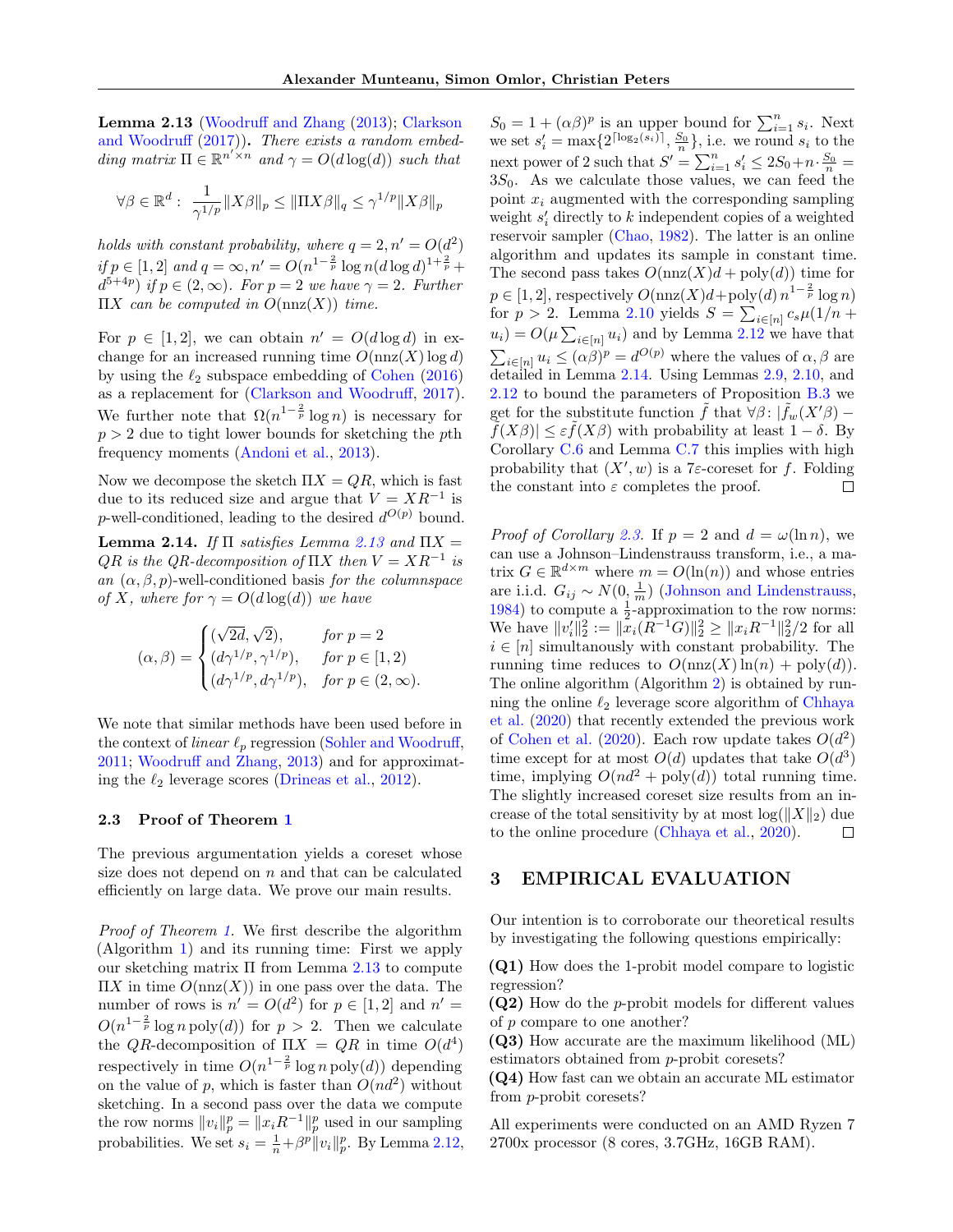Our results can be reproduced with our open Python implementation available at [https://github.com/](https://github.com/cxan96/efficient-probit-regression) [cxan96/efficient-probit-regression](https://github.com/cxan96/efficient-probit-regression). More information on data sets, pseudo code and several plots are in Appendix [D.](#page-23-1)

I. Statistical Modeling Aspects: For  $(Q1) \& (Q2)$ no data reduction is applied. Specifically, only statistical modeling aspects are studied here.

(Q1) We investigate how closely the 1-probit model estimate equals logistic regression. This seems to be a natural question since both functions have similar tail behaviors as we have argued before in the introduction regarding their link functions. The similarities naturally extend to their loss functions. We observe that the logistic and 1-probit loss functions both converge to a linear function for positive arguments and to the exponential function for negative arguments. Near zero, however, the two loss functions differ more significantly. We compare the coefficients obtained for the two models on full data sets from public repositories, see Figure [2.](#page-7-0) The coefficients  $\beta_i$  are very close to each other for the Covertype and Kddcup data. This is what we expected since the tails of the 1-generalized normal (Laplace) distribution and the logistic distribution have a very similar exponential decay. For Webspam, however, there are few single values of  $\beta_i$  that differ more significantly for the two models. Still, most coefficients are very similar and all less similar values have the same sign, so they point in the same direction regarding the influence of single variables. The deviating cases indicate that many points are located close to the separating hyperplane, where the two distributions deviate most from each other. This impression is affirmed in Figure [2,](#page-7-0) where we see the resulting linear separators and (misclassified) residuals for a 2D data example. The logit regression line passes through a whole bunch of points, and as a result the logit model is more strongly attracted to the blue outliers, being closer to the cases  $p = 1.5$  or  $p = 2$  than to  $p = 1$ . The logistic model thus seems to adapt to different situations, while the 1-probit model always yields a robust estimator.

(Q2) We assess the difference between p-probit models for different values of  $p \in \{1, 1.5, 2, 3, 5\}$  on a 2D data set (plus intercept). In Figure [2](#page-7-0) we see that the case  $p = 1$  is most robust, fitting the majority of the points, and ignoring the outliers. With an increasing value of p, the model becomes more sensitive and attracted to the outliers. The boxplots show the residuals of the misclassified points. For small values of  $p \in \{1, 1.5, 2\}$ the model decreasingly ignores the blue outliers, which lead to large positive residuals. There are no orange outliers, so the negative residuals are relatively small. With increasing  $p \in \{3, 5\}$  the model gradually tends



<span id="page-7-0"></span>Figure 2:  $(Q1) \& (Q2)$ : (top) Comparison of normed coefficients for the logit vs. the 1-probit model on different data sets. (bottom) A 2D example data set that demonstrates how different values of p affect the linear separator, as well as the distribution of the residuals  $X\beta/\|\beta\|_2$  of misclassifications.

to minimize the distance to the most outlying misclassifications, independent of what happens between those extremes. We finally note that we have tried larger values but the effect does not change significantly beyond  $p = 5$ , which indicates that relatively small values are already close to the limiting case  $p \to \infty$ .

II. Accuracy and Algorithmic Efficiency Aspects: We compare our coresets to uniform sampling and for  $p = 1$  additionally to the square root of  $\ell_2$ leverage scores and to  $\ell_1$ -Lewis weights, that were developed for logistic regression [\(Munteanu et al.,](#page-10-6) [2018;](#page-10-6) [Mai et al.,](#page-10-18) [2021\)](#page-10-18). For  $p = 2$  we additionally compare to the online algorithm for online  $\ell_2$  leverage scores. See Figure [3.](#page-8-0)

(Q3) For  $p = 1$  the Lewis weights have the best accuracy, closely followed by the 1-probit coreset. Square root  $\ell_2$  sampling is third on Webspam and Covertype but seems superior and more stable on Kddcup. Uniform sampling is good only on Covertype (which seems to be a very uniform data set) but otherwise uniform sampling is considerably worse than all competitors. For  $p = 2$  we see that the online leverage score approximation performs worse than uniform sampling on some data sets but is close to the probit model on others. This might depend on the condition of the data as indicated by the theoretical analyses of online leverage scores [\(Chhaya et al.,](#page-9-23) [2020;](#page-9-23) [Cohen et al.,](#page-9-24) [2020\)](#page-9-24). Uniform sampling generally detoriorates with increasing p since it misses the small number of outliers which become increasingly important for obtaining a good approximation. Only for Covertype it seems to be a good sampling probability independent of p due to the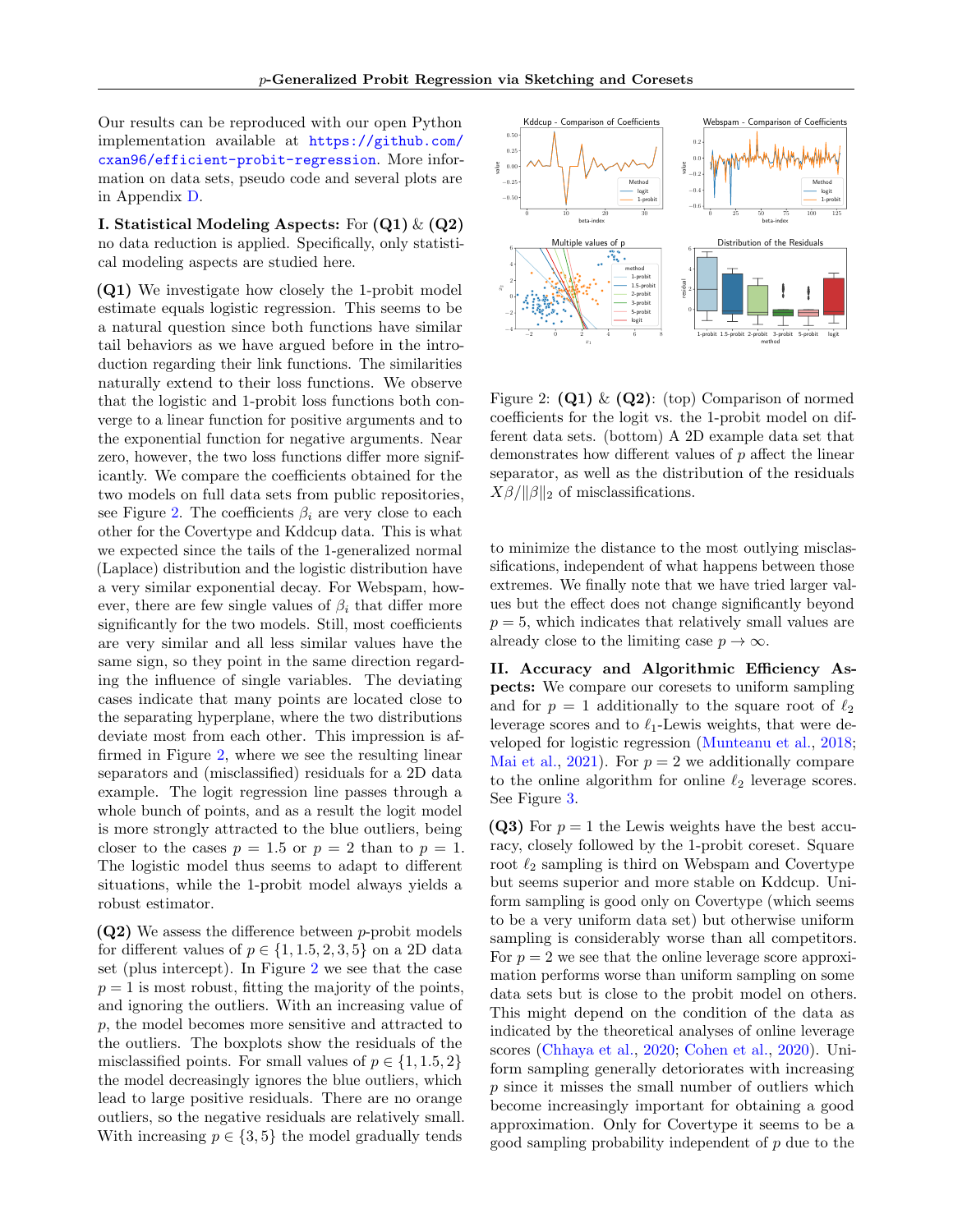

Figure 3: (Q3) & (Q4): (top) Accuracy of coreset constructions for  $p = 1$  on three data sets. (middle) Accuracy on the Webspam data for increasing values of p. (bottom left) Accuracy of coreset constructions for  $p = 2$  on two data sets. (bottom right) Time vs. accuracy plot for different coreset constructions for  $p = 1$ . The median approximation ratio denotes for each sample size the median of the approximation ratios over all repetitions.

uniformity of the data set. For more complicated Webspam and especially for Kddcup, uniform sampling fails. Our coresets perform well for all values of  $p$ , although for Covertype we note that for  $p > 2$  the convergence seems to start very late. We believe this is due to the considerably higher complexity of sketching and consequently weaker estimates of the norms for  $p > 2$ .

(Q4) We fist note that the online algorithm is extremely slow, running in  $\Theta(nd^2 + \text{poly}(d))$ ; its advantage is that it needs only one single row-order pass as opposed to the other two-pass algorithms. Although Lewis weights won the competition with respect to accuracy, we note that they require repeated calculations of leverage scores and are thus much slower, which is also reflected when considering the time vs. accuracy trade-off. Uniform sampling seems to be the fastest choice when we only need a weak approximation, but our coresets are the best choice to obtain both, fast and accurate estimates at the same time.

In summary, the answers to questions  $(Q1)-(Q4)$  show the benefits and limitations of our methods.

### <span id="page-8-0"></span>4 CONCLUSION

We introduce the *p*-generalized probit model as a flexible framework for modeling binary data, generalizing the standard probit model to control the tail behavior (kurtosis) of the link, and to model different levels of sensitivity to outliers. To facilitate an efficient and scalable maximum likelihood estimation for the parameters of the p-generalized probit model, we develop coreset constructions and combine with sketching techniques for the associated p-probit loss function. Hereby, we advance the analytical analysis on the tails of the p-generalized normal distribution, which may be of independent interest. Our algorithms run in nearly input sparsity time in two passes over the data which can be improved for  $p = 2$ , in which case we also have a single pass online algorithm. Our experiments demonstrate the usefulness of our p-generalization to model the sensitivity to outliers, as well as the efficiency and accuracy of our coreset and sketching algorithms. It would be interesting to continue this work by extending modeling flexibility to allow for skewed distributions.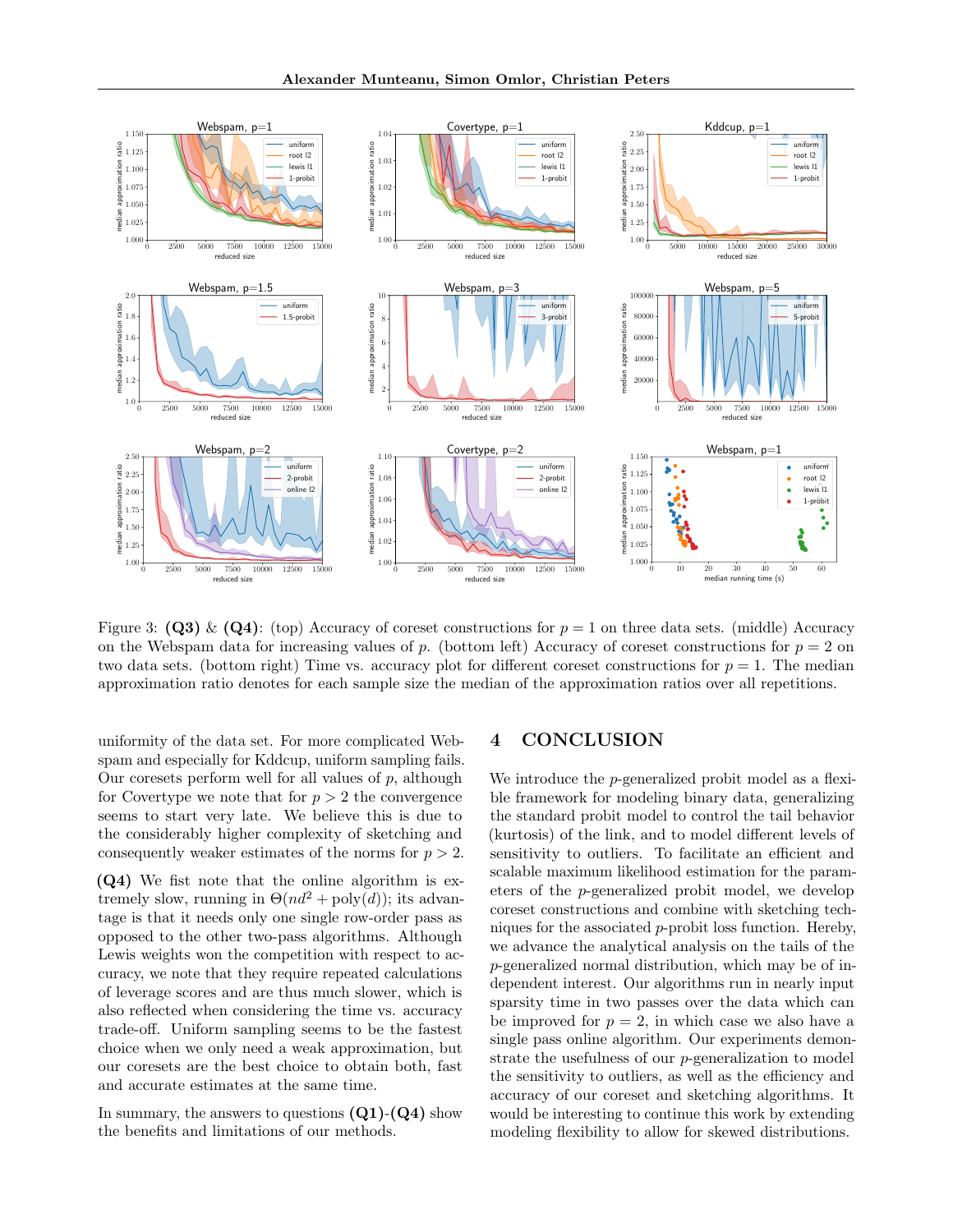#### Acknowledgements

We thank the anonymous reviewers for their helpful comments. We thank Prof. Dr. Katja Ickstadt for pointing us to the probit model and for valuable discussions on that topic. The authors were supported by the German Science Foundation (DFG), Collaborative Research Center SFB 876, project C4 and by the Dortmund Data Science Center (DoDSc).

#### References

- <span id="page-9-2"></span>James H. Albert and Siddhartha Chib. Bayesian analysis of binary and polychotomous response data. Journal of the American Statistical Association, 88(422): 669–679, 1993.
- <span id="page-9-17"></span>Alexandr Andoni. High frequency moments via maxstability. In IEEE International Conference on Acoustics, Speech and Signal Processing, (ICASSP), pages 6364–6368, 2017.
- <span id="page-9-20"></span>Alexandr Andoni, Huy L. Nguyên, Yury Polyanskiy, and Yihong Wu. Tight lower bound for linear sketches of moments. In Proceedings of the  $40th$ International Colloquium on Automata, Languages, and Programming (ICALP), pages 25–32, 2013.
- <span id="page-9-16"></span>Herman Auerbach. On the area of convex curves with conjugate diameters. PhD thesis, University of Lwów, 1930.
- <span id="page-9-14"></span>Vladimir Braverman, Dan Feldman, and Harry Lang. New frameworks for offline and streaming coreset constructions. CoRR, abs/1612.00889, 2016.
- <span id="page-9-3"></span>Sébastien Bubeck. Convex optimization: Algorithms and complexity. Found. Trends Mach. Learn., 8(3-4): 231–357, 2015.
- <span id="page-9-22"></span>Min-Te Chao. A general purpose unequal probability sampling plan. Biometrika, 69(3):653–656, 1982.
- <span id="page-9-23"></span>Rachit Chhaya, Jayesh Choudhari, Anirban Dasgupta, and Supratim Shit. Streaming coresets for symmetric tensor factorization. In Proceedings of the 37th International Conference on Machine Learning (ICML), volume 119, pages 1855–1865, 2020.
- <span id="page-9-9"></span>Kenneth L. Clarkson. Subgradient and sampling algorithms for  $\ell_1$  regression. In Proceedings of the 16th Annual ACM-SIAM Symposium on Discrete Algorithms (SODA), pages 257–266, 2005.
- <span id="page-9-18"></span>Kenneth L Clarkson and David P Woodruff. Low-rank approximation and regression in input sparsity time. Journal of the ACM, 63(6):1–45, 2017.
- <span id="page-9-11"></span>Kenneth L. Clarkson, Petros Drineas, Malik Magdon-Ismail, Michael W. Mahoney, Xiangrui Meng, and David P. Woodruff. The fast Cauchy transform and faster robust linear regression. SIAM Journal on Computing, 45(3):763–810, 2016.
- <span id="page-9-19"></span>Michael B. Cohen. Nearly tight oblivious subspace embeddings by trace inequalities. In Proceedings of the Twenty-Seventh Annual ACM-SIAM Symposium on Discrete Algorithms (SODA), pages 278–287, 2016.
- <span id="page-9-24"></span>Michael B. Cohen, Cameron Musco, and Jakub Pachocki. Online row sampling. Theory Comput., 16: 1–25, 2020.
- <span id="page-9-0"></span>J.S. Cramer. The origins of logistic regression. Tinbergen Institute, Tinbergen Institute Discussion Papers, TI 2002(119/4):1–15, 11 2002.
- <span id="page-9-10"></span>Anirban Dasgupta, Petros Drineas, Boulos Harb, Ravi Kumar, and Michael W. Mahoney. Sampling algorithms and coresets for  $\ell_p$  regression. SIAM J. Comput., 38(5):2060–2078, 2009.
- <span id="page-9-21"></span>Petros Drineas, Malik Magdon-Ismail, Michael W. Mahoney, and David P. Woodruff. Fast approximation of matrix coherence and statistical leverage. J. Mach. Learn. Res., 13:3475–3506, 2012.
- <span id="page-9-7"></span>Alex Dytso, Ronit Bustin, H. Vincent Poor, and Shlomo Shamai. Analytical properties of generalized Gaussian distributions. Journal of Statistical Distributions and Applications, 5:1–40, 12 2018.
- <span id="page-9-4"></span>Dan Feldman. Core-sets: An updated survey. Wiley Interdiscip. Rev. Data Min. Knowl. Discov., 10(1), 2020.
- <span id="page-9-13"></span>Dan Feldman and Michael Langberg. A unified framework for approximating and clustering data. In Proceedings of the 43rd ACM Symposium on Theory of Computing (STOC), pages 569–578, 2011.
- <span id="page-9-15"></span>Dan Feldman, Melanie Schmidt, and Christian Sohler. Turning Big Data into tiny data: Constant-size coresets for k-means, PCA, and projective clustering. SIAM J. Comput., 49(3):601–657, 2020.
- <span id="page-9-5"></span>Irwin R. Goodman and Samuel Kotz. Multivariate  $\theta$ -generalized normal distributions. Journal of Multivariate Analysis, 3(2):204–219, 1973.
- <span id="page-9-8"></span>Robert D. Gordon. Values of Mills' ratio of area to bounding ordinate and of the normal probability integral for large values of the argument. The Annals of Mathematical Statistics, 12(3):364–366, 1941.
- <span id="page-9-1"></span>Yuanyuan Gu, Denzil G Fiebig, Edward Cripps, and Robert Kohn. Bayesian estimation of a random effects heteroscedastic probit model. The Econometrics Journal, 12(2):324–339, 2009.
- <span id="page-9-12"></span>Jonathan H. Huggins, Trevor Campbell, and Tamara Broderick. Coresets for scalable Bayesian logistic regression. In Proceedings of the 29th Annual Conference on Neural Information Processing Systems (NIPS), pages 4080–4088, 2016.
- <span id="page-9-6"></span>Norman L. Johnson, Samuel Kotz, and Narayanaswamy Balakrishnan. Continuous univariate distributions, Volume 1. Wiley & Sons, 2nd edition, 1994.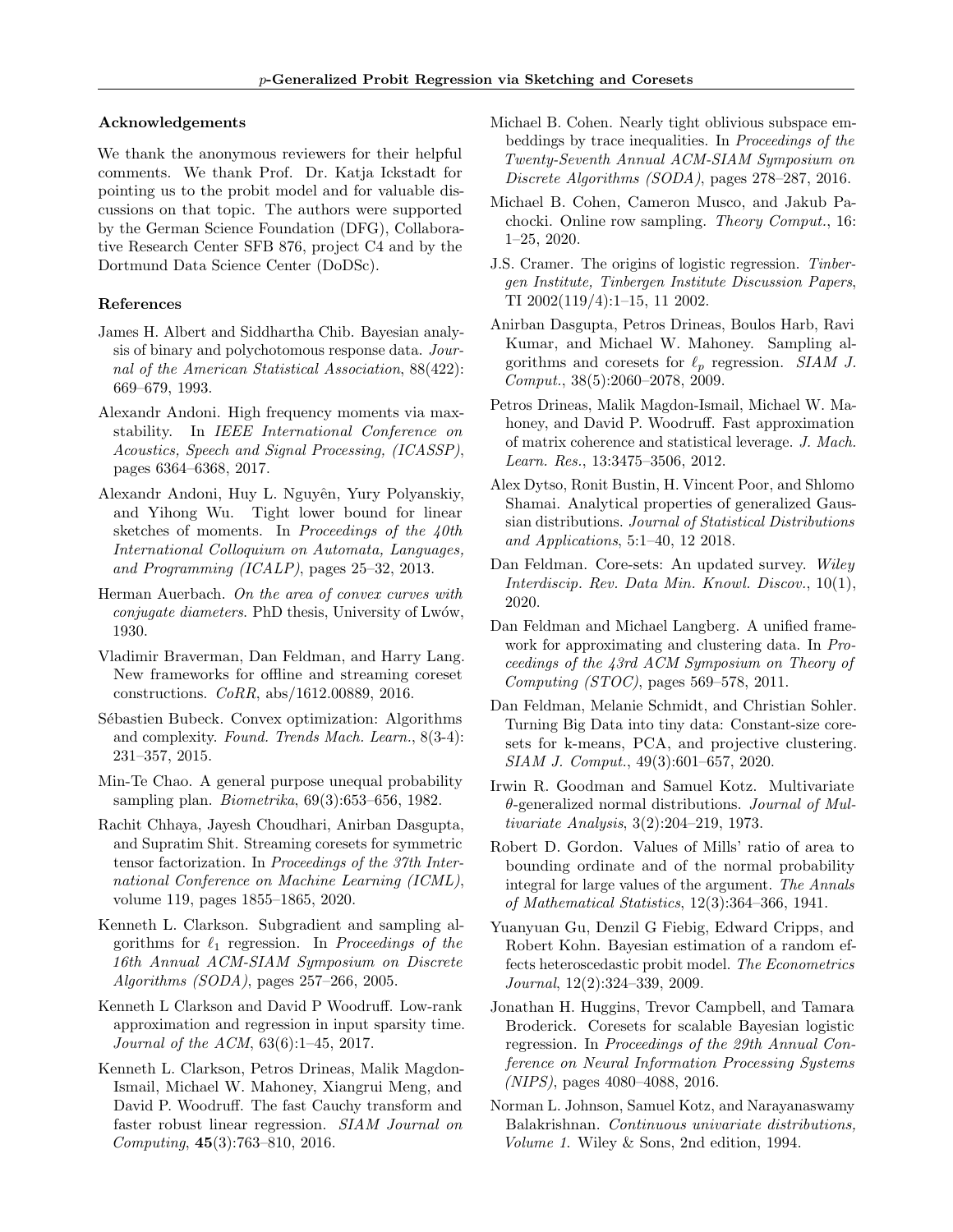- <span id="page-10-24"></span>William B Johnson and Joram Lindenstrauss. Extensions of Lipschitz mappings into a Hilbert space. Contemporary mathematics, 26(1):189–206, 1984.
- <span id="page-10-5"></span>S. Kalke and W.-D. Richter. Simulation of the pgeneralized Gaussian distribution. Journal of Statistical Computation and Simulation, 83(4):641–667, 2013.
- <span id="page-10-23"></span>Michael J. Kearns and Umesh V. Vazirani. An Introduction to Computational Learning Theory. MIT Press, Cambridge, 1994.
- <span id="page-10-22"></span>Michael Langberg and Leonard J. Schulman. Universal  $\varepsilon$ -approximators for integrals. In *Proceedings of* the Twenty-First Annual ACM-SIAM Symposium on Discrete Algorithms (SODA), pages 598–607, 2010.
- <span id="page-10-1"></span>Chengfeng Lei and Xiulian Sun. Comparing lethal dose ratios using probit regression with arbitrary slopes. BMC Pharmacology and Toxicology, 19(1): 1–10, 2018.
- <span id="page-10-18"></span>Tung Mai, Anup B. Rao, and Cameron Musco. Coresets for classification - simplified and strengthened.  $CoRR$ , abs/2106.04254, 2021.
- <span id="page-10-4"></span>P. McCullagh and J. A. Nelder. Generalized Linear Models. Chapman & Hall, London, 1989.
- <span id="page-10-14"></span>Xiangrui Meng and Michael W. Mahoney. Lowdistortion subspace embeddings in input-sparsity time and applications to robust linear regression. In Proceedings of the Twenty-First Annual ACM-SIAM Symposium on Discrete Algorithms (SODA), pages 91–100, 2013.
- <span id="page-10-16"></span>Alejandro Molina, Alexander Munteanu, and Kristian Kersting. Core dependency networks. In Proceedings of the 32nd AAAI Conference on Artificial Intelligence (AAAI), pages 3820–3827, 2018.
- <span id="page-10-3"></span>Richard Kouamé Moussa. Heteroskedasticity in oneway error component probit models. Econometrics, 7(3):35, 2019.
- <span id="page-10-9"></span>Alexander Munteanu and Chris Schwiegelshohn. Coresets-methods and history: A theoreticians design pattern for approximation and streaming algorithms. Künstliche Intell.,  $32(1):37-53$ ,  $2018$ .
- <span id="page-10-6"></span>Alexander Munteanu, Chris Schwiegelshohn, Christian Sohler, and David P. Woodruff. On coresets for logistic regression. In Advances in Neural Information Processing Systems 31, (NeurIPS), pages 6562–6571, 2018.
- <span id="page-10-7"></span>Alexander Munteanu, Simon Omlor, and David P. Woodruff. Oblivious sketching for logistic regression. In Proceedings of the 38th International Conference on Machine Learning (ICML), pages 7861–7871, 2021.
- <span id="page-10-11"></span>Jacek Osiewalski and Mark F. J. Steel. Robust Bayesian inference in  $\ell_q$ -spherical models. *Biometrika*, 80(2): 456–460, 1993.
- <span id="page-10-8"></span>Jeff M Phillips. Coresets and sketches. In Handbook of Discrete and Computational Geometry, pages 1269– 1288. Chapman and Hall/CRC, 3rd edition, 2017.
- <span id="page-10-17"></span>Sashank J. Reddi, Barnabás Póczos, and Alexander J. Smola. Communication efficient coresets for empirical loss minimization. In Proceedings of the Thirty-First Conference on Uncertainty in Artificial Intelligence (UAI), pages 752–761, 2015.
- <span id="page-10-21"></span>Alireza Samadian, Kirk Pruhs, Benjamin Moseley, Sungjin Im, and Ryan R. Curtin. Unconditional coresets for regularized loss minimization. In The 23rd International Conference on Artificial Intelligence and Statistics, (AISTATS), pages 482–492, 2020.
- <span id="page-10-12"></span>Fabian Sinz, Sebastian Gerwinn, and Matthias Bethge. Characterization of the p-generalized normal distribution. Journal of Multivariate Analysis, 100(5): 817–820, 2009.
- <span id="page-10-13"></span>Christian Sohler and David P. Woodruff. Subspace embeddings for the  $\ell_1$ -norm with applications. In Proceedings of the 43rd ACM Symposium on Theory of Computing (STOC), pages 755–764, 2011.
- <span id="page-10-0"></span>M. T. Subbotin. On the law of frequency of error. Matematicheskiĭ Sbornik, 31(2):296–301, 1923.
- <span id="page-10-19"></span>Elad Tolochinsky and Dan Feldman. Coresets for monotonic functions with applications to deep learning. CoRR, abs/1802.07382, 2018.
- <span id="page-10-20"></span>Murad Tukan, Alaa Maalouf, and Dan Feldman. Coresets for near-convex functions. In Advances in Neural Information Processing Systems 33, (NeurIPS), 2020.
- <span id="page-10-2"></span>Cristiano Varin and Claudia Czado. A mixed autoregressive probit model for ordinal longitudinal data. Biostatistics, 11(1):127–138, 11 2009.
- <span id="page-10-10"></span>David P. Woodruff. Sketching as a tool for numerical linear algebra. Found. Trends Theor. Comput. Sci., 10(1-2):1–157, 2014.
- <span id="page-10-15"></span>David P. Woodruff and Qin Zhang. Subspace embeddings and  $\ell_p$ -regression using exponential random variables. In Proceedings of the 26th Annual Conference on Learning Theory (COLT), pages 546–567, 2013.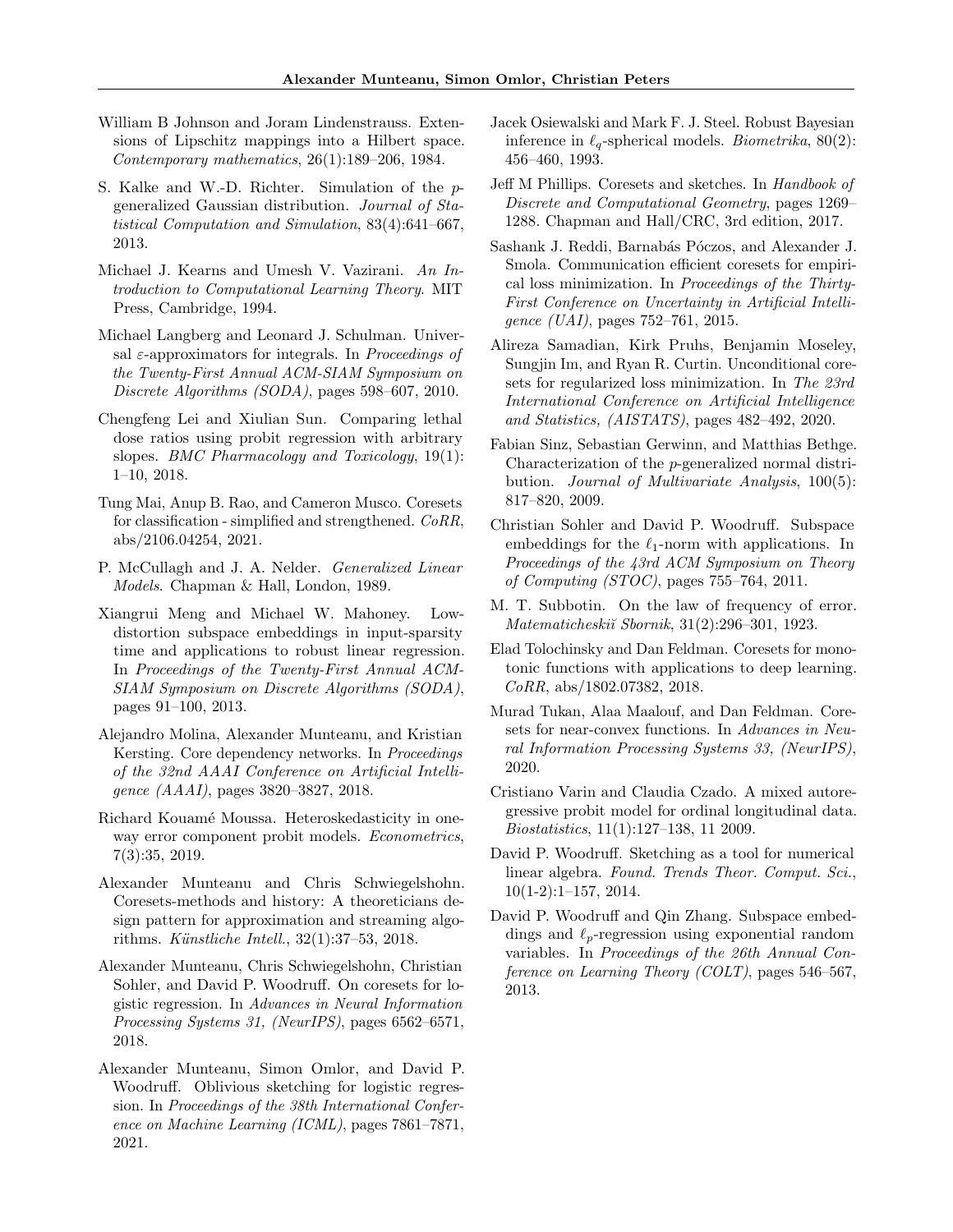### <span id="page-11-0"></span>A GRADIENT AND HESSIAN MATRIX

The optimization of  $f$  can be done by gradient descent or by applying the Newton-Raphson method [\(Bubeck,](#page-9-3) [2015\)](#page-9-3), an iterative procedure that starts at an initial guess  $\beta^{(0)}$  and successively applies the following update rule:

$$
\beta^{(t)} = \beta^{(t-1)} - \left(\frac{\partial^2 f(\beta^{(t-1)})}{\partial \beta \partial \beta^T}\right)^{-1} \cdot \frac{\partial f(\beta^{(t-1)})}{\partial \beta},
$$

where  $\left(\frac{\partial^2 f(\beta^{(t-1)})}{\partial \beta \partial \beta^T}\right)$  $\left(\frac{f(\beta^{(t-1)})}{\partial \beta \partial \beta^T}\right)^{-1}$  refers to the inverse of the Hessian matrix of f, evaluated at  $\beta^{(t-1)}$ , and  $\frac{\partial f(\beta^{(t-1)})}{\partial \beta}$  refers to the gradient of f, evaluated at  $\beta^{(t-1)}$ . The idea behind this procedure is, broadly speaking, to approximate f locally around  $\beta^{(t)}$  by its second degree Taylor-polynomial and then analytically find the minimum of this polynomial. The minimum of this local polynomial approximation of  $f$  is then used iteratively as a basis for the next step of the Newton-Raphson algorithm.

It remains to derive the gradient and the Hessian matrix of f. Since  $f$  is a sum of the function  $g$  evaluated at different points, it makes sense to first determine the derivative of g. To this end  $\varphi_p(r)$  is the density function of the (standardized) p-generalized normal distribution function, cf. [\(Dytso et al.,](#page-9-7) [2018;](#page-9-7) [Kalke and Richter,](#page-10-5) [2013\)](#page-10-5):

$$
\varphi_p(r) = \frac{p^{1-1/p}}{2\Gamma(1/p)} \exp(-|r|^p/p).
$$

We proceed by using the chain rule as follows:

$$
\frac{d}{dr}g(r) = \frac{d}{dr} - \ln(\Phi_p(-r)) = \frac{d}{dr}\ln\left(\frac{1}{1 - \Phi_p(r)}\right)
$$

$$
= (1 - \Phi_p(r)) \cdot \frac{d}{dr}\left(\frac{1}{1 - \Phi_p(r)}\right)
$$

$$
= (1 - \Phi_p(r)) \cdot \frac{(-1)}{(1 - \Phi_p(r))^2} \cdot \frac{d}{dr}(1 - \Phi_p(r))
$$

$$
= \frac{(-1)}{1 - \Phi_p(r)} \cdot (-1) \cdot \varphi_p(r)
$$

$$
= \frac{\varphi_p(r)}{1 - \Phi_p(r)},
$$

We can use this result to calculate the gradient of  $f$ :

$$
\frac{\partial}{\partial \beta} f_w(X\beta) = \frac{\partial}{\partial \beta} \sum_{i=1}^n w_i g(x_i \beta)
$$

$$
= \sum_{i=1}^n w_i x_i g'(x_i \beta)
$$

$$
= \sum_{i=1}^n w_i x_i \frac{\varphi_p(x_i \beta)}{1 - \Phi_p(x_i \beta)}
$$

Next, we need to determine the Hessian matrix of  $f$ . To this end, we again start by finding the second derivative of g, this time using the quotient rule.

$$
\frac{d^2}{dr^2}g(r) = \frac{d}{dr}\frac{\varphi_p(r)}{1 - \Phi_p(r)} \n= \frac{\varphi_p'(r)(1 - \Phi_p(r)) - \varphi_p(r) \cdot (-1) \cdot \varphi_p(r)}{(1 - \Phi_p(r))^2} \n= \frac{(-1) \cdot \text{sgn}(r) \cdot |r|^{p-1} \cdot \varphi_p(r)(1 - \Phi_p(r)) - \varphi_p(r) \cdot (-1) \cdot \varphi_p(r)}{(1 - \Phi_p(r))^2}
$$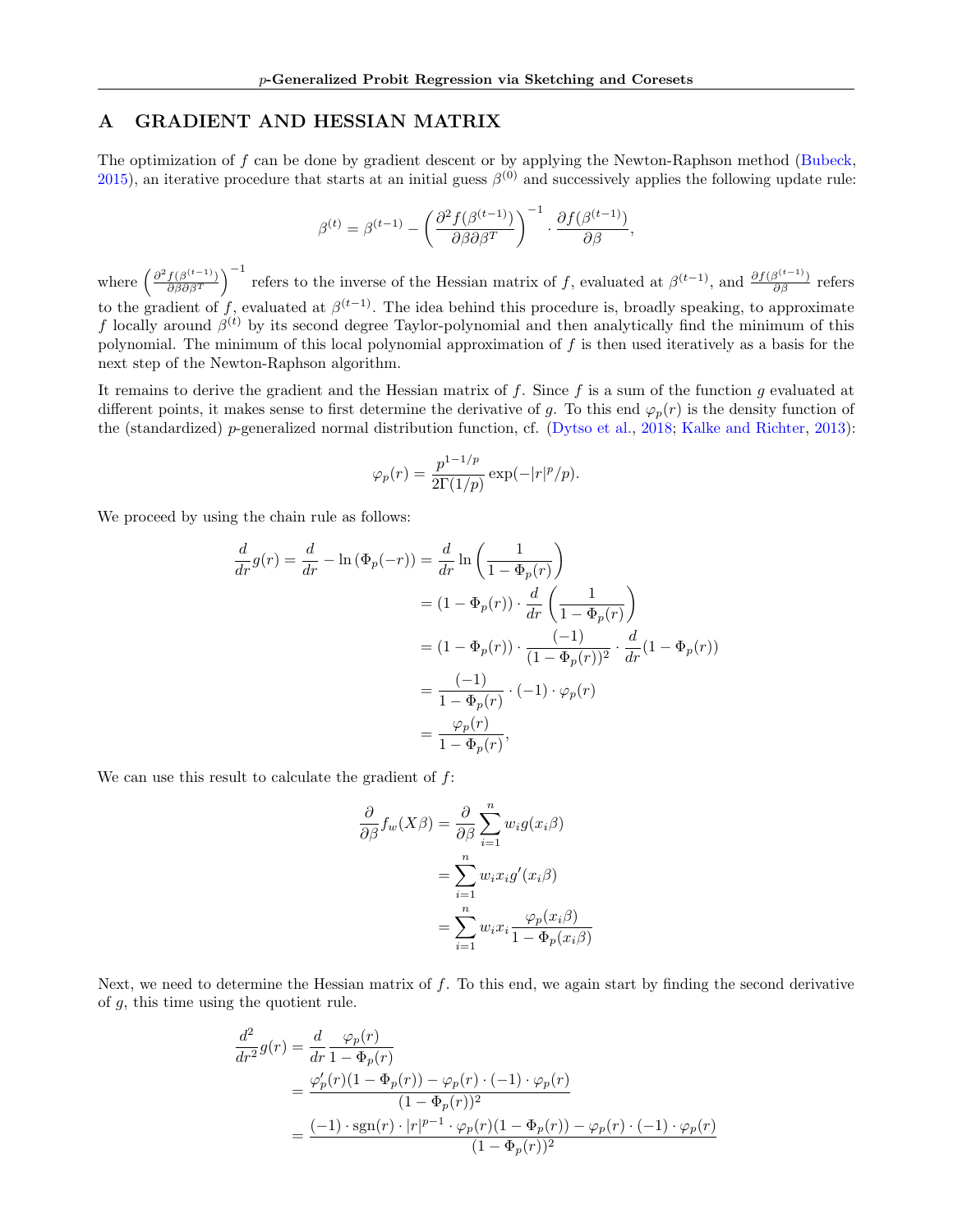$$
= \frac{[\varphi_p(r)]^2 - \text{sgn}(r)|r|^{p-1} \cdot \varphi_p(r) \cdot (1 - \Phi_p(r))}{(1 - \Phi_p(r))^2}
$$

$$
= \left(\frac{\varphi_p(r)}{1 - \Phi_p(r)}\right)^2 - \text{sgn}(r)|r|^{p-1} \cdot \frac{\varphi_p(r)}{1 - \Phi_p(r)}
$$

$$
= \frac{\varphi_p(r)}{1 - \Phi_p(r)} \left(\frac{\varphi_p(r)}{1 - \Phi_p(r)} - \text{sgn}(r)|r|^{p-1}\right)
$$

$$
= g'(r) \cdot (g'(r) - \text{sgn}(r)|r|^{p-1})
$$

We can now use this result to find the Hessian matrix of f. Recall that  $x_i$  are row vectors in our paper and thus each  $x_i^T x_i$  is a  $d \times d$ -matrix.

$$
\frac{\partial^2}{\partial \beta \partial \beta^T} f_w(X\beta) = \sum_{i=1}^n \frac{\partial^2}{\partial \beta \partial \beta^T} w_i g(x_i \beta)
$$
  
= 
$$
\sum_{i=1}^n w_i x_i^T x_i g'(x_i \beta) (g'(x_i \beta) - \text{sgn}(x_i \beta) |x_i \beta|^{p-1})
$$
  
= 
$$
\sum_{i=1}^n w_i x_i^T x_i \frac{\varphi_p(x_i \beta)}{1 - \Phi_p(x_i \beta)} \left( \frac{\varphi_p(x_i \beta)}{1 - \Phi_p(x_i \beta)} - \text{sgn}(x_i \beta) |x_i \beta|^{p-1} \right)
$$

.

It can be shown, that  $f_w(X\beta)$  is a convex function of  $\beta$ , and that the Newton-Raphson algorithm converges to a global optimum when applied to a convex function [\(Bubeck,](#page-9-3) [2015\)](#page-9-3). The optimization procedure thus converges to the maximum likelihood estimate  $\hat{\beta} \in \operatorname{argmin}_{\beta \in \mathbb{R}^d} f_w(X\beta)$  provided it exists.

### <span id="page-12-1"></span>B SENSITIVITY FRAMEWORK

Our approach is based on the so called sensitivity framework [\(Langberg and Schulman,](#page-10-22) [2010\)](#page-10-22). The sensitivity of a point is its worst case contribution to the entire loss function  $\zeta_i = \sup_{\beta \in \mathbb{R}^d} \frac{g(x_i \beta)}{f(X\beta)}$ , cf. Definition [2.5.](#page-4-1) Computing the sensitivity of a point can be difficult. Fortunately it suffices to get a reasonably tight upper bound on the sensitivity of a point. In Section [C.2](#page-19-0) we will show that such a bound can be derived in our setting.

Since sensitivities are not sufficient to get a good bound for all solutions  $\beta$ , we also need the terminology of the VC-dimension:

**Definition B.1.** The range space for a set F is a pair  $\mathfrak{R} = (\mathcal{F}, \text{ranges})$  where ranges is a family of subsets of F. The VC-dimension  $\Delta(\mathfrak{R})$  of  $\mathfrak{R}$  is the size  $|G|$  of the largest subset  $G \subseteq \mathcal{F}$  such that G is shattered by ranges, i.e.,  $|\{G \cap R \mid R \in \text{ranges}\}| = 2^{|G|}.$ 

**Definition B.2.** Let F be a finite set of functions mapping from  $\mathbb{R}^d$  to  $\mathbb{R}_{\geq 0}$ . For every  $x \in \mathbb{R}^d$  and  $r \in \mathbb{R}_{\geq 0}$ , let  $range_{\mathcal{F}}(x,r) = \{f \in \mathcal{F} \mid f(x) \ge r\}, \text{ and ranges}(\mathcal{F}) = \{\text{range}_{\mathcal{F}}(x,r) \mid x \in \mathbb{R}^{\mathcal{J}}, r \in \mathbb{R}_{\ge 0}\}, \text{ and } \mathfrak{R}_{\mathcal{F}} = (\mathcal{F}, \text{ranges}(\mathcal{F}))$ be the range space induced by  $\mathcal{F}.$ 

The VC-dimension can be thought of something similar to the dimension of our problem. For example the VC-dimension of the set of hyperplane classifiers in  $\mathbb{R}^d$  is  $d+1$  [\(Kearns and Vazirani,](#page-10-23) [1994\)](#page-10-23). We analyze the VC-dimension of our problem in Section  $C.1$ . The sensitivity scores were combined with a theory on the VC-dimension of range spaces in [\(Feldman and Langberg,](#page-9-13) [2011;](#page-9-13) [Braverman et al.,](#page-9-14) [2016\)](#page-9-14). We use a more recent version of [Feldman et al.](#page-9-15) [\(2020\)](#page-9-15).

<span id="page-12-0"></span>**Proposition B.3.** [\(Feldman et al.,](#page-9-15) [2020\)](#page-9-15) Consider a family of functions  $\mathcal{F} = \{f_1, \ldots, f_n\}$  mapping from  $\mathbb{R}^d$  to  $[0,\infty)$  and a vector of weights  $u \in \mathbb{R}_{\geq 0}^n$ . Let  $\varepsilon, \delta \in (0,1/2)$ . Let  $s_i \geq \zeta_i$ . Let  $S = \sum_{i=1}^n s_i \geq \sum_{i=1}^n \zeta_i = Z$ . Given  $s_i$  one can compute in time  $O(|\mathcal{F}|)$  a set  $R \subset \mathcal{F}$  of

$$
O\left(\frac{S}{\varepsilon^2} \left(\Delta \ln S + \ln\left(\frac{1}{\delta}\right)\right)\right)
$$

weighted functions such that with probability  $1 - \delta$ , we have for all  $x \in \mathbb{R}^d$  simultaneously

 $\overline{1}$ 

$$
\left|\sum_{f_i \in \mathcal{F}} u_i f_i(x) - \sum_{f_i \in R} w_i f_i(x)\right| \leq \varepsilon \sum_{f_i \in \mathcal{F}} u_i f_i(x),
$$

 $\overline{1}$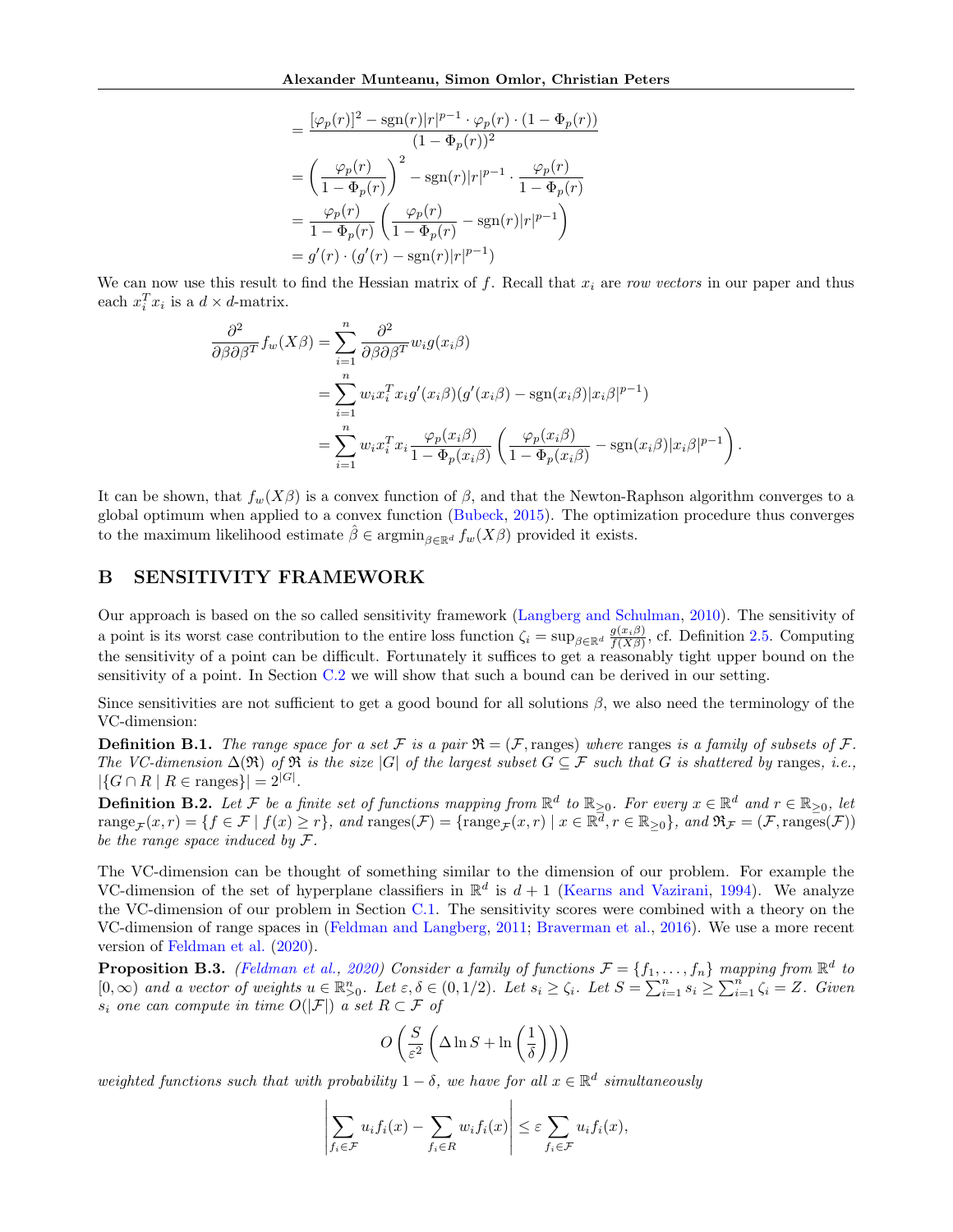where each element of R is sampled i.i.d. with probability  $p_j = \frac{s_j}{S}$  from F,  $w_i = \frac{S u_j}{s_j | R}$  $\frac{S u_j}{|S| |R|}$  denotes the weight of a function  $f_i \in R$  that corresponds to  $f_j \in \mathcal{F}$ , and where  $\Delta$  is an upper bound on the VC-dimension of the range space  $\mathfrak{R}_{\mathcal{F}^*}$  induced by  $\mathcal{F}^*$  obtained by defining  $\mathcal{F}^*$  to be the set of functions  $f_j \in \mathcal{F}$ , where each function is scaled by  $\frac{S u_j}{s_j |R|}$ .

In the following section we will show how to compute upper bounds for the sensitivities and VC-dimension for our loss function. In order to derive those bounds we first need to analyze the loss function  $q$  of an individual point. This will enable us to compute the desired upper bounds for both, the VC-dimension in Section [C.1](#page-17-1) and the sensitivities in Section [C.2.](#page-19-0) Finally we will be able to apply Proposition [B.3](#page-12-0) to obtain a coreset, and to prove Theorem [1.](#page-3-2)

### C PROPERTIES OF  $q$

In this section we will determine useful properties of g. Recall that for any function  $f : \mathbb{R} \to \mathbb{R}$  the derivative  $\frac{d}{dr}\int_r^{\infty} f(t) dt$  equals  $\lim_{t\to\infty} f(t) - f(r)$  if the integral is finite. First we note that for  $r \in \mathbb{R}$  with  $r \ge 0$ 

<span id="page-13-2"></span><span id="page-13-1"></span>
$$
g'(r) = \frac{\varphi_p(r)}{1 - \Phi(r)} = \frac{\exp(-|r|^p/p)}{\int_r^{\infty} \exp(-|t|^p/p) dt}
$$

$$
= \frac{1}{\exp(|r|^p/p) \int_r^{\infty} \exp(-|t|^p/p) dt} > 0.
$$

We set  $h(r) := \frac{1}{g'(r)} = \exp(|r|^p/p) \int_r^{\infty} \exp(-|t|^p/p) dt$ . Our aim is to characterize the tail behavior of the p-generalized normal distribution. To this end we will first analyze h using similar methods as [Gordon](#page-9-8)  $(1941)$ who considered the case  $p = 2$ , i.e., the standard normal distribution.

<span id="page-13-0"></span>**Lemma C.1.** The following holds for any  $r > 0$ :

$$
h'(r) = r^{p-1}h(r) - 1;
$$
\n(2)

$$
h''(r) = (p-1)r^{p-2}h(r) + r^{p-1}h'(r);
$$
\n(3)

$$
h''(r) = \frac{r^p + p - 1}{r}h'(r) + \frac{p - 1}{r};
$$
\n(4)

$$
h'''(r) = \left(1 + \frac{p}{r^p + p - 1} + \frac{p - 2}{r^p}\right)r^{p-1}h''(r) - \frac{(p - 1)pr^{p-2}}{r^p + p - 1};\tag{5}
$$

$$
h(r) > 0; \tag{6}
$$
\n
$$
h'(r) < 0; \tag{7}
$$

$$
h'(r) < 0; \tag{7}
$$
\n
$$
h(r) < \frac{1}{r^{p-1}} \tag{8}
$$

Further if  $r \geq 1$  then it holds that

$$
h''(r) \ge 0;\tag{9}
$$

$$
h(r) \ge \frac{r}{r^p + p - 1}.\tag{10}
$$

Proof of Lemma [C.1.](#page-13-0) Equations [\(2\)](#page-13-1) and [\(3\)](#page-13-2) can be derived by a direct calculation of the derivatives. Note that [\(2\)](#page-13-1) is equivalent to

<span id="page-13-11"></span><span id="page-13-10"></span><span id="page-13-9"></span><span id="page-13-8"></span><span id="page-13-7"></span><span id="page-13-6"></span><span id="page-13-5"></span><span id="page-13-4"></span><span id="page-13-3"></span>
$$
h(r) = \frac{h'(r) + 1}{r^{p-1}}\tag{11}
$$

Equation  $(4)$  follows by substitution of  $(11)$  in  $(3)$ . Equation  $(3)$  is equivalent to

$$
h(r) = \frac{h''(r)}{(p-1)r^{p-2}} - \frac{r}{p-1}h'(r)
$$
\n(12)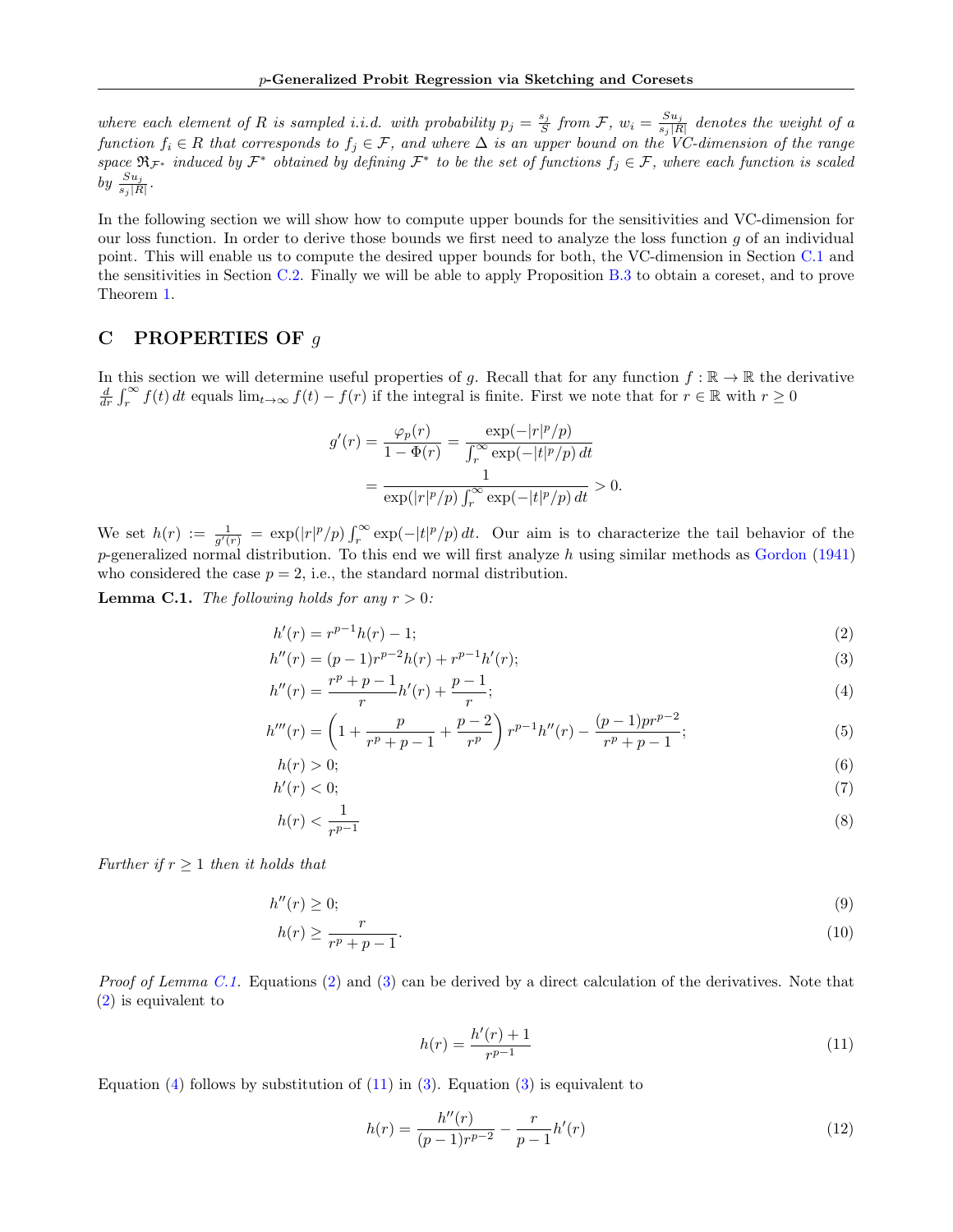To get  $(5)$  we first note that by  $(2)$  and then  $(12)$  it holds

$$
\frac{p-1}{r^2}h'(r) = \frac{p-1}{r^2}(r^{p-1}h(r) - 1)
$$

$$
= \frac{p-1}{r^2}r^{p-1}h(r) - \frac{p-1}{r^2}
$$

$$
= \frac{h''(r)}{r} - r^{p-2}h'(r) - \frac{p-1}{r^2}.
$$
(13)

Further note that [\(4\)](#page-13-3) is equivalent to

<span id="page-14-1"></span><span id="page-14-0"></span>
$$
h'(r) = \frac{rh''(r)}{r^p + p - 1} - \frac{p - 1}{r^p + p - 1} \tag{14}
$$

Taking the derivative of  $(4)$  and using the equations  $(13)$  and  $(14)$  we get

$$
h'''(r) = (p-1)r^{p-2}h'(r) - \frac{p-1}{r^2}h'(r) + r^{p-1}h''(r)
$$
  
+  $\frac{p-1}{r}h''(r) - \frac{p-1}{r^2}$   

$$
\stackrel{(13)}{=} pr^{p-2}h'(r) + r^{p-1}h''(r) + \frac{p-2}{r}h''(r)
$$
  

$$
\stackrel{(14)}{=} pr^{p-2} \cdot \left(\frac{r}{r^p + p - 1}h''(r) - \frac{p-1}{r^p + p - 1}\right)
$$
  
+  $r^{p-1}h''(r) + \frac{p-2}{r}h''(r)$   
=  $\left(1 + \frac{p}{r^p + p - 1} + \frac{p-2}{r^p}\right)r^{p-1}h''(r)$   
-  $\frac{(p-1)pr^{p-2}}{r^p + p - 1}.$ 

Equation [\(6\)](#page-13-7) follows since all terms appearing in  $h(r)$  are positive. For [\(7\)](#page-13-8) we note that

$$
r^{p-1}h(r) = \exp(r^p/p)\int_r^{\infty} r^{p-1}\exp(-|t|^p/p) dt
$$
  

$$
< \exp(r^p/p)\int_r^{\infty} \frac{p}{p}t^{p-1}\exp(-|t|^p/p) dt
$$
  

$$
= \exp(r^p/p)\cdot \exp(-r^p/p) = 1
$$
 (15)

and thus [\(8\)](#page-13-9) follows from dividing by  $r^{p-1}$  and [\(7\)](#page-13-8) also follows from [\(15\)](#page-14-2) using Equation [\(2\)](#page-13-1).

Next we prove [\(9\)](#page-13-10): For  $r \geq 1$  it holds that  $\left(1 + \frac{p}{r^p + p-1} + \frac{p-2}{r^p}\right)r^{p-1} > 0$ . Now let  $r_0 \geq 1$ . Assume for the sake of contradiction that  $h''(r_0) < 0$ . Then using [\(5\)](#page-13-5) we also get  $h'''(r_0) \leq \left(1 + \frac{p}{r^p + p-1} + \frac{p-2}{r^p}\right) r^{p-1} h''(r_0) < 0$ . Thus we have  $h''(r) < h''(r_0)$  for all  $r > r_0$ . Consequently h' is also strictly decreasing by a rate of at least  $h''(r_0)$ starting at  $r_0$ . This implies that there exists  $r' > r_0$  with  $h(r') < 0$ , which contradicts [\(6\)](#page-13-7) and thus [\(9\)](#page-13-10) follows. Lastly  $(10)$  follows by substitution of  $(2)$  in  $(3)$  and using  $(9)$ .  $\Box$ 

<span id="page-14-3"></span>**Lemma C.2.** [Copy of Lemma [2.6\]](#page-4-0) The function g is convex and strictly increasing. Further for any  $r \ge 0$  we have

<span id="page-14-2"></span>
$$
g'(r) \ge r^{p-1},
$$

for any  $r \geq 1$  we have

$$
g'(r) \le r^{p-1} + \frac{p-1}{r}.
$$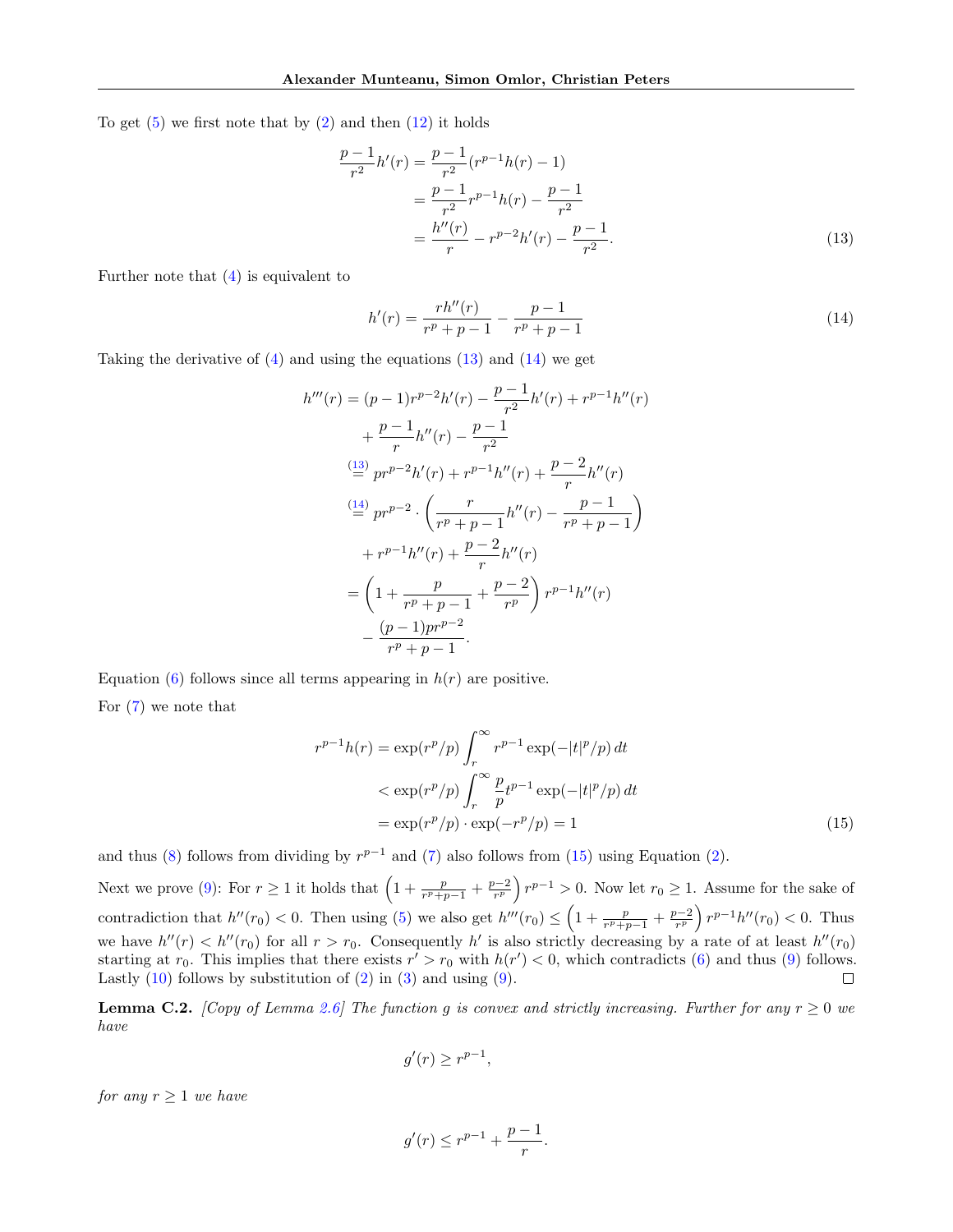and there exists a constant  $c_1 > 0$  such that

$$
g(r) \geq c_1 e^{-|r|^p/p}
$$

for any  $r < 0$ .

Proof of Lemma [2.6/](#page-4-0)[C.2.](#page-14-3) First note that  $g = -\ln(\Phi_p(-r))$  is strictly increasing since  $\Phi(-r) \in (0,1)$  is strictly decreasing for increasing r and  $-\ln(t)$  is strictly increasing for decreasing t. Next consider  $r \geq 0$ . Then  $g''(r) = \left(\frac{1}{h(r)}\right)' = -\frac{h'(r)}{h(r)^2}$  $\frac{h(r)}{h(r)^2} > 0$  by [\(7\)](#page-13-8) thus g is convex on  $[0, \infty)$ . For  $r < 0$  we have derived in Section [A](#page-11-0) that

$$
g''(r) = g'(r)(g'(r) - \text{sgn}(r)|r|^{p-1}).
$$

For  $r < 0$  all terms are positive. Thus  $g(r)$  is convex for all  $r \in \mathbb{R}$ . The bounds for g' follow immediately by the bounds for  $h$  from Lemma [C.1](#page-13-0) [\(8\)](#page-13-9) and [\(10\)](#page-13-11).

Now, for  $r < -1$  using the Taylor series of  $-\ln(t)$  at  $t = 1$ , the normalizing constant  $C_p = \int_{-\infty}^{\infty} \exp(-|t|^p/p) dt =$  $\frac{2\Gamma(1/p)}{p^{1-1/p}}$  and Equation [\(10\)](#page-13-11) we have

$$
g(r) = -\ln\left(1 - C_p^{-1} \int_{-r}^{\infty} \exp(-|t|^p/p) dt\right)
$$
  
\n
$$
\geq C_p^{-1} \int_{-r}^{\infty} \exp(-|t|^p/p) dt
$$
  
\n
$$
\geq C_p^{-1} \exp(-(-r)^p/p) \cdot \frac{r}{r^p + p - 1} \geq \frac{\exp(-(-r)^p/p)}{pC_p}.
$$

For any  $r \in [-1,0]$  we have  $g(r) \ge g(-1) \ge g(-1) \exp(-(r)^p/p)$ . Thus for  $c_1 = \min\{g(-1), 1/(pC_p)\}\)$  we have  $g(r) \ge c_1 \exp(-(r)^p/p).$ 

These properties can be used to prove the following lemma:

<span id="page-15-0"></span>**Lemma C.3.** Set  $G^+(r) = \frac{r^p}{r}$  $\frac{p}{p}$  if  $r \geq 0$  and  $G^+(r) = 0$  if  $r < 0$ . There exists  $c_2 > 0$  depending only on p such that for any  $\varepsilon \in (0, e^{-1})$  and any  $r \in \mathbb{R}$  it holds that

$$
G^{+}(r) \le g(r) \le (1+\varepsilon)G^{+}(r) + c_2 \ln\left(\frac{p}{\varepsilon}\right). \tag{16}
$$

*Proof of Lemma [C.3.](#page-15-0)* For  $r < 0$  we have  $g(r) > 0 = G^+(r)$ . For  $r \ge 0$  by using Lemma [2.6](#page-4-0) we get

$$
g(r) \ge g(0) + \int_0^r g'(t) dt \ge g(0) + \int_0^r t^{p-1} dt
$$
  
=  $g(0) + G^+(r) \ge G^+(r)$ .

For the second inequality we split the domain of  $g$  into three parts: First since  $g$  is monotonically increasing for any r, we have  $g(r) \leq g(1)$  for  $r \in (-\infty, 1]$ . For  $r \geq 1$ , by using Lemma [2.6,](#page-4-0) it holds that

$$
g(r) \le g(1) + \int_1^r t^{p-1} + \frac{p-1}{t} dt
$$
  
=  $g(1) + G^+(r) - \frac{1}{p} + (p-1) \ln(r).$  (17)

Now consider  $r \in (1, r_0]$  where  $r_0 = \frac{p^3}{\varepsilon^3}$  $\frac{p}{\varepsilon^3}$ . Then we have

$$
g(r) \le g(1) + G^+(r) + (p-1)\ln(r_0) = g(1) + G^+(r) + 3(p-1)\ln\left(\frac{p}{\varepsilon}\right)
$$

Our last step is to show that for  $r > r_0$  it holds that  $(p-1)\ln(r) \leq \varepsilon G^+(r)$ . We assume without loss of generality that  $\varepsilon^{-1} \geq 2$ . Now the equation

$$
\varepsilon G^+(r) = \varepsilon \frac{r^p}{p} \ge (p-1)\ln(r)
$$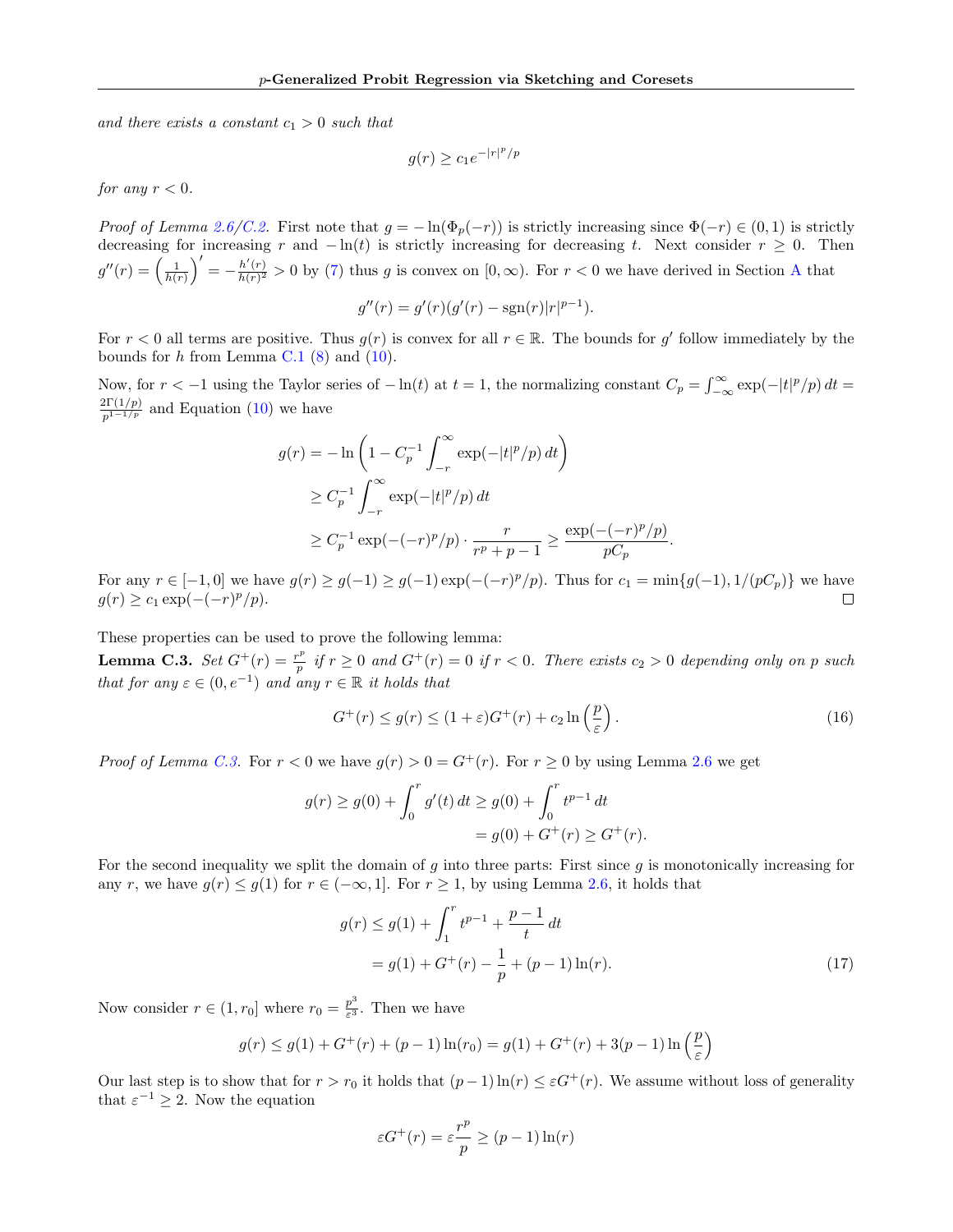is equivalent to

$$
\exp\left(\frac{\varepsilon r^p}{p^2 - p}\right) \ge r.
$$

Note that  $r^p \ge r$  holds since  $r \ge r_0 > 1$  and thus we get for any  $r = ar_0$  with  $a \ge 1$  that

$$
\exp\left(\frac{\varepsilon r^p}{p^2 - p}\right) \ge \exp\left(\frac{\varepsilon r}{p^2}\right) \ge \exp\left(\frac{\varepsilon a r_0}{p^2}\right) \ge \exp\left(\frac{ap}{\varepsilon^2}\right) \ge \exp\left(2a \cdot \frac{p}{\varepsilon}\right) \ge ar_0 = r.
$$

The last inequality follows from the fact that  $e^{2az} \geq az^3$  always holds in our case where  $z \geq 2$  and  $a \geq 1$ . Consequently it holds for any  $r \in [r_0, \infty)$  that

$$
g(r) \le g(1) + G^+(r) + (p-1)\ln(r) \le g(1) + (1+\varepsilon)G^+(r).
$$

Combining all three inequalities we note that for any  $r \in \mathbb{R}$  it holds that

$$
g(r) \le g(1) + (1 + \varepsilon)G^+(r) + (p - 1)\ln\left(\frac{p^3}{\varepsilon^3}\right)
$$
  
=  $(1 + \varepsilon)G^+(r) + \left(\frac{g(1)}{\ln(p/\varepsilon)} + 3(p - 1)\right)\ln\left(\frac{p}{\varepsilon}\right)$   
 $\le (1 + \varepsilon)G^+(r) + c_2\ln\left(\frac{p}{\varepsilon}\right)$ 

where  $c_2 := (g(1) + 3(p-1)) \ge (\frac{g(1)}{\ln(p/\varepsilon)} + 3(p-1))$  holds, since  $\varepsilon^{-1} \ge e$  and  $p \ge 1$ .

<span id="page-16-0"></span>**Lemma C.4.** [Copy of Lemma [2.8\]](#page-5-3) Assume  $X \in \mathbb{R}^{n \times d}$  is  $\mu$ -complex. Then we have for any  $\beta \in \mathbb{R}^d$  that

$$
f(X\beta) = \Omega\left(\frac{n}{\mu}\left(1 + \ln(\mu)\right)\right)
$$

Proof of Lemma [2.8/](#page-5-3)[C.4.](#page-16-0) Let  $z = X\beta$ . For  $r \le 0$  we have  $g(r) \ge c_1 e^{-r^p/p}$  by Lemma [2.6.](#page-4-0) For  $r \ge 0$  we have  $g(r) = g(0) + \int_0^r g'(t) dt$ . Recall that

$$
g'(t) = \frac{1}{h(t)} \ge t^{p-1}
$$

and thus

$$
g(r) \ge g(0) + \int_0^r t^{p-1} dt = g(0) + \frac{r^p}{p}.
$$
\n(18)

.

Set  $z_-=\frac{1}{n}\sum_{z_i\leq 0}|z_i|^p$  and  $z_+=\frac{1}{n}\sum_{z_i\geq 0}|z_i|^p\geq \frac{z_-}{\mu}$ . We set  $z^-\in\mathbb{R}^n$  to be the vector with  $z_i^-=z_i$  if  $z_i<0$ and  $z_i^- = 0$  else. Using convexity of  $e^{-r}$  we can apply Jensens inequality to conclude that

$$
f(X\beta) = \sum_{i=1}^{n} g(z_i)
$$
  
= 
$$
\sum_{i=1}^{n} \min\{g(z_i), g(0)\} + \sum_{z_i \ge 0} \int_0^{z_i} t^{p-1} dt
$$
  

$$
\ge \sum_{i=1}^{n} ce^{-|z_i^-|^p/p} + \frac{1}{p} \sum_{z_i \ge 0} z_i^p
$$
  

$$
\ge nc_1 e^{-(z_-)/p} + \frac{nz_+}{p}
$$
  

$$
\ge nc_1 e^{-(z_-)/p} + \frac{nz_-}{\mu p}.
$$

Taking the derivative of  $\ell(r) = nc_1e^{-(r)/p} + \frac{nr}{\mu p}$ , i.e.  $\ell'(r) = \frac{n}{p}(-c_1e^{-(r)/p} + \frac{1}{\mu})$  which is 0 if  $\frac{r}{p} = \ln(c_1\mu)$ . Thus it holds that

$$
f(X\beta) \ge \ell(z_-) \ge \frac{n}{\mu}(1 + \ln(c_1\mu))
$$

which is exactly what we needed to show.

 $\Box$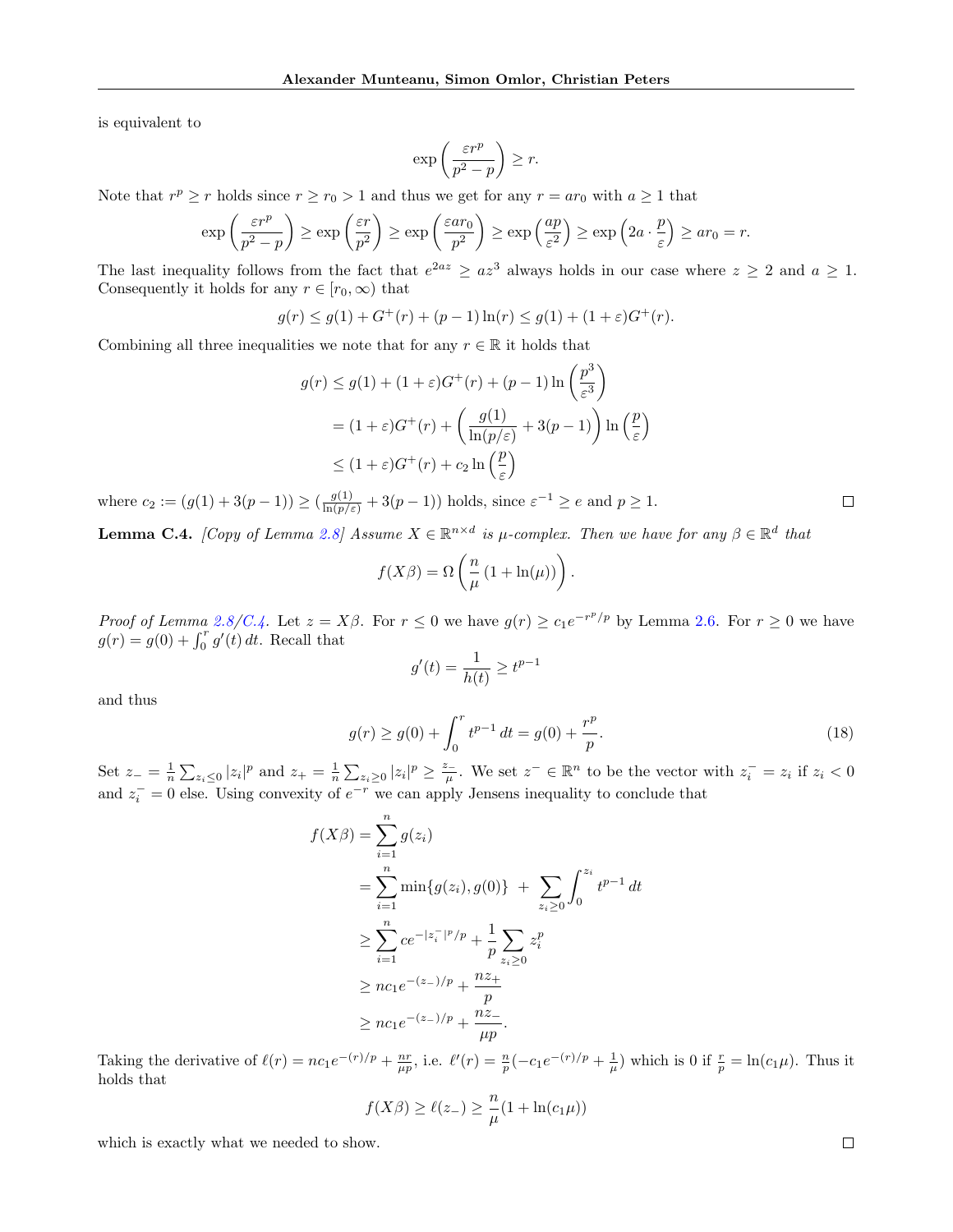#### <span id="page-17-1"></span>C.1 Bounding the VC-Dimension

In order to bound the VC-dimension of the range space induced by the weighted set of functions we need to reduce the number of distinct weights considered. We first round all sensitivities to their closest power of 2. The new total sensitivity S' is at most twice the old sensitivity S. Next we increase all sensitivities smaller than  $\frac{S}{n}$  to  $\frac{S}{n}$ . The new sensitivity is at most  $S' + n \cdot S/n = 3S$ . The next step is to split the data into *high sensitivity* points and low sensitivity points.

<span id="page-17-2"></span>**Lemma C.5.** [Copy of Lemma [2.7\]](#page-5-4) Let  $I_1$  be the index set of all data points with  $s_i > s_0 := \frac{\mu Sc \ln(p\varepsilon^{-1})}{\varepsilon n}$  $\frac{n(p\varepsilon)}{\varepsilon n}$  for some constant  $c \in \mathbb{R}_{>0}$ . Then for all  $\beta \in \mathbb{R}^d$  it holds that

$$
\sum_{i \in I_1} G^+(x_i \beta) \le \sum_{i \in I_1} g(x_i \beta)
$$
  
 
$$
\le (1 + \varepsilon) \sum_{i \in I_1} G^+(x_i \beta) + \varepsilon \cdot \frac{n}{\mu}.
$$

*Proof of Lemma [2.7/](#page-5-4)[C.5.](#page-17-2)* We set  $c = c_2$  as in Lemma [C.3.](#page-15-0) Note that there are at most  $\frac{S}{s_0} = \frac{\varepsilon n}{c \ln(p\varepsilon^{-1})\mu}$  points in  $I_1$ . Thus the lemma follows by applying Lemma [C.3](#page-15-0) to each point in  $I_1$ .  $\Box$ 

As a consequence we get the following corollary:

<span id="page-17-0"></span>Corollary C.6. Let  $I_2 = [n] \setminus I_1$ . Further let  $(X', w) \in \mathbb{R}^{n' \times d} \times \mathbb{R}^{n'}$  with rows  $x'_i = x_{\pi(i)}$  for some mapping  $\pi : [n'] \to [n].$  We set  $I'_1 = \{i \in [n'] \mid \pi(i) \in I_1\}$  and similarly  $I'_2 = \{i \in [n'] \mid \pi(i) \in I_2\}$ . Further define  $ilde{f}_w(X'\beta) = \sum_{i\in I'_2} w_i g(x'_i\beta) + \sum_{i\in I'_1} w_i G^+(x'_i\beta)$  and by  $\tilde{f}(X\beta) = \sum_{i\in I_2} g(x_i\beta) + \sum_{i\in I_1} G^+(x_i\beta)$ . Assume that for all  $\beta \in \mathbb{R}^d$  it holds

<span id="page-17-4"></span><span id="page-17-3"></span>
$$
|\tilde{f}_w(X'\beta) - \tilde{f}(X\beta)| \le \varepsilon \tilde{f}(X\beta)
$$
\n(19)

and  $\sum_{i\in I'_1} w_i \leq \frac{2S}{s_0}$ . Further assume that  $\varepsilon \leq \frac{1}{4}$ . Then  $(X', w)$  is a 7 $\varepsilon$ -coreset for the original f.

Proof of Corollary [C.6.](#page-17-0) Observe that by triangle inequality

$$
|f_w(X'\beta) - f(X\beta)| \le |f_w(X'\beta) - \tilde{f}_w(X'\beta)| + |\tilde{f}_w(X'\beta) - \tilde{f}(X\beta)| + |\tilde{f}(X\beta) - f(X\beta)| \tag{20}
$$

By Lemma [2.7](#page-5-4) it holds that

$$
\tilde{f}(X\beta) \le f(X\beta) \le \tilde{f}(X\beta) + \varepsilon \sum_{i \in I_1} G^+(x_i\beta) + \varepsilon \cdot \frac{n}{\mu}
$$

$$
\le \tilde{f}(X\beta) + 2\varepsilon f(X\beta)
$$

We thus have that

$$
|\tilde{f}(X\beta) - f(X\beta)| \le 2\varepsilon f(X\beta).
$$

Analogously to Lemma [2.7,](#page-5-4) using the bounded size of  $\sum_{i\in I'_1} w_i$  and the assumption [\(19\)](#page-17-3) one can show that

$$
\tilde{f}_w(X'\beta) \le f_w(X'\beta) \le \tilde{f}_w(X'\beta) + \varepsilon \sum_{i \in I'_1} w_i G^+(x'_i \beta) + \sum_{i \in I'_1} w_i \cdot c_2 \ln\left(\frac{p}{\varepsilon}\right)
$$
\n
$$
\le \tilde{f}_w(X'\beta) + \varepsilon \tilde{f}_w(X'\beta) + \frac{2S}{s_0} \cdot c_2 \ln\left(\frac{p}{\varepsilon}\right)
$$
\n
$$
\stackrel{(19)}{\le} \tilde{f}_w(X'\beta) + \varepsilon (1 + \varepsilon) \tilde{f}(X\beta) + 2\varepsilon \frac{n}{\mu}
$$
\n
$$
\le \tilde{f}_w(X'\beta) + 2\varepsilon \tilde{f}(X\beta) + 2\varepsilon f(X\beta)
$$
\n
$$
\le \tilde{f}_w(X'\beta) + 4\varepsilon f(X\beta)
$$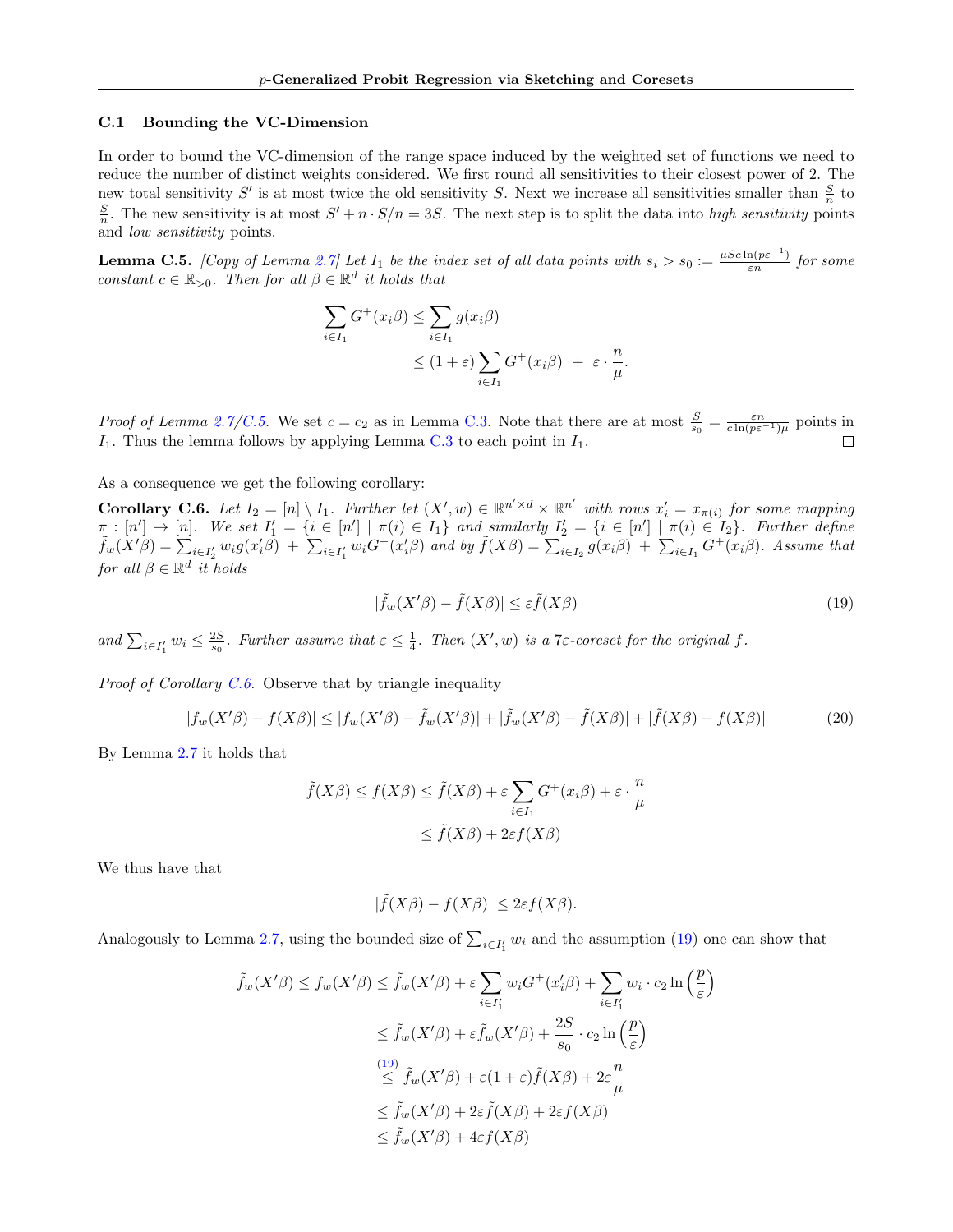and thus we have

$$
|f_w(X'\beta) - \tilde{f}_w(X'\beta)| \le 4\varepsilon f(X\beta).
$$

Now combining everything into Equation [\(20\)](#page-17-4) yields

$$
|f_w(X'\beta) - f(X\beta)| \le |f_w(X'\beta) - \tilde{f}_w(X'\beta)| + |\tilde{f}_w(X'\beta) - \tilde{f}(X\beta)| + |\tilde{f}(X\beta) - f(X\beta)|
$$
  
\n
$$
\le 4\varepsilon f(X\beta) + \varepsilon \tilde{f}(X\beta) + 2\varepsilon f(X\beta)
$$
  
\n
$$
\le 7\varepsilon f(X\beta)
$$

and thus  $(X', w)$  is a 7 $\varepsilon$ -coreset.

Before we continue showing that for the set of functions that we consider, the VC-dimension is not too large, we show that the assumption made in Corollary [C.6](#page-17-0) that  $\sum_{i\in I'_1} w_i \leq \frac{2S}{s_0}$  is reasonable, i.e., that it holds with high probability in our context:

<span id="page-18-0"></span>**Lemma C.7.** Assume, as in the context of Proposition [B.3,](#page-12-0) that for R with  $|R| = k$  where each element of R is sampled i.i.d. with probability  $p_j = \frac{s_j}{S}$  from F and  $w_i = \frac{S}{s_j|R|} = \frac{1}{kp_j}$  denotes the weight of a function  $f_i \in R$  that corresponds to  $f_j \in \mathcal{F}$ . Then with probability at least  $1 - \frac{1}{k}$  it holds that  $\sum_{i \in I'_1} w_i \leq \frac{2S}{s_0}$ .

*Proof of Lemma [C.7.](#page-18-0)* Let  $x_{\pi(i)}$  be the *i*th element of R. We set  $Z_i = w_{\pi(i)}$  if  $\pi(i) \in I_1$  and  $Z_i = 0$  otherwise. Then  $\lambda = \mathbb{E}(Z_i) = \sum_{j \in I_1} p_j w_j = \sum_{j \in I_1} p_j \frac{1}{kp_j} = \frac{|I_1|}{k}$ . Recall from Lemma [2.7](#page-5-4) that  $|I_1| \leq \frac{S}{s_0}$  and for  $j \in I_1$  we have  $s_j > s_0$ . For the variance it follows

$$
\mathbb{E}[(Z_i - \lambda)^2] = \mathbb{E}[Z_i^2] - \mathbb{E}[Z_i]^2 \le \mathbb{E}[Z_i^2] = \sum_{j \in I_1} p_j w_j^2 = \sum_{j \in I_1} \frac{1}{k^2 p_j} \le \sum_{j \in I_1} \frac{S}{k^2 s_0} = |I_1| \cdot \frac{S}{k^2 s_0} \le \frac{S^2}{s_0^2 k^2}.
$$

Thus by independence of the  $Z_i$  the variance of  $Z = \sum_{i=1}^k Z_i$  is bounded by  $\frac{S^2}{s_0^2}$  $\frac{S^2}{s_0^2 k}$ . Now applying Chebyshev's inequality yields

$$
P\left(Z \ge 2 \cdot \frac{S}{s_0}\right) \le P\left(Z - \mathbb{E}(Z) \ge \frac{S}{s_0}\right) \le \frac{\text{Var}(Z)}{S/s_0} \le \frac{S^2/(s_0^2 k)}{S^2/s_0^2} = \frac{1}{k}.
$$

By the technical Corollary  $C.6$  our goal of obtaining a coreset for f reduces to obtaining a coreset for the substitute function

$$
\tilde{f}(X\beta) = \sum_{i \in [n] \setminus I_1} g(x_i\beta) + \sum_{i \in I_1} G^+(x_i\beta).
$$

<span id="page-18-1"></span>To this end we set  $\mathcal{F}_1 = \{w_i G_i^+ | i \in I_1\}$  where  $G_i^+(\beta) = G^+(x_i\beta)$  and  $\mathcal{F}_2 = \{w_i g_i | i \in I_2 = [n] \setminus I_1\}$  where  $g_i(\beta) = g(x_i\beta)$ . Further we set  $\mathcal{F} = \mathcal{F}_1 \cup \mathcal{F}_2$  and show that the VC-dimension of  $\mathcal{F}$  can be bounded as desired: **Lemma C.8.** [Copy of Lemma [2.9\]](#page-5-2) For the VC-dimension  $\Delta$  of  $\mathfrak{R}_{\mathcal{F}}$  we have

$$
\Delta \le (d+1) \left( \log_2 \left( \mu c \varepsilon^{-2} \right) + 2 \right) = O(d \log(\mu/\varepsilon)).
$$

Proof of Lemma [2.9/](#page-5-2)[C.8.](#page-18-1) First note that for any  $G \subseteq \mathcal{F}_1$ ,  $\beta \in \mathbb{R}^d$  and  $r \in \mathbb{R}$  it holds that  $\text{range}_{\mathcal{F}_1}(\beta, r) \cap G =$ range<sub>G</sub>( $\beta$ , r). We show that the VC-dimension of  $\mathfrak{R}_{\mathcal{F}_1}$  is at most  $d+1$ . Indeed, it holds that range<sub> $\mathcal{F}_1(\beta, r) = \mathcal{F}_1$ </sub> if  $r \leq 0$  since all weights are positive and  $G^+$  is also positive. Otherwise we have that

range<sub>\mathcal{F}\_1</sub>(
$$
\beta, r
$$
) = { $w_i G_i^+ \in \mathcal{F}_1 | w_i G_i^+(\beta) \ge r$ }  
 = { $w_i G_i^+ \in \mathcal{F}_1 | w_i (x_i \beta)^p / p \ge r \land x_i \beta > 0$ }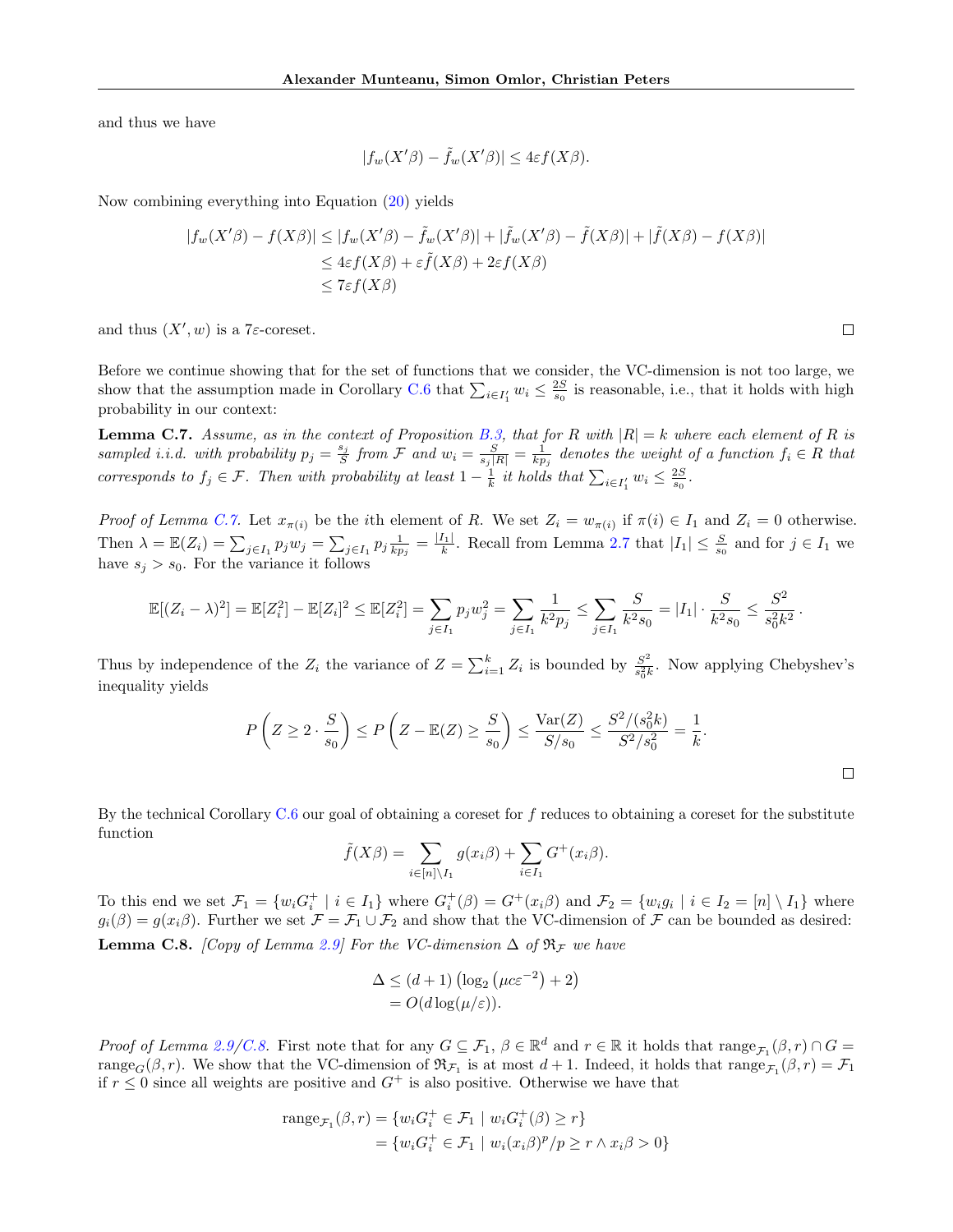$$
= \left\{ w_i G_i^+ \in \mathcal{F}_1 \mid x_i \beta \ge \left(\frac{pr}{w_i}\right)^{1/p} \right\}.
$$

We conclude that for  $G \subseteq \mathcal{F}_1$  it holds that

$$
|\{G \cap R \mid R \in \text{ranges}(\mathcal{F}_1)\}| = |\{\text{range}_G(\beta, r) \mid \beta \in \mathbb{R}^d, r \in \mathbb{R}_{>0}\} \cup \{\text{range}_G(\beta, r) \mid \beta \in \mathbb{R}^d, r \in \mathbb{R}_{\leq 0}\}|
$$

$$
= \left| \left\{ \left\{ w_i G_i^+ \in G \mid x_i \beta \ge (pr/w_i)^{1/p} \right\} \mid \beta \in \mathbb{R}^d, r \in \mathbb{R}_{\geq 0} \right\} \cup \{G\} \right|
$$

$$
\leq |\{\{w_i G_i^+ \in G \mid x_i \beta - s \geq 0\} \mid \beta \in \mathbb{R}^d, s \in \mathbb{R}\}|
$$

which corresponds to a set of affine hyperplane classifiers  $\beta \mapsto 1_{x_i\beta-s\geq 0}$ , which have VC-dimension  $d+1$  [\(Kearns](#page-10-23) [and Vazirani,](#page-10-23) [1994\)](#page-10-23). Thus, the induced range space  $\mathfrak{R}_{\mathcal{F}_1}$  has VC-dimension at most  $d+1$ . Next consider  $\mathcal{F}_2$ . Note that g is a strictly monotonic and thus also invertible function. First fix a weight  $v \in \mathbb{R}_{>0}$ 

and let  $\mathcal{F}_v = \{w_i g_i \mid w_i = v\}$ . We have

range<sub>$$
\mathcal{F}_v
$$</sub>( $\beta, r$ ) = { $w_i g_i \in \mathcal{F}_v$  |  $w_i g_i(\beta) \geq r$ }  
 = { $w_i g_i \in \mathcal{F}_v$  |  $x_i \beta \geq g^{-1} \left(\frac{r}{v}\right)$ }

which corresponds to a set of points shattered by the affine hyperplane classifier  $\beta \mapsto 1_{x_i\beta-g^{-1}\left(\frac{r}{v}\right)\geq 0}$  and thus the VC-dimension of the induced range space  $\mathfrak{R}_{\mathcal{F}_v}$  is at most  $d+1$ . Let W be the set of all weights for functions in  $\mathcal{F}_2$ . Since all weights are powers of 2, and we have  $\frac{S}{n} \leq v \leq \frac{\mu Sc\ln(p\varepsilon^{-1})}{\varepsilon n}$  $\frac{\ln(p\varepsilon^{-1})}{\varepsilon n}$  it holds that  $|W| \leq \log_2(\frac{\mu c \ln(p\varepsilon^{-1})}{\varepsilon})$  $\mathcal{F}_2$ . Since all weights are powers of 2, and we have  $\frac{S}{n} \le v \le \frac{\mu \varepsilon c \ln(p\varepsilon)}{\varepsilon n}$  it holds that  $|W| \le \log_2(\frac{\mu \varepsilon c \ln(p\varepsilon)}{\varepsilon}) \le (\log_2(\mu c\varepsilon^{-2}) + 2)$ . Now we claim that the VC-dimension of  $\Re_{\mathcal{F}}$  is at mos Assume for the sake of contradiction that there exists  $G \subset \mathcal{F}$  such that  $|G| > (|W| + 1)(d + 1)$  and G is shattered by the ranges of F. Then by the pigeonhole principle  $G' = G \cap \mathcal{F}' > d+1$  for some  $\mathcal{F}' \in \{F_1\} \cup \bigcup_{v \in W} \{\mathcal{F}_v\}$ . But due to the pairwise disjointness of all of  $\mathcal{F}_1$  and  $\mathcal{F}_v$ , G' must be shattered by the ranges of  $\mathcal{F}'$ , which contradicts that their VC-dimension is bounded by  $d+1$ , cf. Lemma 11 in [\(Munteanu et al.,](#page-10-6) [2018\)](#page-10-6).  $\Box$ 

#### <span id="page-19-0"></span>C.2 Bounding the Sensitivities

We define the  $\ell_p$ -leverage scores of X by  $u_j = \sup_{\beta \in \mathbb{R}^d \setminus \{0\}} \frac{|x_j \beta|^p}{\sum_{i=1}^n |x_i|}$  $\frac{|x_j\rangle|^2}{\sum_{i=1}^n |x_i\beta|^p}$ , cf. [\(Dasgupta et al.,](#page-9-10) [2009\)](#page-9-10). We note that the supremum is attained by some  $\beta \in \mathbb{R}^d$  since

$$
\sup_{\beta \in \mathbb{R}^d \backslash \{0\}} \frac{|x_j \beta|^p}{\sum_{i=1}^n |x_i \beta|^p} = \sup_{\beta \in \mathbb{R}^d \backslash \{0\}} \frac{\|\beta\|_2^p \cdot |x_j \beta/\|\beta\|_2|^p}{\|\beta\|_2^p \cdot \sum_{i=1}^n |x_i \beta/\|\beta\|_2|^p} = \sup_{\beta \in \mathbb{R}^d, \|\beta\|_2 = 1} \frac{|x_j \beta|^p}{\sum_{i=1}^n |x_i \beta|^p}
$$

and  $\{\beta \in \mathbb{R}^d \mid ||\beta||_2 = 1\}$  is a compact set. We also note that  $u_p \leq 1$  always holds.

<span id="page-19-1"></span>**Lemma C.9.** [Copy of Lemma [2.10\]](#page-5-1) There is a constant  $c_s$  such that the sensitivity  $\zeta_i$  of  $x_i, i \in [n]$  for  $\tilde{f}$  is bounded by

$$
\zeta_i \le c_s \mu \left(\frac{1}{n} + u_i\right)
$$

*Proof of Lemma [2.10](#page-5-1)[/C.9.](#page-19-1)* First note that by Lemma [2.8](#page-5-3) it holds that  $f(X\beta) \geq \frac{n}{\mu}$  and thus by Lemma [2.7](#page-5-4)  $\tilde{f}(X\beta) \ge f(X\beta) - \varepsilon \sum_{i \in I_1} G^+(x_i\beta) - \varepsilon \cdot \frac{n}{\mu} \ge \frac{f(X\beta)}{2} \ge \frac{n}{2\mu}$  holds for small enough  $\varepsilon \le 1/4$ . Thus for any  $\beta$  with  $x_i\beta \leq 1$  we have  $\frac{G^+(x_i\beta)}{\tilde{f}(X\beta)} \leq \frac{g(x_i\beta)}{\tilde{f}(X\beta)} \leq \frac{g(1)}{n/2\beta}$  $\frac{g(1)}{n/2\mu} = 2g(1)\frac{\mu}{n}.$ 

Further for  $\beta$  with  $x_i\beta > 1$  it holds that  $g(x_i\beta) \le c_3(x_i\beta)^p$  for some constant  $c_3 \le 2g(1) + 1$  since by Lemma [2.6](#page-4-0) and using  $\frac{p-1}{t} \leq p-1$  for  $t \geq 1$  it holds that

$$
g(x_i \beta) = g(1) + \int_1^{x_i \beta} g'(t) dt
$$
  
\n
$$
\leq g(1) + \int_1^{x_i \beta} t^{p-1} + \frac{p-1}{t} dt
$$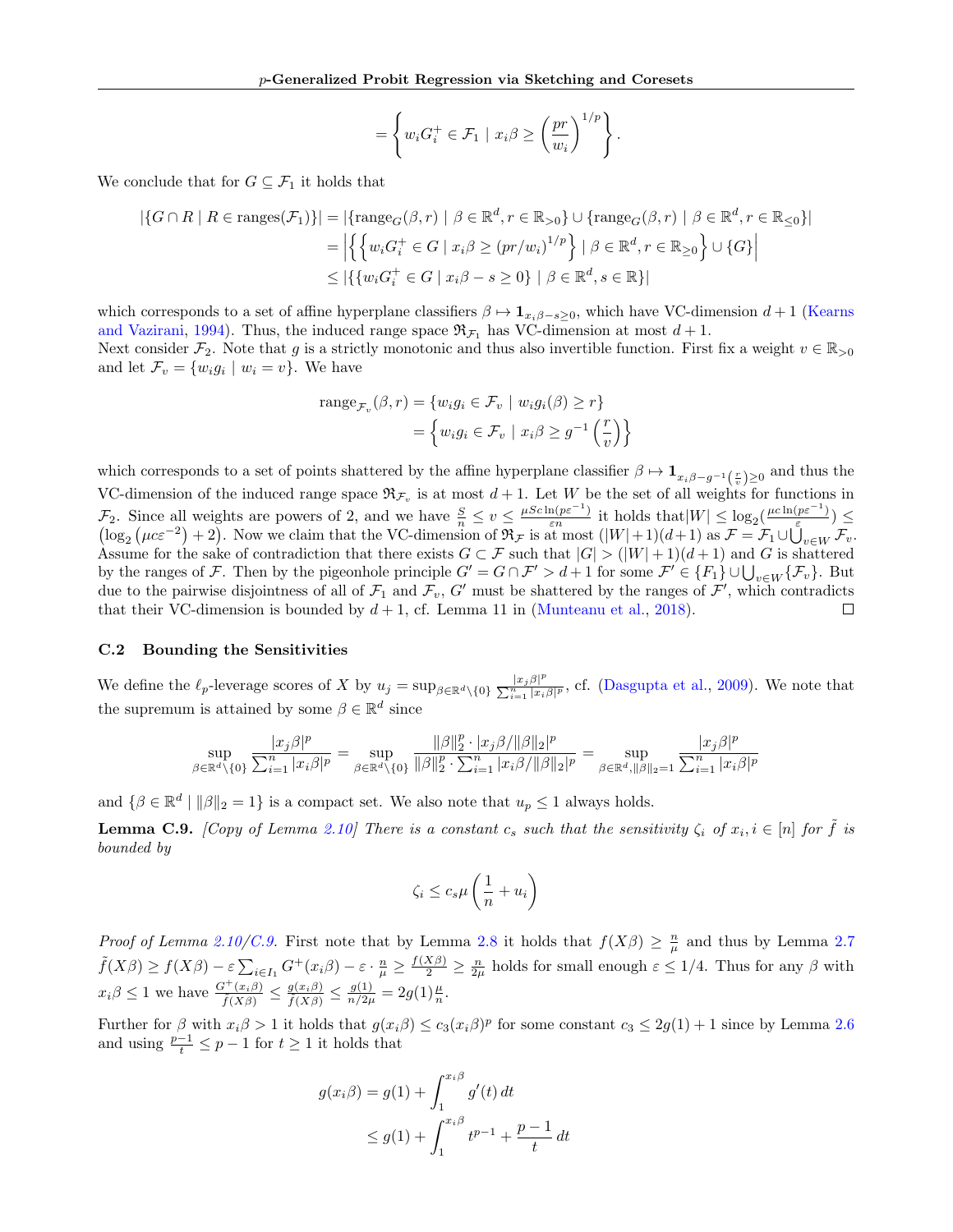$$
\leq g(1) + \int_{1}^{x_{i}\beta} t^{p-1} + p - 1 dt
$$
  
\n
$$
\leq g(1) + \int_{1}^{x_{i}\beta} t^{p-1} + (p - 1)t^{p-1} dt
$$
  
\n
$$
\leq g(1) + \int_{1}^{x_{i}\beta} pt^{p-1} dt
$$
  
\n
$$
= g(1) + (x_{i}\beta)^{p} - 1 \leq (g(1) + 1)(x_{i}\beta)
$$

p .

Also note that by definition of  $\mu$  it holds that

$$
\frac{1}{\sum_{x_j\beta>0} |x_j\beta|^p (1+\mu)} \le \frac{1}{\sum_{x_j\beta>0} |x_j\beta|^p + \sum_{x_j\beta<0} |x_j\beta|^p} = \frac{1}{\sum_{j=1}^n |x_j\beta|^p}
$$

and thus

$$
\frac{1}{\sum_{x_j\beta>0}|x_j\beta|^p} \le \frac{1+\mu}{\sum_{j=1}^n|x_j\beta|^p}.
$$

Now setting  $c_3 = 2g(1) + 1$  and using  $\tilde{f}(X\beta) \ge \sum_{x_j\beta>0}$  $\frac{|x_j \beta|^p}{p} = \sum_{j=1}^n G^+(x_j \beta)$  we get

$$
\frac{G^+(x_i\beta)}{\tilde{f}(X\beta)} \le \frac{g(x_i\beta)}{\tilde{f}(X\beta)} \le \frac{c_3}{1/p} \cdot \frac{|x_i\beta|^p}{\sum_{x_j\beta>0} |x_j\beta|^p} \le pc_3(1+\mu)u_i \le 2pc_3\mu u_i := c_s\mu u_i.
$$

Combining both bounds gives us the bound for  $\zeta_i$ .

#### C.3 Well Conditioned Bases and Approximate Leverage Scores

In order to approximate the leverage scores we will need well conditioned bases:

An  $(\alpha, \beta, p)$ -well-conditioned basis V is a basis that preserves the norm of each vector well, in the sense that its entry-wise p norm  $||V||_p \le \alpha$  and for all  $z \in \mathbb{R}^d$ :  $||z||_q \le \beta ||Vz||_p$ , where q denotes the dual norm to p, i.e.,  $\frac{1}{p} + \frac{1}{q} = 1$ , see Definition [2.11.](#page-5-5) We will first state the properties of the  $(\alpha, \beta, p)$ -wel we describe how to compute the basis.

<span id="page-20-0"></span>**Lemma C.10.** [Copy of Lemma [2.12\]](#page-5-0) Let V be an  $(\alpha, \beta, p)$ -well-conditioned basis for the column space of X. Then it holds for all  $i \in [n]$  that  $u_i \leq \beta^p ||v_i||_p^p$ . As a direct consequence we have  $\sum_{i=1}^n u_i \leq \beta^p ||V||_p^p \leq (\alpha \beta)^p = d^{O(p)}$ .

*Proof of Lemma [2.12](#page-5-0)[/C.10.](#page-20-0)* We have by a change of basis

$$
u_i = \sup_{z \in \mathbb{R}^d \setminus \{0\}} \frac{|(Xz)_i|^p}{\|Xz\|_p^p} = \sup_{z \in \mathbb{R}^d \setminus \{0\}} \frac{|(Vz)_i|^p}{\|Vz\|_p^p}.
$$

Now assume that z attains the value  $\sup_{z \in \mathbb{R}^d \setminus \{0\}} \frac{|(Vz)_i|^p}{||Vz||_p^p}$  $\frac{(V\bar{z})_i}{\|V\bar{z}\|_p^p}$ . Then we get by using Hölder's inequality and the properties of V that

$$
u_i = \frac{|(Vz)_i|^p}{\|Vz\|_p^p} \le \frac{\beta^p |(Vz)_i|^p}{\|z\|_q^p} \le \frac{\beta^p \|v_i\|_p^p \|z\|_q^p}{\|z\|_q^p} = \beta^p \|v_i\|_p^p.
$$

An  $(\alpha, \beta, p)$ -well-conditioned basis can be computed using sketching techniques.

Lemma C.11. [\(Woodruff and Zhang,](#page-10-15) [2013;](#page-10-15) [Clarkson and Woodruff,](#page-9-18) [2017\)](#page-9-18)[Copy of Lemma [2.13\]](#page-6-0) There exists a random embedding matrix  $\Pi \in \mathbb{R}^{n' \times n'}$  and  $\gamma = O(d \log(d))$  such that

$$
\forall \beta \in \mathbb{R}^d: \ \frac{1}{\gamma^{1/p}} \|X\beta\|_p \le \|\Pi X\beta\|_q \le \gamma^{1/p} \|X\beta\|_p
$$

holds with constant probability, where

$$
(q, n') = \begin{cases} (2, O(d^2)) & \text{if } p \in [1, 2] \\ (\infty, O(n^{1 - \frac{2}{p}} \log n (d \log d)^{1 + \frac{2}{p}} + d^{5 + 4p})) & \text{if } p \in (2, \infty). \end{cases}
$$

For  $p = 2$  we have  $\gamma = 2$ . Further  $\Pi X$  can be computed in  $O(\text{nnz}(X))$  time.

 $\Box$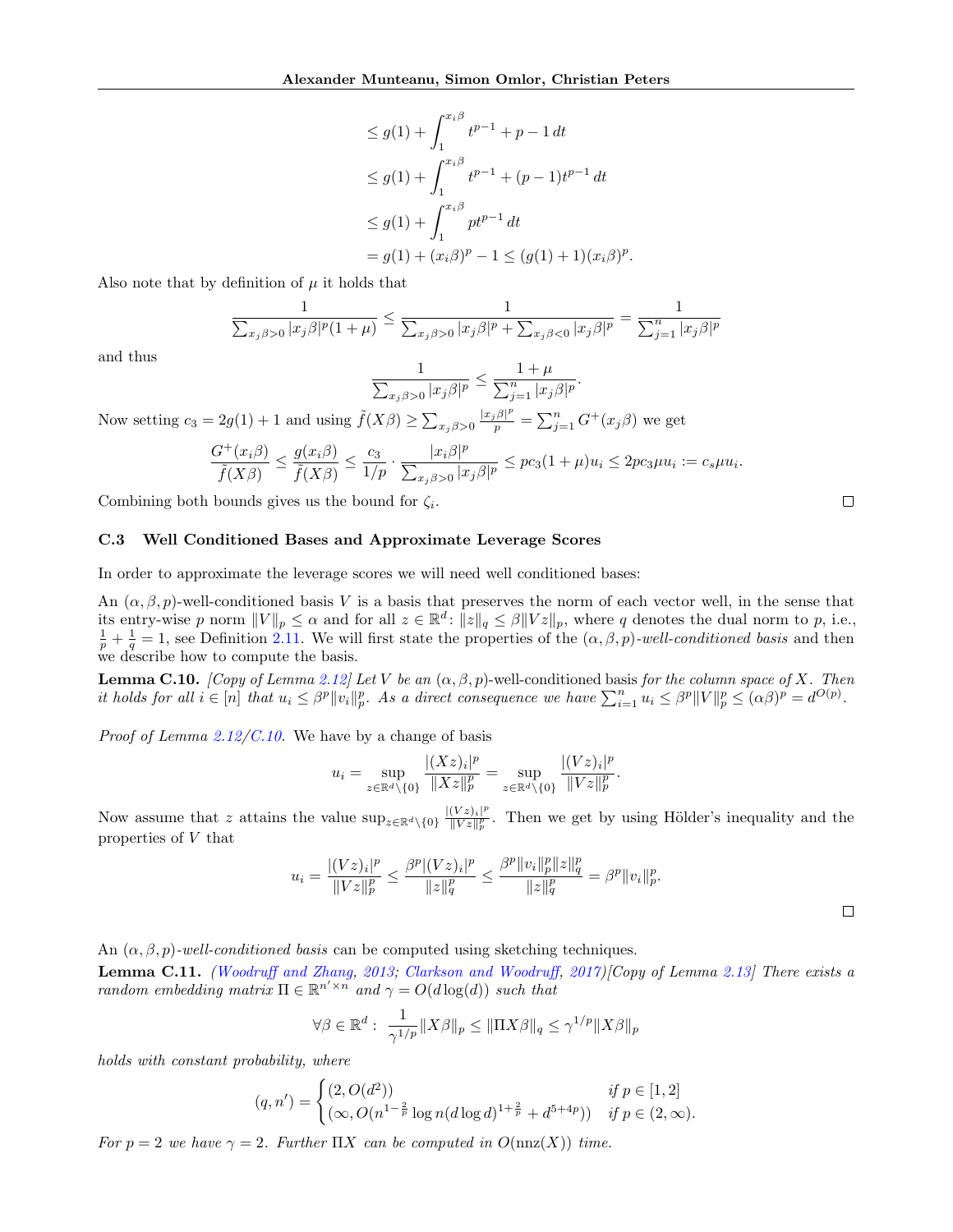The sketching matrix  $\Pi$  can be constructed as follows: First let  $D \in \mathbb{R}^{n \times n}$  be the diagonal matrix with  $D_{ii} = 1$ or  $D_{ii} = -1$  each with probability 1/2. Further let  $h : [n] \to [n']$  be a random map where h hashes each entry of [n] to one of n' buckets uniformly at random. Set  $\Psi \in \mathbb{R}^{n' \times n}$  to be the matrix where  $\Psi_{h(i)i} = 1$  and  $\Psi_{ji} = 0$  if  $j \neq h(i)$ . For  $p = 2$  it suffices to take  $\Pi = \Psi D$  [\(Clarkson and Woodruff,](#page-9-18) [2017\)](#page-9-18). Otherwise if  $p \neq 2$  let E be a diagonal matrix with  $E_{ii} = 1/\lambda_i^{1/p}$  where  $\lambda_i \sim \exp(1)$  is drawn from a standard exponential distribution and set  $\Pi = \Psi DE$  [\(Woodruff and Zhang,](#page-10-15) [2013\)](#page-10-15).

<span id="page-21-0"></span>**Lemma C.12.** [Copy of Lemma [2.14\]](#page-6-1) If  $\Pi$  satisfies Lemma [2.13](#page-6-0) and  $\Pi X = QR$  is the QR-decomposition of  $\Pi X$ then  $V = XR^{-1}$  is an  $(\alpha, \beta, p)$ -well-conditioned basis for the columnspace of X, where for  $\gamma = O(d \log(d))$  we have

<span id="page-21-1"></span>
$$
(\alpha, \beta) = \begin{cases} (\sqrt{2d}, \sqrt{2}), & \text{for } p = 2\\ (d\gamma^{1/p}, \gamma^{1/p}), & \text{for } p \in [1, 2) \\ (d\gamma^{1/p}, d\gamma^{1/p}), & \text{for } p \in (2, \infty). \end{cases}
$$

*Proof of Lemma [2.14](#page-6-1)[/C.12.](#page-21-0)* We are going to use the fact that  $Q = \Pi X R^{-1}$  is an orthonormal basis. Let  $e_i$  for  $i \in [d]$  denote the *i*th standard basis vector. We define  $(R^{-1})^{(i)}$  to be the *i*th column of  $R^{-1}$ . We have

$$
||V||_p = ||XR^{-1}||_p = \left||X\sum_{i=1}^d (R^{-1})^{(i)} e_i^T\right||_p = \left||\sum_{i=1}^d X(R^{-1})^{(i)} e_i^T\right||_p
$$
  

$$
\leq \sum_{i=1}^d \left||X(R^{-1})^{(i)} e_i^T\right||_p = \sum_{i=1}^d \left||X(R^{-1})^{(i)}\right||_p
$$
 (21)

Now suppose  $p \in (2, \infty)$ .

$$
(21) \le \gamma^{1/p} \sum_{i=1}^d \left\| \Pi X(R^{-1})^{(i)} \right\|_{\infty} \le \gamma^{1/p} \sqrt{d} \left( \sum_{i=1}^d \left\| \Pi X(R^{-1})^{(i)} \right\|_{\infty}^2 \right)^{\frac{1}{2}}
$$
  

$$
\le \gamma^{1/p} \sqrt{d} \left( \sum_{i=1}^d \left\| \Pi X(R^{-1})^{(i)} \right\|_{2}^2 \right)^{\frac{1}{2}} \le \gamma^{1/p} \sqrt{d} \left( \sum_{i=1}^d \left\| Q^{(i)} \right\|_{2}^2 \right)^{\frac{1}{2}} = \gamma^{1/p} d
$$

For arbitrary  $z \in \mathbb{R}^d$  it holds that

$$
||z||_q \le \sqrt{d} ||z||_2 = \sqrt{d} ||Qz||_2 = \sqrt{d} ||\Pi X R^{-1} z||_2 \le d ||\Pi X R^{-1} z||_{\infty} \le d\gamma^{1/p} ||Vz||_p.
$$

Consequently V is  $(\gamma^{1/p}d, \gamma^{1/p}d, p)$ -well-conditioned. Next suppose  $p \in [1, 2)$ . Again we bound

$$
(21) \le \gamma^{1/p} \sum_{i=1}^d \left\| \Pi X(R^{-1})^{(i)} \right\|_2 \le \gamma^{1/p} \sqrt{d} \left( \sum_{i=1}^d \left\| \Pi X(R^{-1})^{(i)} \right\|_2^2 \right)^{\frac{1}{2}}
$$

$$
\le \gamma^{1/p} \sqrt{d} \left( \sum_{i=1}^d \underbrace{\left\| Q^{(i)} \right\|_2^2}_{=1} \right)^{\frac{1}{2}} = \gamma^{1/p} d
$$

Also, since  $p \leq 2$ , the dual norm satisfies  $q \geq 2$ . Fix an arbitrary  $z \in \mathbb{R}^d$ . It follows that

$$
||z||_q \le ||z||_2 = ||Qz||_2 = ||\Pi X R^{-1} z||_2 \le \gamma^{1/p} ||Vz||_p.
$$

It follows that V is even  $(\gamma^{1/p}d, \gamma^{1/p}, p)$ -well-conditioned in this case.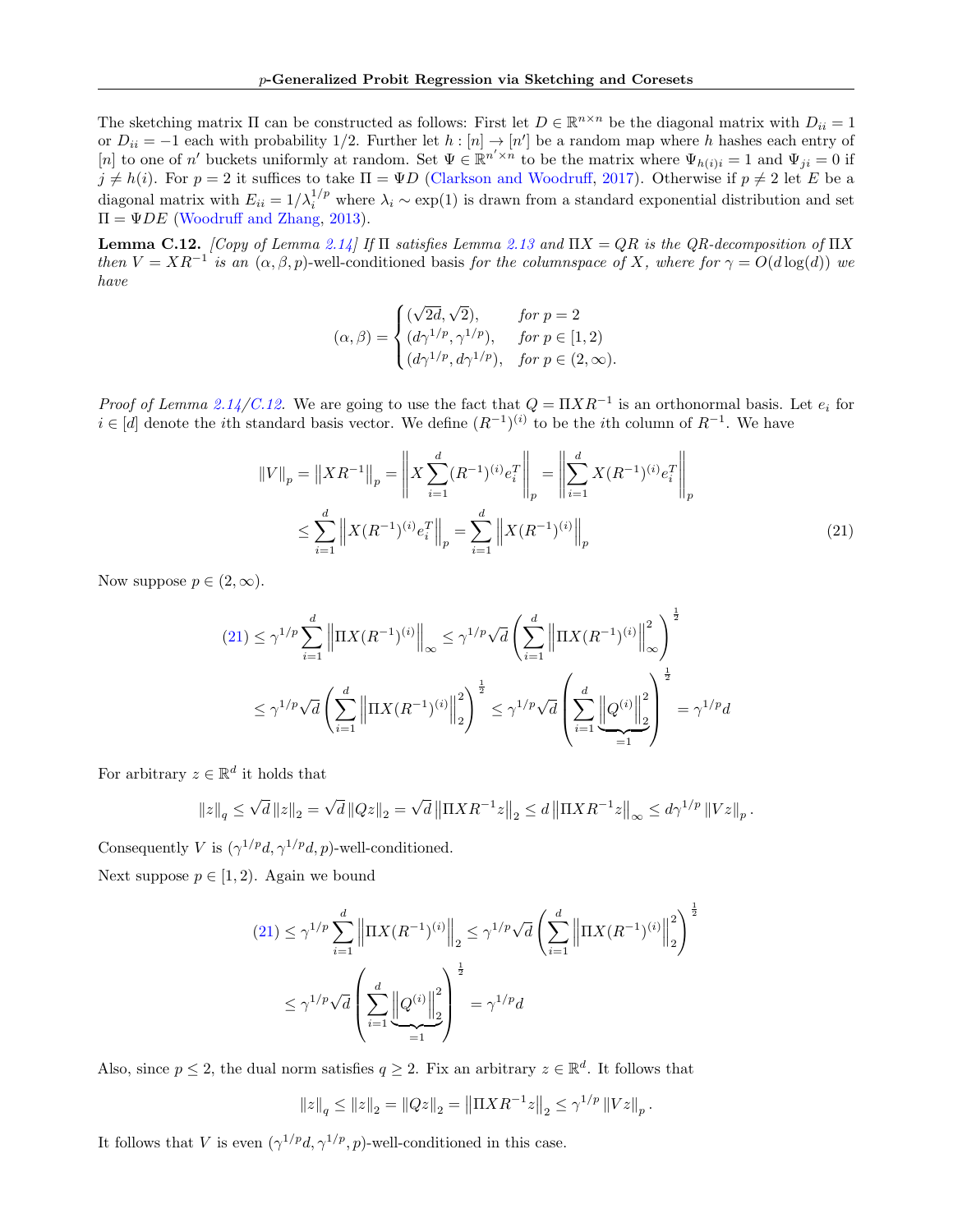Finally suppose  $p = 2$ , where the entry-wise matrix norm is the Frobenius norm  $\|\cdot\|_F$ . We have

$$
||V||_F^2 = \sum_{i=1}^d ||V^{(i)}||_2^2 = \sum_{i=1}^d ||(XR^{-1})^{(i)}||_2^2 \le \sum_{i=1}^d 2 ||(\Pi X R^{-1})^{(i)}||_2^2
$$
  
= 
$$
2 \sum_{i=1}^d ||Q^{(i)}||_2^2 = 2d.
$$

Thus we have  $||V||_F = \sqrt{2d}$ . Since  $p = q = 2$  we have for any  $\beta \in \mathbb{R}^d$  that

$$
\left\|z\right\|_q=\left\|z\right\|_2=\left\|Qz\right\|_2=\left\|\Pi X R^{-1}z\right\|_2\leq \sqrt{2}\left\|Vz\right\|_p
$$

Consequently V is a  $(\sqrt{2d}, \sqrt{2}, p)$ -well-conditioned in this case.

#### C.4 Proof of Main Results

The main results, Theorem [1](#page-3-2) and the improvement for  $p = 2$ , Corollary [2.3,](#page-3-3) are completely contained in the main body of the paper. It remains to prove Corollary [2.4](#page-3-5) that handles the approximation factor of the solution obtained from the coreset with respect to the original loss function on the full data.

<span id="page-22-0"></span>**Corollary C.13.** [Copy of Corollary [2.4\]](#page-3-5) Let  $(X', w)$  be a weighted  $\varepsilon$ -coreset for f. Let  $\tilde{\beta} \in \operatorname{argmin}_{\beta \in \mathbb{R}^d} f_w(X' \beta)$ . Then it holds that  $f(X\tilde{\beta}) \leq (1+3\varepsilon) \min_{\beta \in \mathbb{R}^d} f(X\beta)$ .

Proof of Corollary [2.4/](#page-3-5)[C.13.](#page-22-0) Let  $\beta^* \in \operatorname{argmin}_{\beta \in \mathbb{R}^d} f(X\beta)$ . Since  $(X', w)$  is a coreset we have by Definition [2.1](#page-3-6) and using the optimality of  $\tilde{\beta}$  for the coreset that

$$
f(X\tilde{\beta}) \le f_w(X'\tilde{\beta})/(1-\varepsilon) \le f_w(X'\beta^*)/(1-\varepsilon)
$$
  
 
$$
\le f(X\beta^*)(1+\varepsilon)/(1-\varepsilon) \le f(X\beta^*)(1+3\varepsilon).
$$

.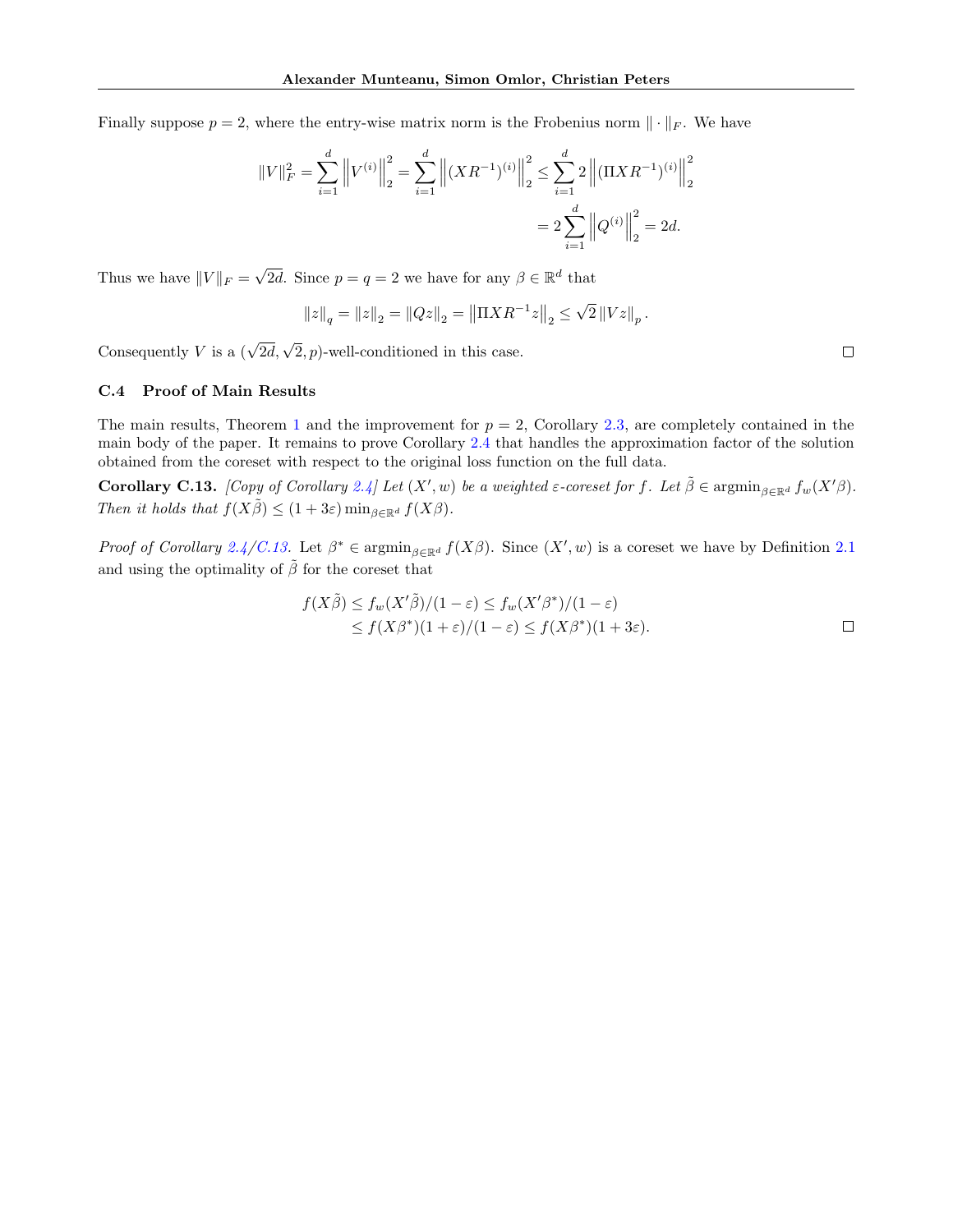## <span id="page-23-1"></span>D EXPERIMENTS, PLOTS AND PSEUDO CODE

Here we provide further material deferred from the experimental section in the main body.

We briefly introduce the data sets that we used. Table [D](#page-23-1) provides a summary. The Webspam<sup>[8](#page-23-2)</sup> data consists of 350 000 unigrams with 128 features from web pages which have to be classified as spam or normal pages. The Covertype<sup>[9](#page-23-3)</sup> data consists of 581 012 cartographic observations of different forests with 54 features. The task is to predict the type of trees at each location. The Kddcup<sup>[10](#page-23-4)</sup> data consists of  $494\,021$  network connections with 33 features and the task is to detect network intrusions. The Example-2D data consists of 175 synthetic data points (80 per class plus 15 outliers in one class) in 2 dimensions to visualize the results of p-probit regressions for different values of p.

Table 1: Summary of the used data sets and their dimensions: The given values of d do not include the intercept. The data sets are downloaded or generated automatically by our open Python implementation that is available at <https://github.com/cxan96/efficient-probit-regression>.

| data set   | n      | d   |
|------------|--------|-----|
| Webspam    | 350000 | 128 |
| Covertype  | 581012 | 54  |
| Kddcup     | 494021 | 33  |
| Example-2D | 175    |     |

Algorithm 1 Coreset algorithm for *p*-generalized probit regression.

<span id="page-23-0"></span>**Input:** data  $X \in \mathbb{R}^{n \times d}$ , number of rows k.; **Output:** coreset  $C = (X', w) \in \mathbb{R}^{k \times d}$  with k rows.; 1: Initialize sketch  $X'' = \mathbf{0} \in \mathbb{R}^{n' \times d}$ , (where  $n' = O(d^2)$  for  $p \le 2$  or  $n' = O(n^{1-\frac{2}{p}} \log n \cdot \text{poly}(d))$  for  $p > 2$ ); 2: for  $i = 1 \ldots n$  do 3: Draw a random number  $B_i \in [n]$  $\triangleright$  hash to bucket  $B_i$ 4: Draw a random number  $\sigma_i \in \{-1, 1\};$   $\triangleright$  random sign  $\sigma_i$   $\preceq$  **f**  $p \neq 2$  **then** 5: **if**  $p \neq 2$  **then**<br>6: Draw a rai Draw a random number  $\lambda_i \sim \exp(1)$ ; .  $\Box$   $\Box$  embedding 7:  $\sigma_i = \sigma_i / \lambda_i^{1/p}$ . 8:  $X''_{B_i} = X''_{B_i} + \sigma_i \cdot x_i$ . The sketch is the sketch of the sketch in the sketch is sketch in the sketch in the sketch in the sketch in the sketch in the sketch in the sketch in the sketch in the sketch in the sketch in the sketch in the sketch in 9: Compute the QR-decomposition of  $X'' = QR$ ;  $\triangleright$  well-conditioned basis 10: Initialize coreset  $X' = \mathbf{0} \in \mathbb{R}^{k \times d}$  $\triangleright$  coreset points 11: Initialize weights  $w = 0 \in \mathbb{R}^k$  $\triangleright$  coreset weights 12: Initialize k independent weighted reservoir samplers  $S_j$ , sampling row  $X'_j$ , for each  $j \in [k]$ ; 13: Initialize  $G = I \in \mathbb{R}^{d \times d}$  $\triangleright$  Identity matrix 14: if  $p = 2$  and  $\ln n < d$  then 15: Draw  $G \in \mathbb{R}^{d \times \ln n}$  with  $G_{ij} \sim N(0, \frac{1}{\ln n})$  $\triangleright$  JL-embedding 16: for  $i = 1...n$  do 17: Compute  $q_i = ||x_i(R^{-1}G)||_p^p$  $\triangleright \ell_p$ -leverage score approximation 18: for  $j = 1...k$  do 19: Feed  $s_i = q_i + 1/n$  to  $S_j$ ;  $\Box$   $\Box$  unnormalized sampling probabilities 20: if  $S_i$  samples  $x_i$  then 21:  $w_j = 1/(k \cdot s_i);$  b save row identity in the coreset  $X' = x_i$ : 22:  $X'_{j} = x_{i}$  $\triangleright$  save row identity in the coreset 23:  $w = w \cdot \sum_{i=1}^{n} s_i$  $\triangleright$  normalize weights 24: **return**  $C = (X', w);$ 

<span id="page-23-2"></span><sup>8</sup>https://www.csie.ntu.edu.tw/∼cjlin/libsvmtools/datasets/binary.html#webspam

<span id="page-23-3"></span><sup>9</sup>https://archive.ics.uci.edu/ml/datasets/Covertype

<span id="page-23-4"></span><sup>10</sup>https://kdd.ics.uci.edu/databases/kddcup99/kddcup99.html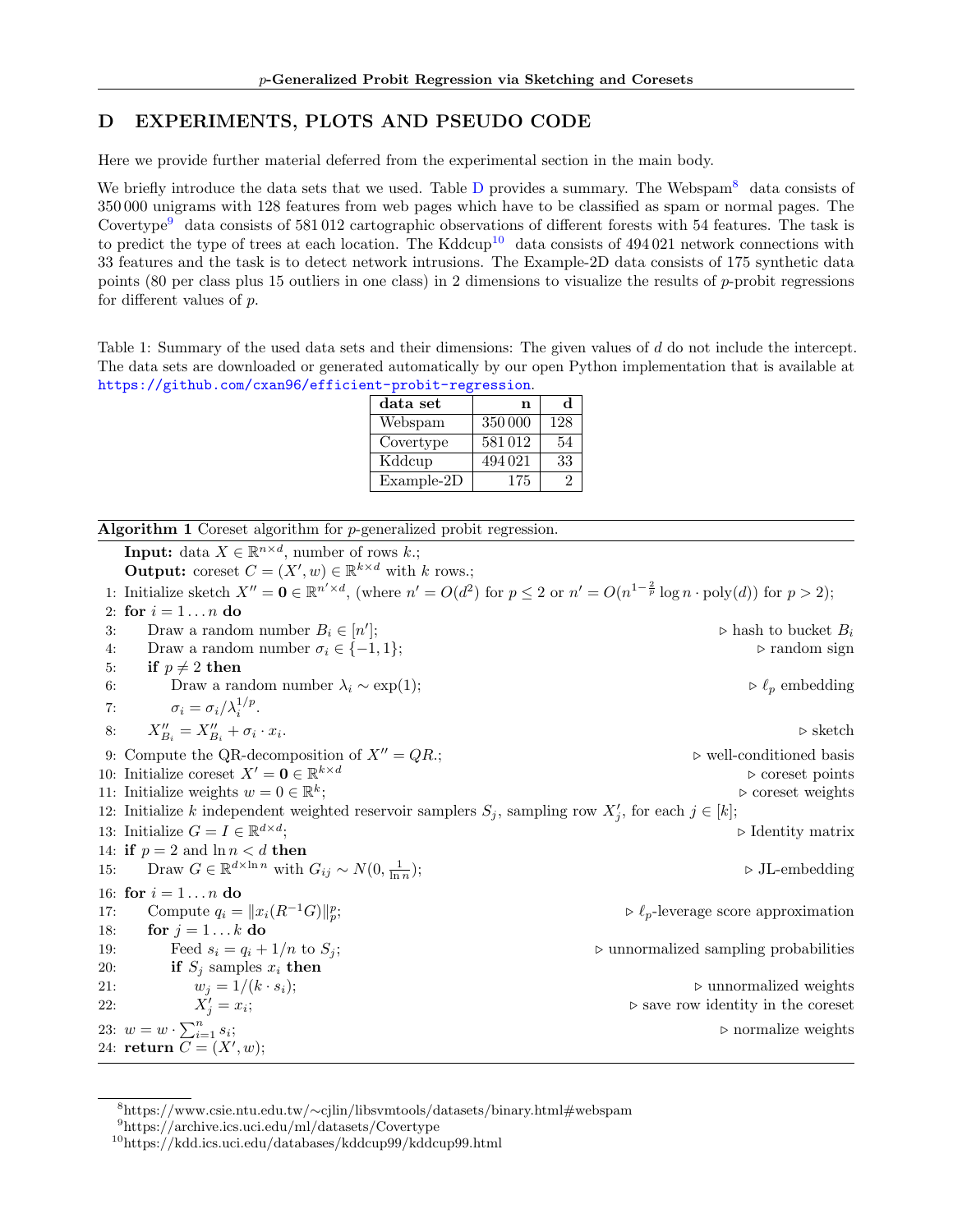Algorithm 2 Online coreset algorithm for the standard probit model  $(p = 2)$ .

<span id="page-24-0"></span>**Input:** data  $X \in \mathbb{R}^{n \times d}$ , number of rows k.; **Output:** coreset  $C = (X', w) \in \mathbb{R}^{k \times d}$  with k rows.; 1: Initialize  $M = M_{inv} = Q = 0 \in \mathbb{R}^{d \times d}$ ; 2: Initialize k independent weighted reservoir samplers  $S_j$ , sampling row  $X'_j$ , for each  $j \in [k]$ ; 3: for  $i = 1 \ldots n$  do 4:  $x_i \in \mathbb{R}^d := i \text{th column of } X^T;$ 5:  $M = M + x_i x_i^T;$ 6: if  $||Qx_i||_2 = ||x_i||_2$  then  $\triangleright$  is  $x_i$  in column-space of Q? 7:  $M_{inv} = M_{inv} - \frac{M_{inv} x_i x_i^T M_{inv}}{1 + x_i^T M_{inv} x_i}$  $\triangleright$  adapted Sherman-Morrison formula 8: else 9:  $M_{inv} = M^{\dagger};$ <br>0:  $QR = M;$ ; . Moore-Penrose pseudoinverse 10:  $QR = M;$   $QR = M;$ 11:  $\ell_i = \min\{x_i^T M_{inv} x_i\}$  $\rhd$  approximate  $\ell_2$ -leverage scores 12: **for**  $j = 1...k$  **do** 13: Feed  $s_i = \ell_i + \frac{1}{n}$  to  $S_j$ <br>14: **if**  $S_j$  samples  $x_i$  **then**  $\triangleright$  unnormalized sampling probabilities 15:  $w_j = 1/(k \cdot s_i);$  b unnormalized weights 16:  $X'_j = x_i$  $\triangleright$  save row in coreset 17:  $w = w \cdot \sum_{i=1}^{n} s_i$  $\triangleright$  normalize weights 18: **return**  $C = (X', w);$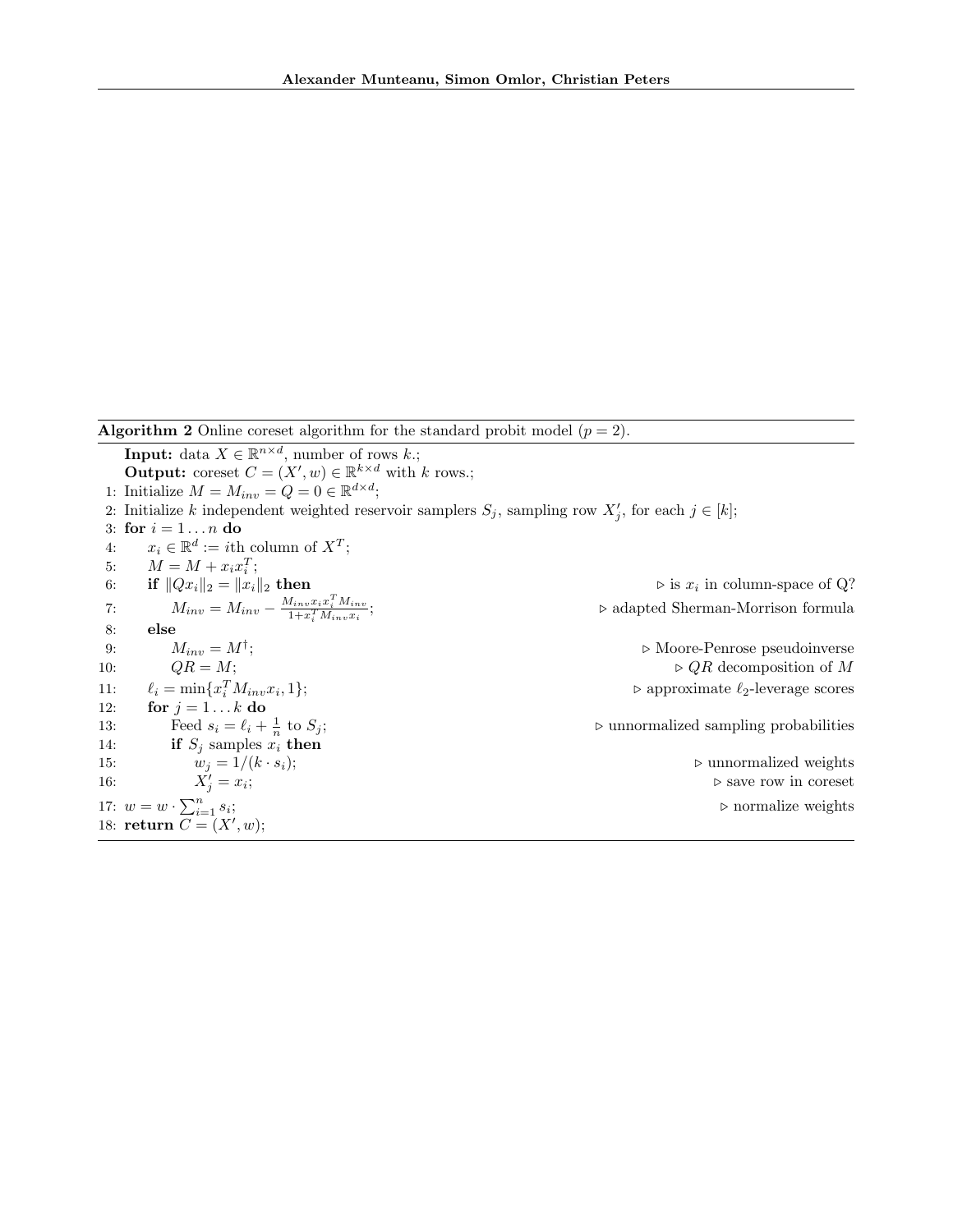

Figure 4: (Q1) & (Q2): (top) A 2D example data set that demonstrates how different values of p affect the linear separator, as well as the distribution of the residuals  $X\beta/\|\beta\|_2$  of misclassifications. (middle & bottom) Comparison of normed coefficients for logit vs. 1-probit model for different data sets.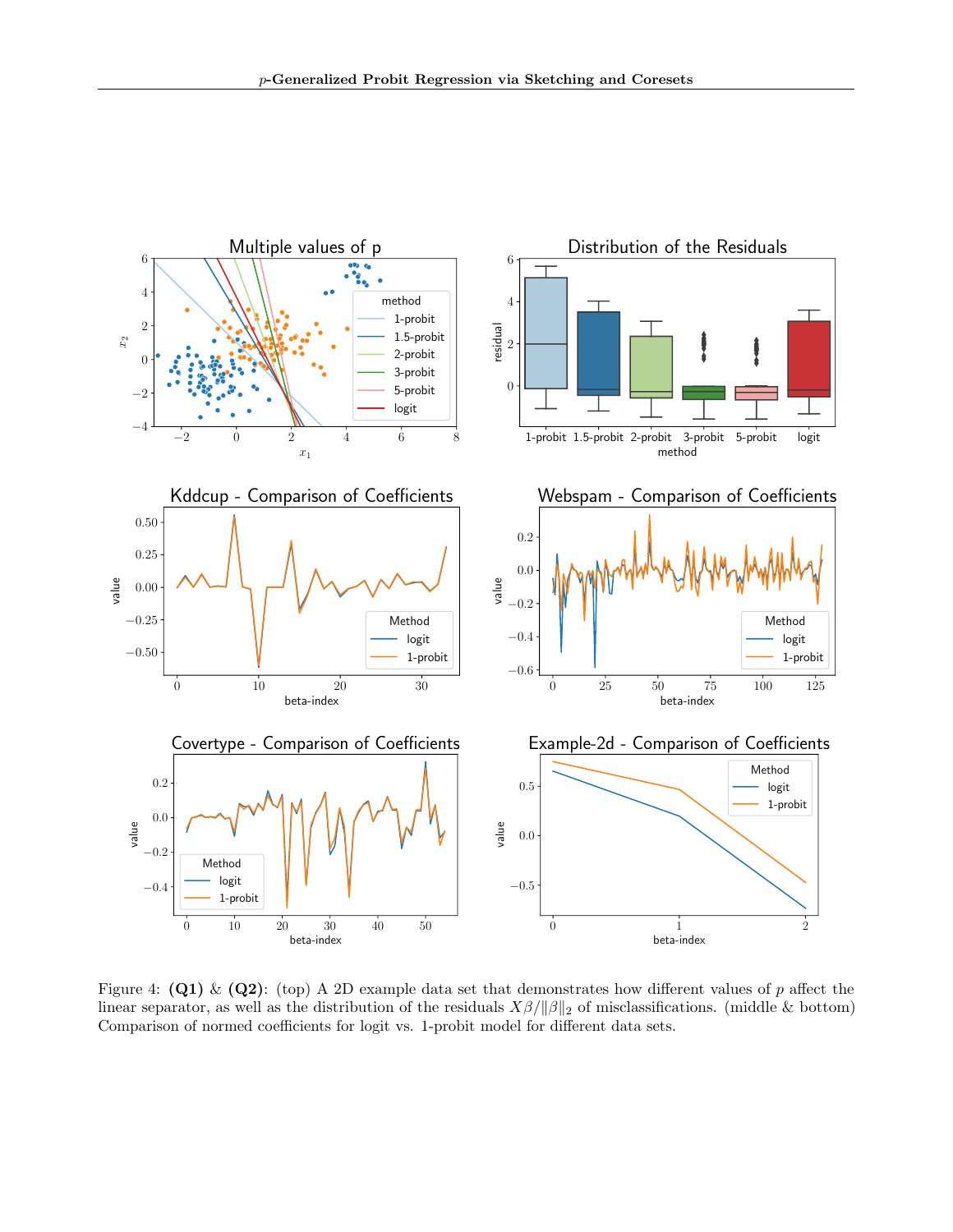

Figure 5: Comparison of approximation ratios for  $p \in \{1, 1.5, 2, 3, 5\}$  on the data sets Covertype, Webspam and Kddcup. The median approximation ratio denotes for each sample size the median of the approximation ratios over all repetitions. The solid line indicates the median, and the shaded area indicates the normalized interquartile range.